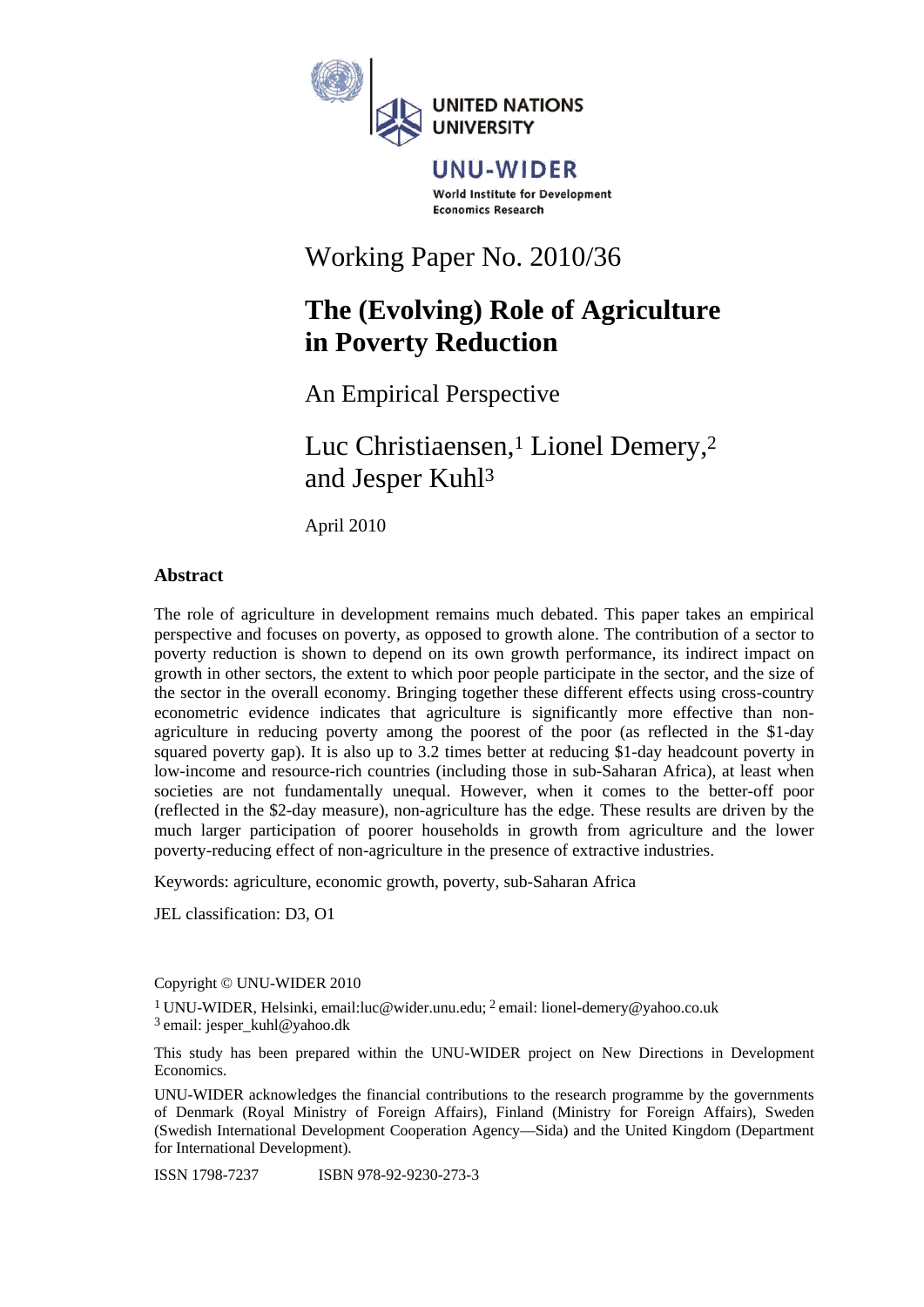#### **Acknowledgements**

Penetrating comments by Derek Byerlee, Martin Ravallion, Elisabeth Sadoulet, and two anonymous referees are gratefully acknowledged. The authors would also like to thank the Norwegian-Finnish Environmentally and Socially Sustainable Development Trust Fund managed by the World Bank for its financial support. The findings, interpretations, and conclusions expressed are entirely those of the authors, and they do not necessarily represent the view of the World Bank, its executive directors, or the countries they represent.

#### **Acronyms**

- GDP gross domestic product
- GMM Generalized Method of Moments
- MDGs Millennium Development Goals
- SSA sub-Saharan Africa
- TFP total factor productivity

*The World Institute for Development Economics Research (WIDER) was established by the United Nations University (UNU) as its first research and training centre and started work in Helsinki, Finland in 1985. The Institute undertakes applied research and policy analysis on structural changes affecting the developing and transitional economies, provides a forum for the advocacy of policies leading to robust, equitable and environmentally sustainable growth, and promotes capacity strengthening and training in the field of economic and social policy making. Work is carried out by staff researchers and visiting scholars in Helsinki and through networks of collaborating scholars and institutions around the world.* 

*www.wider.unu.edu publications@wider.unu.edu* 

UNU World Institute for Development Economics Research (UNU-WIDER) Katajanokanlaituri 6 B, 00160 Helsinki, Finland

Typescript prepared by Liisa Roponen at UNU-WIDER

The views expressed in this publication are those of the author(s). Publication does not imply endorsement by the Institute or the United Nations University, nor by the programme/project sponsors, of any of the views expressed.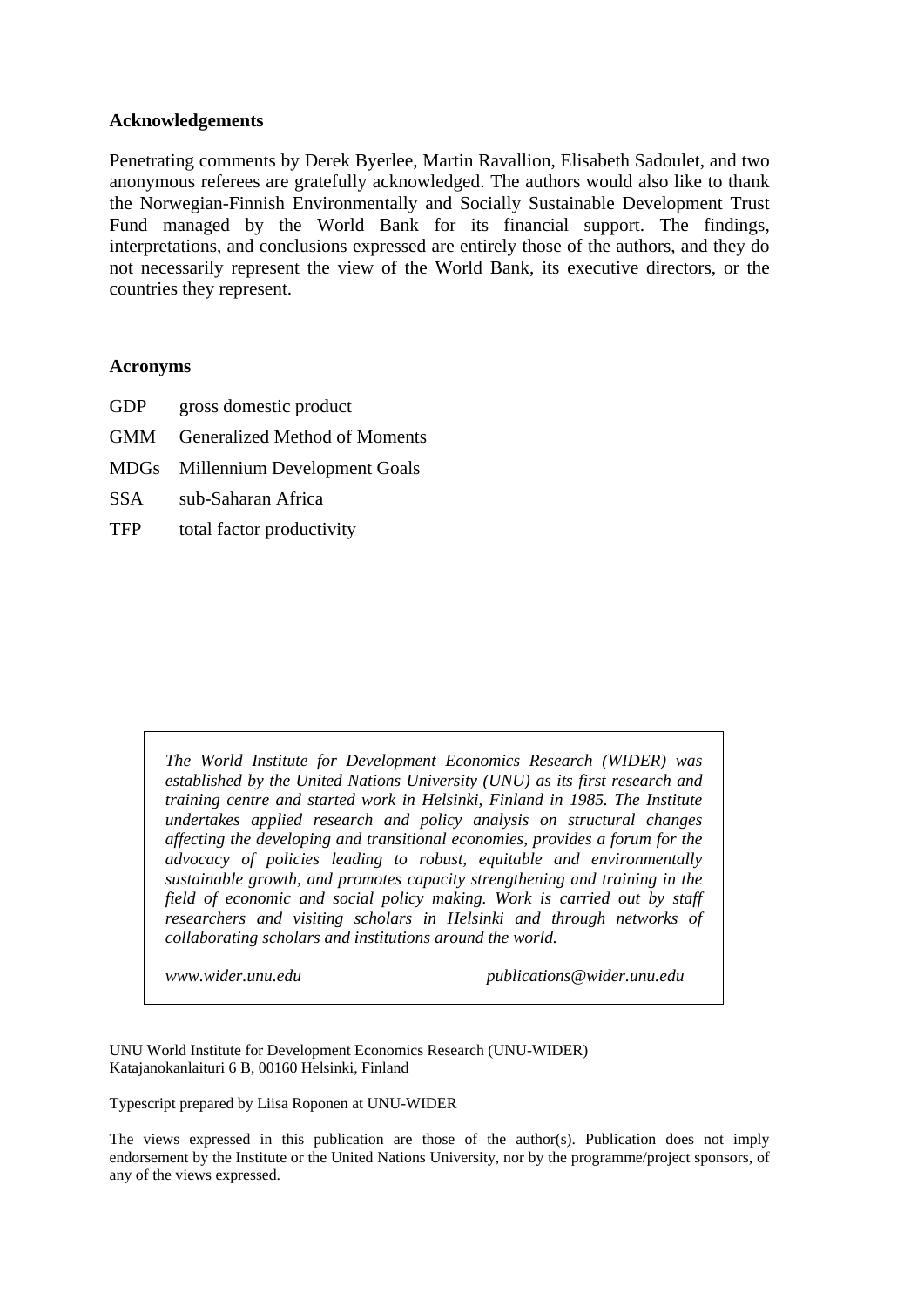### **1 The longstanding debate of agriculture and development**

While world attention has shifted back to agriculture out of concerns about how to feed its nine billion people by 2050, the precise role of agriculture in economic development remains very much debated. The dual economy models inspired by Lewis (1954) and popular in development economics in the 1960s and 1970s typically viewed agriculture as a backward unproductive subsistence sector, from which labour and resources were to be drawn to encourage development of the dynamic productive industrial sector. Much of the early development economics literature was thus interpreted as supporting an industrialization strategy. This led to an urban bias in development planning (Lipton 1977), and fiscal and trade systems that systematically over-taxed agriculture (Krueger, Schiff and Valdes 1988).

But an alternative view of agriculture as a leading sector (especially during the early stages of development) also emerged. This followed the seminal contributions by Johnston and Mellor (1961) and Schultz (1964). They emphasized the critical contributions of agriculture to growth in other sectors, implying that investments and policy reforms in agriculture might actually yield faster overall economic growth, even though agriculture itself might grow at a slower pace than non-agriculture. Several authors have since documented the existence of substantial multiplier effects from agriculture to non-agriculture, especially in Asia, but also in sub-Saharan Africa (SSA) (Haggblade, Hazell and Dorosh 2007).

The experience of the green revolution in Asia during the 1970s and 1980s, where traditional agriculture was rapidly transformed into a fast growing modern sector through the adoption of science-based technology, provided further confidence in agriculture as an engine of growth. Nonetheless, this belief in the potential of the sector eroded gradually thereafter, especially in SSA, following the poor performance of many agricultural development projects (World Bank 2007a), the secular decline in the world price of food and other primary commodities, and the rising appeal of East Asia's export-led manufacturing growth miracle.

The adoption of the Millennium Development Goals (MDGs) by the UN member states at the turn of the millennium added a new dimension to the debate. It shifted the focus in development from fostering economic growth per se to encouraging poverty reduction. Since the latter does not depend only on the rate of overall economic growth, but also on the ability of poor people to participate in that growth, this rekindled interest in the specific role of agriculture in the development process. The majority of poor people in the developing world depend on agriculture for their livelihood, and it was argued that the poor stood to gain much more from GDP growth originating in agriculture than from an equal amount of GDP growth generated outside the sector. Achieving 'pro-poor' or 'shared' growth, i.e., growth with a maximum pay-off in terms of poverty reduction (Ravallion and Chen 2003; Kraay 2006), would call for policies and investments that support the development of agriculture.

Both the contribution of each sector to economic growth and the participation of poor people in it, continue to be debated. On the growth side, the view of agriculture as an engine of growth in agriculturally based economies has attracted political traction, partially mediated by the World Bank's 2008 *World Development Report Agriculture for Development*, and reinforced by the 2007-08 spike in world food prices. Others maintain that the classical intersectoral linkages no longer apply with the same force,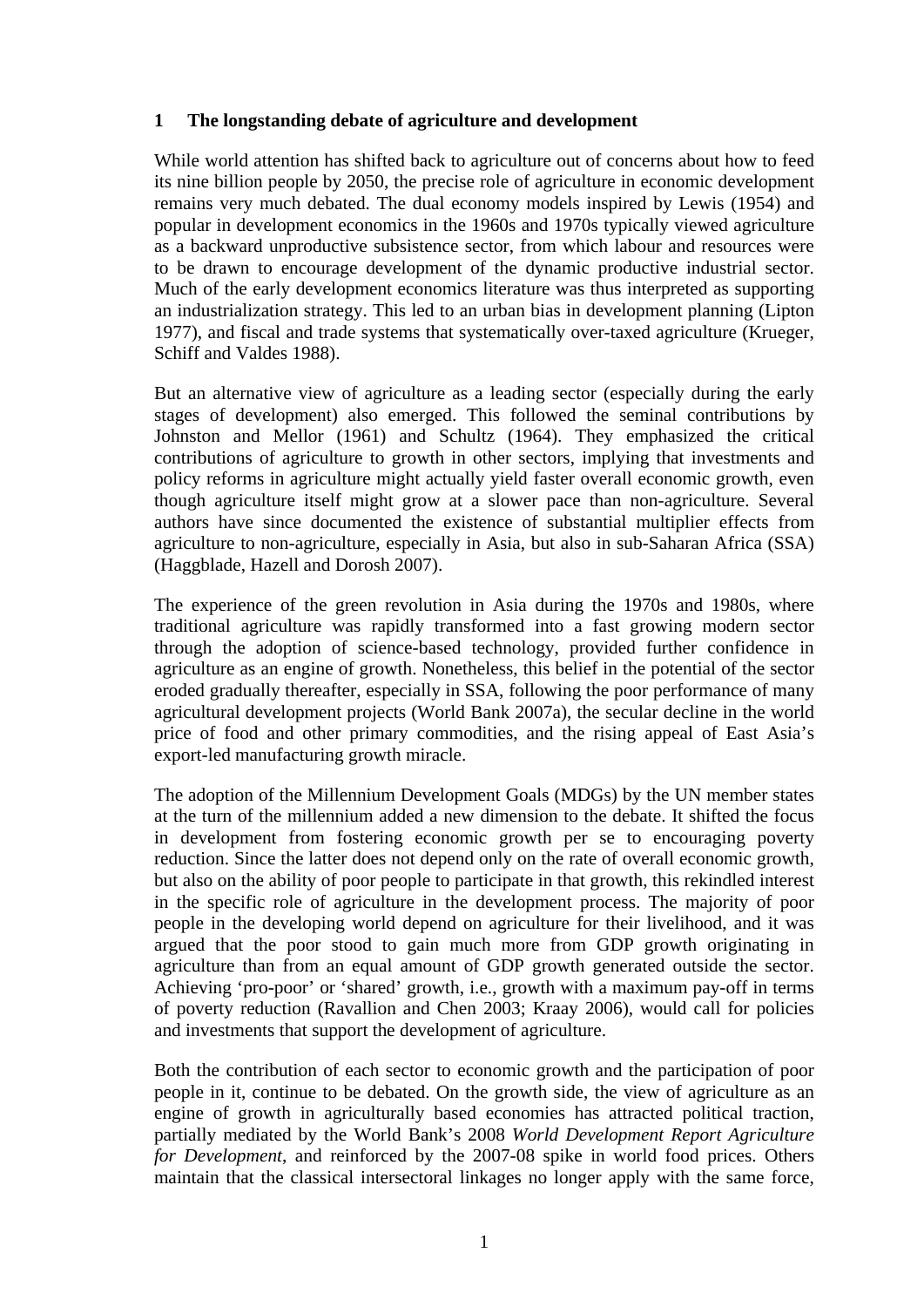given increasingly interconnected markets, and that a pro-agriculture strategy will often not deliver the overall growth necessary for rapid poverty reduction, especially in Africa (Ellis 2005; Dercon 2009).

On the participation side, the sheer weight of numbers, with the majority of poor people living in rural areas, depending on agriculture (World Bank 2007b), would suggest that they will benefit more from growth originating in agriculture. But it is also argued that agricultural development will not involve the majority of poor smallholder farmers, and that it can succeed only among larger farmers, again, particularly in Africa (Reardon and Berdegue 2002; Maxwell 2004; Collier and Dercon 2009). The extent to which poor people would gain from a pro-agriculture strategy is questionable in this view. But they may also benefit indirectly through the labour market and employment expansion in non-traditional agro export sectors (Anriquez and Lopez 2007; Maertens and Swinnen 2009).

To further this longstanding debate an empirical perspective is needed. This must focus on four questions:

- 1) Do investments and policy reforms in agriculture enhance overall growth more than investments and policy reform outside non-agriculture?
- 2) Is participation by poor people in agricultural growth on average higher than their participation in non-agricultural growth, and if so, under what conditions and for whom among the poor?
- 3) If a focus on agriculture would tend to yield slower overall growth, but larger participation by the poor, compared with a focus on non-agriculture, which strategy would tend to have the largest pay-off in terms of poverty reduction, and under which circumstances?
- 4) Does the response differ depending on the poor groups being considered (for example \$1-day versus \$2-day poverty)?

Most studies so far have focused either on the first (growth)<sup>1</sup> or second (participation)<sup>2</sup> question. Rarely have they adopted a sufficiently uniform framework to assess simultaneously potential trade-offs.3 Neither have they differentiated these trade-offs across country settings (question 3), nor taken into account the extent of poverty (question 4). This paper seeks to advance both the 'growth' and 'participation' debate and brings a synthesizing perspective. It starts from a simple organizing framework in which the effects of agriculture and non-agriculture on poverty are decomposed into three principal sources: a growth, a participation, and a size effect. In examining the growth effect, it considers both a direct (sectoral) and an indirect (cross-sectoral) contribution, yielding four components in total. Cross-country analysis is used to compare each of these effects empirically across sectors and settings (including the SSA context), drawing on national accounts evidence on sectoral growth and household survey data on poverty.

<sup>1</sup> Tiffin and Irz (2006); Haggblade, Hazell and Dorosh (2007).

<sup>2</sup> Ravallion and Datt (1996); Loayza and Raddatz (2006); Ravalllion and Chen (2007); Ligon and Sadoulet (2007); Christiaensen and Demery (2007); Suryahadi, Suryadarma, and Sumarto (2009).

<sup>3</sup> Perry et al. (2005) provide an important step in this direction for Latin America.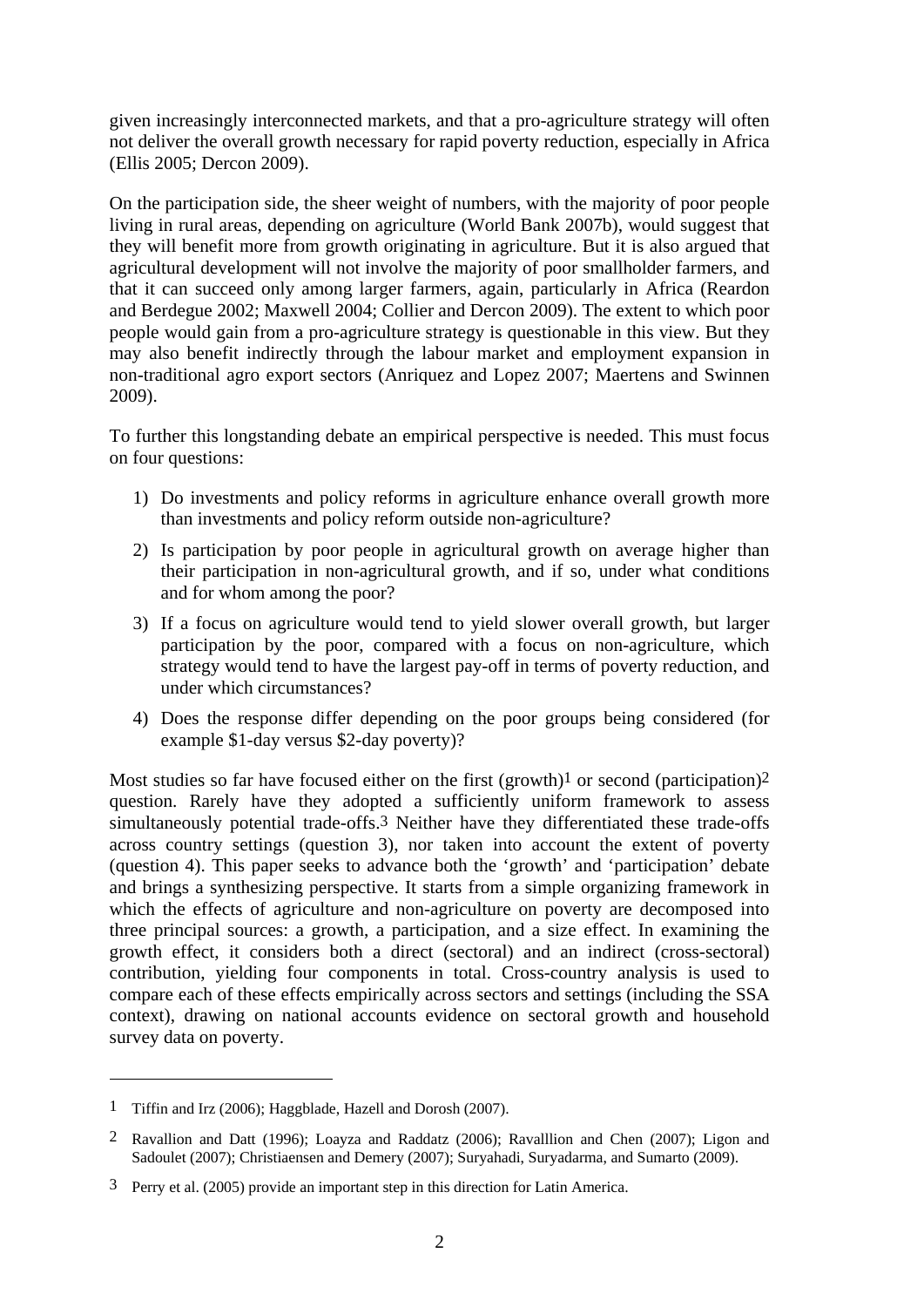The results suggest that agriculture is significantly more effective in reducing poverty among the poorest of the poor (as reflected in the \$1-day squared poverty gap). When societies are not fundamentally unequal, it is also up to 3.2 times better at reducing \$1-day headcount poverty in low-income and resource-rich countries (including those in SSA). However, when it comes to the better-off poor (reflected in the \$2-day measure) non-agriculture has the edge. These results are driven by the much larger participation of poorer households in growth from agriculture which more than compensates for the slower growth of the sector. They are also influenced by the presence of extractive industries which undermines the poverty-reducing effect of non-agriculture. The indirect growth effects from agriculture are found to be somewhat larger in Sub Saharan Africa than the reverse linkage effects, an advantage that disappears as countries develop.

The paper proceeds by developing the conceptual framework in section 2. It then examines the direct and indirect growth effects in sections 3 and 4, followed by an assessment of potential differences in the participation effects in section 5. Section 6 synthesizes how these different effects are expected to play out in terms of poverty reduction across country settings, using different measures of poverty. Section 7 concludes.

#### **2 The growth and participation components of change in poverty**

Let  $P_i$  be any (decomposable) measure of poverty and  $Y_i$  be gross domestic product (GDP) per capita (that is, per person in the total population, not per worker) in country *i*. The proportionate change in poverty in a country can then be seen to be equal to the GDP elasticity of poverty (defined as the proportionate change in poverty divided by the proportionate change in per capita GDP)4 times the proportionate change in per capita

GDP, 
$$
\frac{dP_i}{P_i} = \left(\frac{dP_i}{P_i} \frac{Y_i}{dY_i}\right) \frac{dY_i}{Y_i}
$$
, or, approximating for small changes:  

$$
dlnP_i = \varepsilon_i dlnY_i
$$
 (1)

We refer to the GDP elasticity of poverty  $(\varepsilon_i)$  in (1) as the *participation* component and d*lnYi* as the *growth* component of poverty change in country *i.* 

Not all growth processes generate an equal amount of overall growth or an equal amount of poverty reduction (World Bank 2000). The growth and participation components may differ substantially across sectors. Noting that the growth in *Yi* can be approximated by the sum of the share-weighted growth rates of the sectors, Equation (1) is rewritten as a share weighted sum of the contributions to poverty reduction of both the agricultural (*a*) and the non-agricultural (*n*) sectors:

<sup>4</sup> By using GDP per capita growth rather than changes in per capita household income as is common in this sort of equation (Ravallion 2001; Adams 2004), the paper very much focuses on the overall growth process. The elasticity concept used here reflects the impact of growth on both the average incomes of households and how those incomes are distributed. This is commonly referred to as the 'growth elasticity of poverty', though technically speaking, this is the elasticity of poverty with respect to GDP or the 'GDP elasticity of poverty'.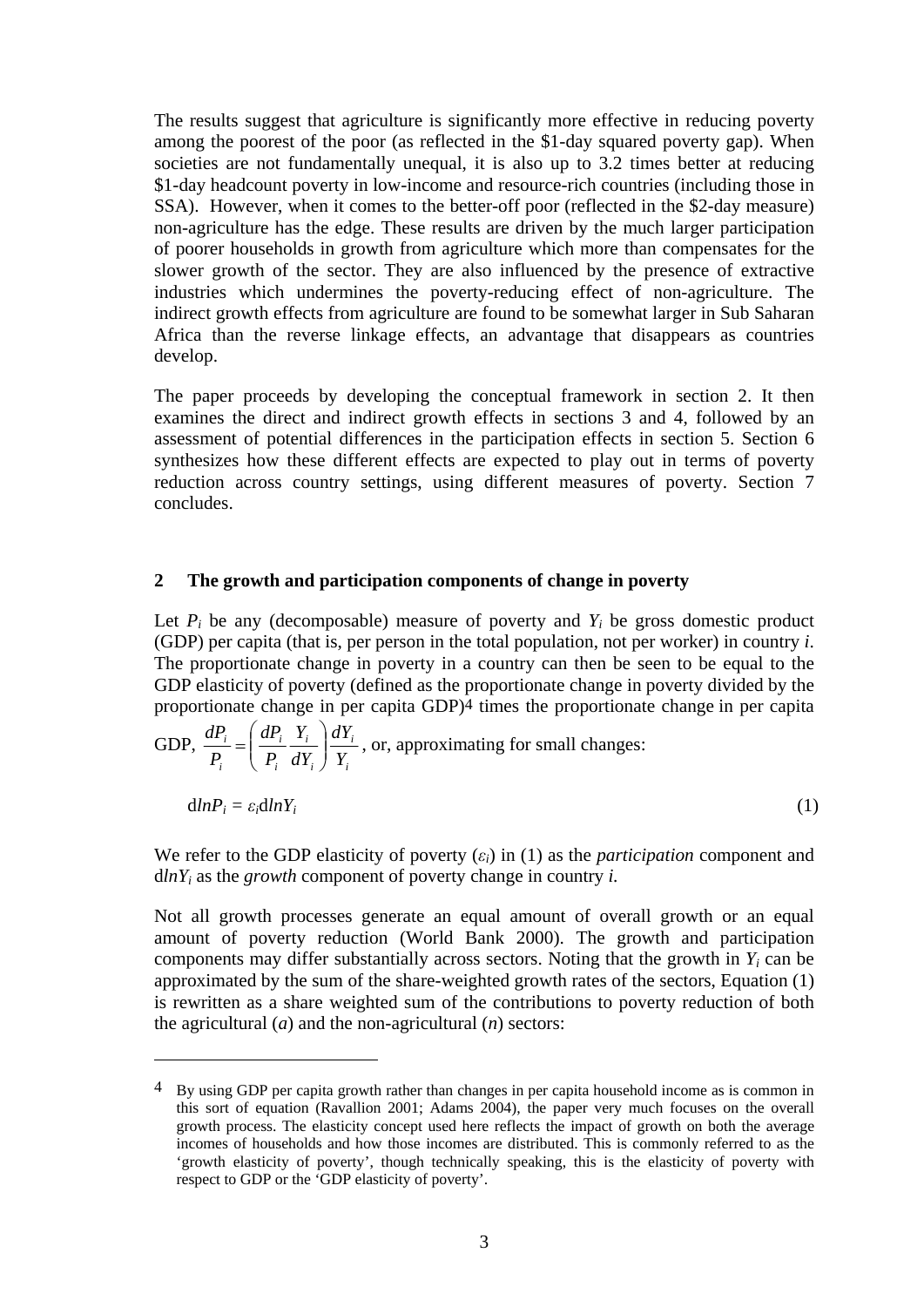with  $s_{ij}$  denoting the share of sector  $j (= a, n)$  in total GDP in country *i*. Both participation and growth components are more complex in this two-sector economy.

Obviously there are now two GDP elasticity terms ( $\varepsilon_{ia} s_{ia}$  and  $\varepsilon_{in} s_{in}$ ), and each of these has two elements: a share component  $(s_{ii})$  and what can be called the sector's participation component  $(\varepsilon_{ij})$ . The sectoral participation components  $(\varepsilon_{ij})$  measure the response of overall poverty to (aggregate) GDP originating in that sector (*sij*  $dY_{ii}/Y_{ii}=dY_{ii}/Y_i$ ), that is, the response of overall poverty to growth in a sector controlling for its size. It indicates the extent to which *all* the poor participate in overall growth generated in that sector. Note that when  $\varepsilon_{in} = \varepsilon_{ia}$ , Equation (2) collapses to equation (1), and the source of growth no longer matters in determining the poverty effect of growth. Following Ravallion and Datt (1996), this property of Equation (2) is exploited later in developing an empirical test to assess whether the responsiveness of poverty to growth differs across sectors.

The poverty-reducing effect of growth in a particular sector  $(dln Y_{ii})$  may thus differ for two reasons. First, the sector may be bigger (e.g.,  $s_{in} \ge s_{ia}$ ). Second, even if both sectors are of equal size, the marginal effect on overall poverty of an additional percentage point of overall GDP growth originating in one sector may still be larger than the marginal effect of an additional percentage point of overall GDP growth originating in the other sector if  $\varepsilon_{ia} \neq \varepsilon_{in}$ , for example if one sector employs more of the poor. Whether an acceleration in the pace of per capita agricultural growth  $(dlnY_{ia})$  will have a more marked effect on poverty than an identical increase in the rate of non-agricultural growth  $(dlnY_{in})$  thus depends on whether  $\varepsilon_{in}S_{in} < \varepsilon_{ia}S_{ia}$ .

The growth component of poverty reduction is also more complex in this two sector world. The obvious point is that there are now two growth components—one for each sector. But analysing the sectoral growth effects is complicated further by the spillover effects of growth in one sector on another. A large literature exists showing that accelerating agricultural growth will induce changes in other sectors, resulting in higher non-agriculture growth. While the reverse interaction also holds, the literature suggests that these effects are smaller (Haggblade, Hazell and Dorosh 2007). The growth effect of sector *j* therefore will have two components: the *direct* contribution (or the size of  $dlnY_{ii}$ ) and an *indirect* contribution, this being additional changes in poverty resulting from the induced change in the growth performance of the other sectors (the effects of d*lnYia* on d*lnYin* and vice versa).

In sum, four key elements link poverty to sectoral growth: the direct growth component from the sector itself; the indirect growth component arising from spillover effects of growth in one sector on another; the participation component, reflecting the responsiveness of overall poverty to the sector of origin of GDP growth; and the relative size of the sector in the economy. All four components have to be taken into account when considering the relative contribution of a sector in poverty reduction.5 In what

<sup>5</sup> In addition to these four effects, one could also consider a population reallocation effect between the economic sectors (the 'Kuznets' process referred to by Anand and Kanbur (1985) and Ravallion and Datt (1996)). Analytically, this component can be discerned explicitly when considering GDP per worker in the decomposition in (1) as opposed to per person in the total population. Currently, this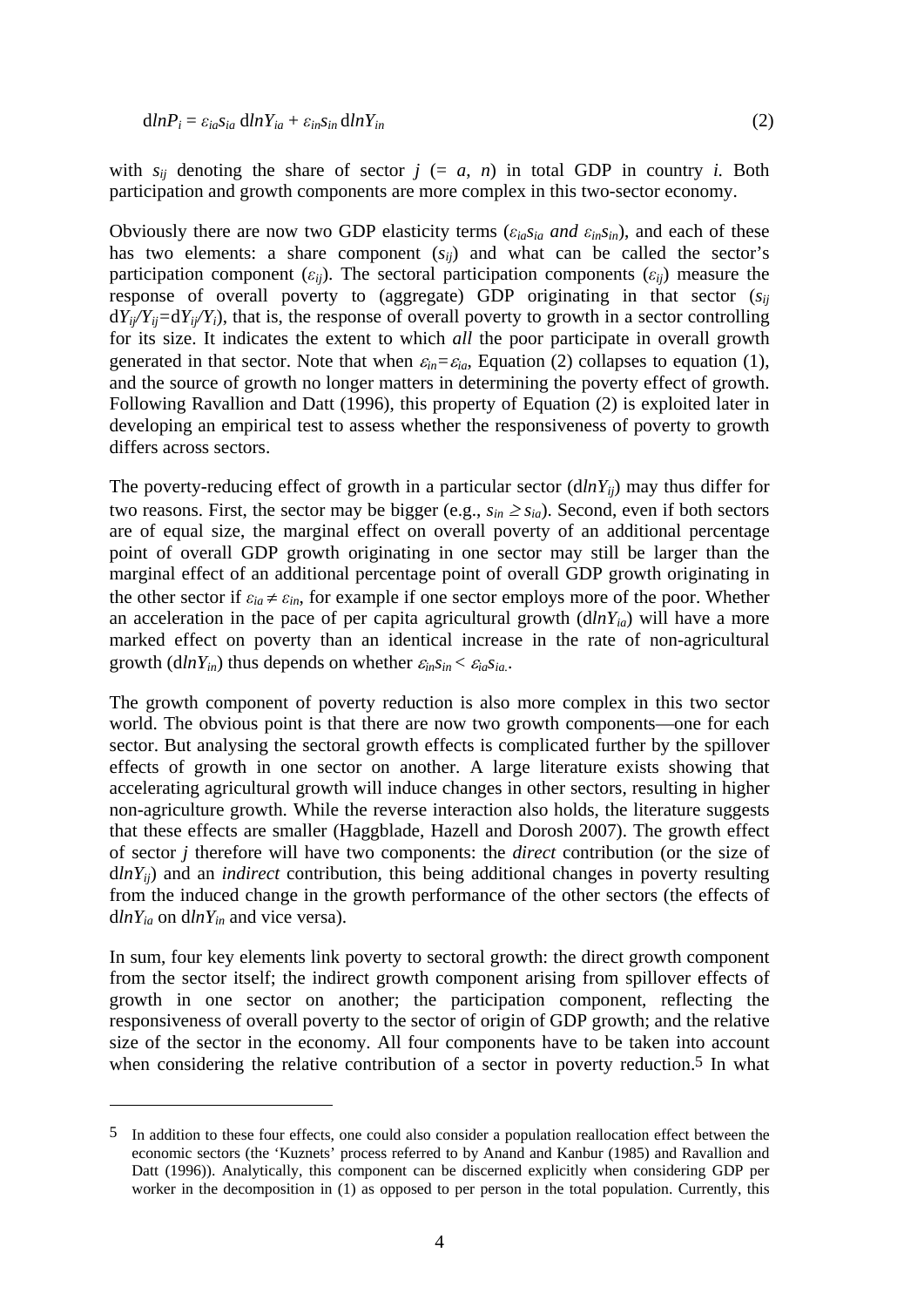follows, the paper quantifies each of these effects (as represented by the box and arrow size in Figure 1) across both sectors and explores the expected overall contribution of each sector to poverty reduction empirically across country settings and different degrees of poverty.

Figure 1



#### **3 Growth potential across sectors—the direct growth effects**

1

Historical sectoral growth rates across the world indicate that agricultural GDP growth has lagged non-agriculture (Table 1). The average difference amounts to 1.6 percentage points worldwide (and 1.2 percentage points in SSA). This has often been taken as evidence that *productivity* growth in agriculture is inherently inferior to productivity growth outside agriculture, a popular view that goes as far back as Adam Smith.6 He posited that due to spatial impediments to labour division and capital accumulation in agriculture, productivity in agriculture was bound to grow at a slower pace than in spatially concentrated manufacturing. To explore this further, the sectoral GDP growth rates reported in Table 1 are decomposed into their (labour) productivity and population growth components (Table 2).7 Contrary to common wisdom, the results suggest that since the 1960s labour productivity in agriculture has on average been *growing* faster

effect is subsumed in the GDP growth rates. Christiaensen, Pan, and Sangui (2010) provide a first empirical application along these lines using uniquely detailed household level data on income sources and sectoral labour allocation from two provinces in rural China. In keeping with the literature, this has not been pursued here given the empirical challenge of estimating sectoral labour migration and sectoral labour productivity (or poverty by economic sector) systematically across countries and time, as rural households are often involved in both agricultural and non-agricultural activities.

- 6 Important dissenters include North (1959), Johnston and Mellor (1961), Hayami and Ruttan (1985), and Timmer (2009).
- 7 Denoting GDP and population in sector *j* by  $G_i$  and  $L_j$  respectively, growth in  $G_j$  can be readily decomposed through total differentiation of *Gj* and division by *Gj* as follows: *j j jj jj j j L dL*  $[G_i/L]$  $d(G_i/L)$  $\frac{dG_j}{G_i} = \frac{d(G_j/L_j)}{(G_j/L_i)} +$  $\frac{(G_j/L_j)}{(H_j + H_j)} + \frac{dL_j}{L_j}.$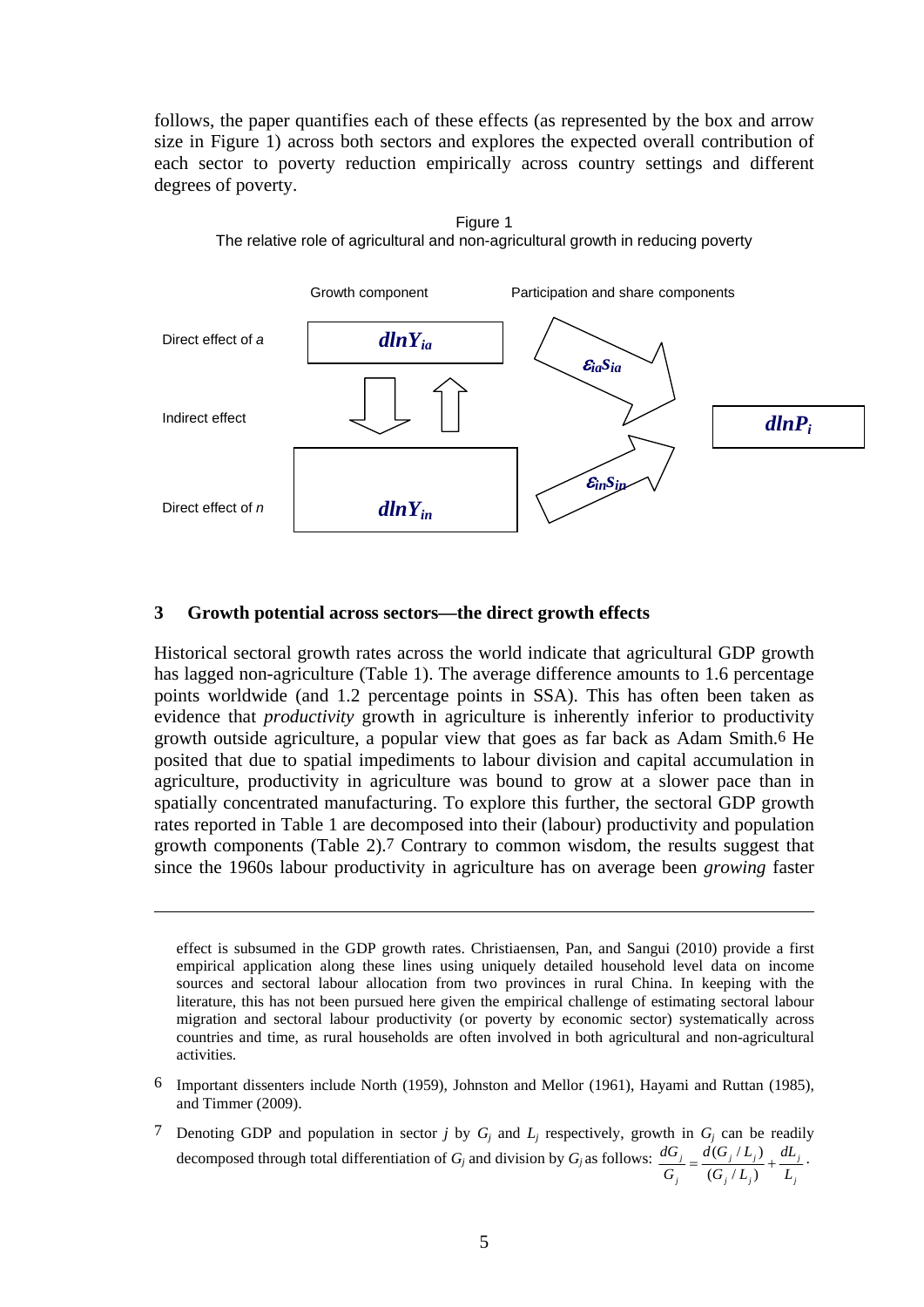than labour productivity outside agriculture. With the exception of South Asia, this holds across continents, including SSA. Overall GDP growth in agriculture has been largely driven by growth in labour productivity, and growth in the non-agricultural sector largely by population growth in non-agriculture, especially in the developing countries (except Eastern Europe and Central Asia). While admittedly crude and partial, these simple descriptive findings are nonetheless striking, and call for greater scrutiny of the view that agriculture has inherently a lower growth potential.

Excluding services, many of which tend to be more labour intensive and somewhat less conducive to capital accumulation, and focusing on manufacturing only, does not fundamentally change the picture (Szirmai 2009).8 The trends in Table 2 may simply reflect equilibrating movements of labour out of agriculture in response to higher marginal products of labour (and thus wages) in non-agriculture ('industrial pull'). This would induce a convergence in sectoral labour productivity and explain the faster (labour) productivity growth in agriculture. Alternatively, if the observed agricultural labour productivity growth resulted from increased agricultural output following investment and technological change (yielding an increase in total factor productivity), productivity increases would free up labour in agriculture and induce it to move to the non-agricultural sector ('agricultural push'). According to this interpretation, the productivity gains in agriculture are the cause of the labour movements (and not their consequence). Without additional evidence the relative merits of the industrial pull and agricultural push perspectives cannot be ascertained—quite possibly both forces have been at work.

| Average annual                   |        | 1960-69      |        | 1970-79      |      | 1980-89      |        | 1990-2000    |        | 2000-03      |      | Total        |
|----------------------------------|--------|--------------|--------|--------------|------|--------------|--------|--------------|--------|--------------|------|--------------|
| growth rate $(\%)$               | Agr.   | Non-<br>agri | Agr.   | Non-<br>agri | Agr. | Non-<br>agri | Agr.   | Non-<br>agri | Agr.   | Non-<br>agri | Agr. | Non-<br>agri |
| <b>SSA</b>                       | 2.7    | 5.0          | 2.5    | 5.5          | 2.6  | 3.4          | 2.7    | 3.0          | 2.7    | 3.6          | 2.6  | 3.8          |
| South Asia                       | 2.9    | 5.7          | 1.7    | 4.7          | 3.6  | 6.4          | 3.2    | 6.2          | 3.0    | 5.9          | 2.9  | 5.8          |
| East Asia &<br>Pacific           | 4.0    | 7.7          | 3.2    | 7.4          | 3.0  | 4.9          | 1.7    | 5.1          | 0.1    | 5.0          | 2.3  | 5.7          |
| East Europe &<br>Central Asia    | $-1.4$ | 7.0          | 1.7    | 7.0          | 1.3  | 3.3          | $-0.7$ | 0.0          | 3.4    | 6.7          | 0.8  | 2.6          |
| Europe, others                   | 1.2    | 6.0          | 1.7    | 3.5          | 2.0  | 2.6          | 1.7    | 2.5          | $-0.8$ | 2.3          | 1.5  | 2.9          |
| Latin America &<br>the Caribbean | 2.8    | 5.2          | 2.3    | 5.0          | 1.5  | 1.6          | 1.9    | 3.3          | 2.2    | 2.0          | 2.0  | 3.3          |
| Middle East &<br>North Africa    | 1.3    | 6.1          | 6.0    | 7.3          | 4.8  | 3.0          | 3.9    | 4.2          | 4.4    | 3.7          | 4.4  | 4.7          |
| North America                    |        |              | $-0.3$ | 3.7          | 3.2  | 2.7          | 2.7    | 2.7          | $-1.8$ | 3.2          | 1.7  | 3.0          |
| Total                            | 2.7    | 5.7          | 2.6    | 5.3          | 2.5  | 3.2          | 2.0    | 3.1          | 2.1    | 4.0          | 2.3  | 3.9          |

Table 1 Non-agricultural growth rates exceed agricultural growth rates.

Note: Both annual agricultural and non-agricultural growth rates are based on GDP expressed in constant 2000 US\$. Non-agricultural growth is defined as the sector weighted sum of GDP growth in industry and services.

Source: Authors' calculations based on World Development Indicators.

<sup>8</sup> Somewhat to his surprise, and unlike between 1950 and 1973 when growth in labour productivity in manufacturing typically exceeded this in agriculture, Szirmai found that between 1973 and 2005 *labour productivity* in agriculture grew faster than in manufacturing in 12 out of the 16 (Asian and Latin American) developing countries in his recently compiled sample (and in 11 out of the 18 developed countries in the sample). Incidentally, the earlier decades of this period also coincide with the occurrence of the green revolution in Asia (and to a lesser extent Latin America).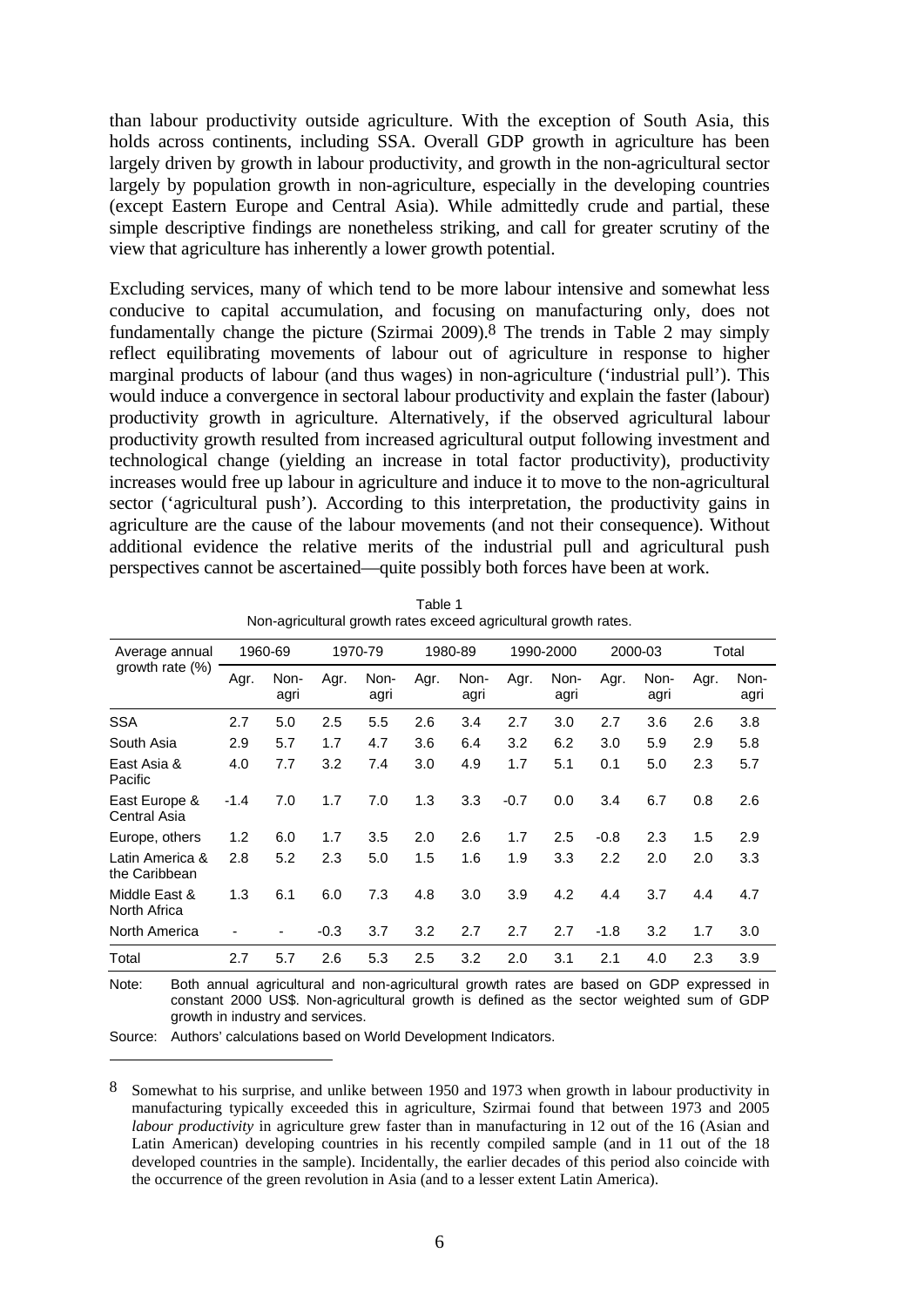| Average annual growth rates      |            | Agriculture            |            | Non-agriculture |                        |            |  |  |
|----------------------------------|------------|------------------------|------------|-----------------|------------------------|------------|--|--|
| (%) 1960-2003                    | Agric. GDP | Labour<br>productivity | Population | Agric. GDP      | Labour<br>productivity | Population |  |  |
| Sub-Saharan Africa               | 2.6        | 0.9                    | 1.7        | 3.8             | -0.6                   | 4.5        |  |  |
| South Asia                       | 2.9        | 1.2                    | 1.6        | 5.8             | 2.2                    | 3.6        |  |  |
| East Asia & Pacific              | 2.3        | 2.9                    | $-0.5$     | 5.7             | 2.7                    | 2.9        |  |  |
| Eastern Europe<br>& Central Asia | 0.8        | 3.4                    | $-2.5$     | 2.6             | 1.4                    | 1.2        |  |  |
| Europe, others                   | 1.5        | 4.6                    | $-3.0$     | 2.9             | 2.0                    | 0.9        |  |  |
| Latin America<br>& the Caribbean | 2.0        | 2.3                    | $-0.24$    | 3.3             | 0.5                    | 2.8        |  |  |
| Middle East & North Africa       | 4.4        | 4.3                    | 0.21       | 4.7             | 0.3                    | 4.4        |  |  |
| North America                    | 1.7        | 3.9                    | $-2.1$     | 3.0             | 1.8                    | 1.2        |  |  |
| Total                            | 2.3        | 2.4                    | $-0.05$    | 3.9             | 0.74                   | 3.1        |  |  |

Table 2 Productivity growth drives agricultural GDP growth; migration drives non-agricultural GDP growth

Note: Figures for the total population in agriculture and non-agriculture were obtained from the FAO statistics.

Source: Authors' calculations based on World Development Indicators and FAO data.

The limited available econometric evidence does not support the view of agriculture as a sector with inherently inferior productivity.9 Estimating rates of sectoral total factor productivity (TFP) growth for the US economy between 1948 and 1979 using a cost function approach, Jorgenson, Gollop and Fraumeni (1987; table 6.7) find that TFP growth in agriculture had been more rapid than in almost all other sectors. Lewis, Martin and Savage (1988) come to a similar conclusion in Australia using a production function approach. Based on a sample of 14 industrialized countries between the early 1970s and the late 1980s Bernard and Jones (1996) estimate average TFP growth at 2.6 per cent per year in agriculture compared with 1.2 per cent in industry and 0.7 per cent in services. There is also evidence of a more productive agriculture from the developing world. Using a production function approach applied to panel data for about 50 lowand middle-income countries over the period 1967-2002, Martin and Mitra (2001) find annual TFP growth in agriculture on average to be 0.5 to 1.5 percentage points larger than in non-agriculture, depending on the estimation technique. This difference was statistically significant and valid across the development spectrum.

The evidence reviewed here is not taken to support superiority of agriculture in TFP growth per se, but rather to refute the notion of agriculture as a backward sector, where investments and policies are automatically less effective in generating growth than outside agriculture, resulting in a limited direct growth effect on poverty reduction. This is not to suggest that globally the agricultural sector should be expected to grow faster than non-agriculture. Engel's law implies that as incomes rise, the demand for food increases at a slower rate than the demand for non-agricultural products. Slower aggregate growth for agriculture is as such the macro reflection of micro-behaviour, both nationally and globally, and is consistent with the historical migration pattern between agriculture and non-agriculture observed in the data.

<sup>9</sup> While productivity estimates for economies as a whole or for individual sectors abound, there are very few studies that systematically compare estimates of productivity growth across agriculture and nonagriculture, especially for developing countries.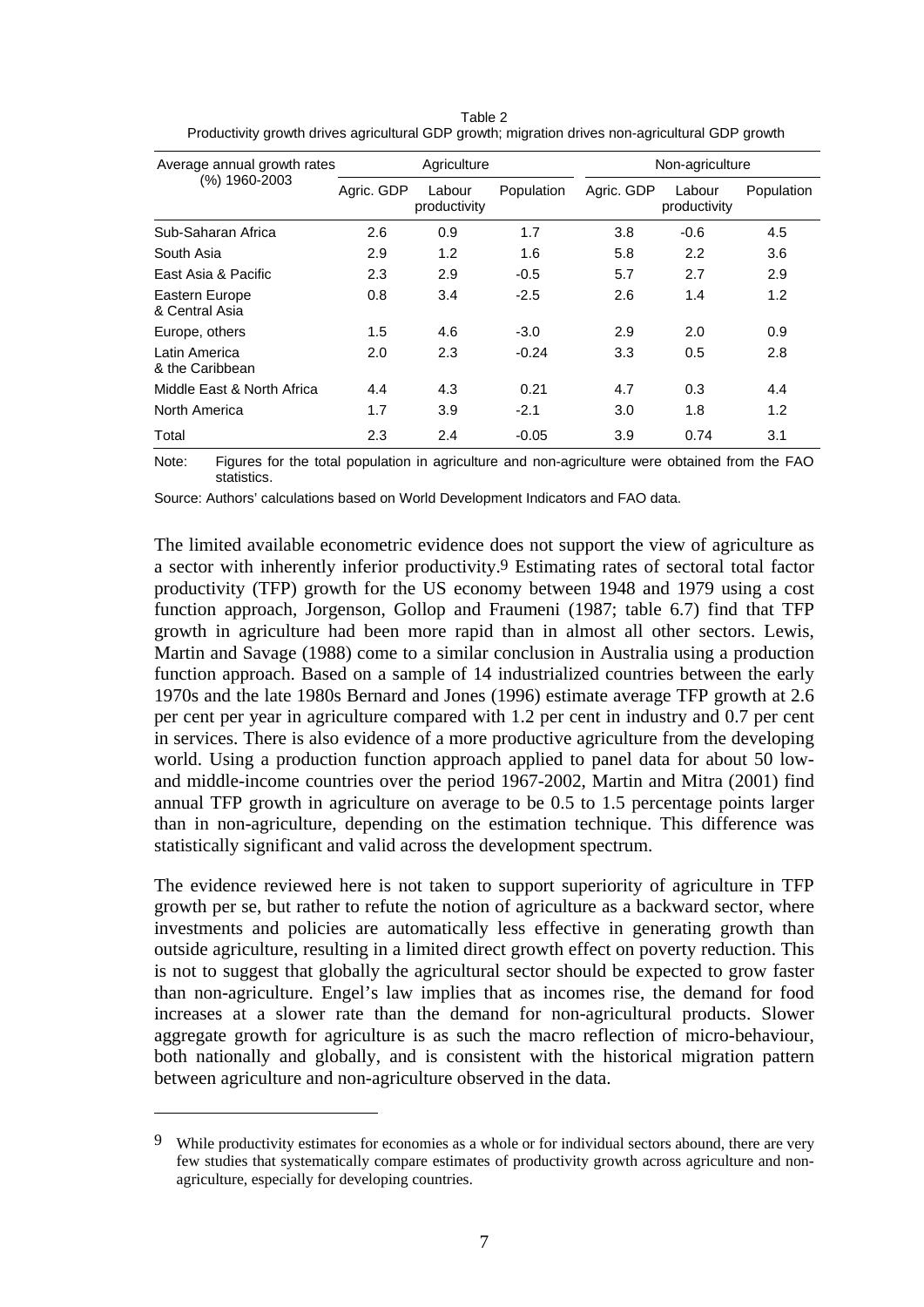But, not all demand for agricultural produce is income inelastic, such as for high value agricultural products (meat, dairy, fruits and vegetables)10 and industrial applications (e.g., cotton, agro-fuels). When international trading opportunities exist, even food agriculture need not face income inelastic demand, providing some countries with important growth opportunities in agriculture. For example, Brazil and Chile witnessed an agro-export boom over the past 15 years with average growth in agriculture exceeding growth outside agriculture. Similarly, several countries in sub-Saharan Africa have experienced an explosive expansion of non-traditional agricultural exports to Europe.11

In sum, while the direct growth effect of agriculture on poverty reduction will likely be smaller than that of non-agriculture, especially in countries where agriculture is less tradable and Engel's Law manifests itself more prominently, i.e., later in the development process, historical experience shows that agricultural productivity and growth can be substantial. For SSA, the recovery in agricultural TFP over the past decade holds some promise (Pratt and Yu 2008),12 and higher agricultural commodity prices over the coming decade (OECD and FAO 2009), including for cereals, provide new opportunities.

#### **4 Agriculture and the rest of the economy: the indirect growth effects**

In addition to its direct sectoral contribution to overall growth, agricultural development can play an important role in fostering development in the rest of the economy, the indirect growth effect (Johnston and Mellor 1961; Schultz 1964). Three broad types of mechanism have been identified: i) *production or inter-sectoral linkages*, forward to agro-processing activities and backward to input supply sectors; ii) *consumption linkages or final demand effects* arising from an increased demand for locally produced non-traded goods and services; and iii) *wage-good effects*—by reducing the price of food, agricultural productivity growth would lower the real product wage in non agriculture, thereby raising profitability and investment in other sectors.13

Much of the literature has argued that the stronger links are from agriculture to nonagriculture (Mellor 1976; Tiffin and Irz 2006). In part this is because inputs into nonagriculture are more import intensive, and urban consumption patterns tend to favour imported goods (the demand for food being income inelastic). Consumption-based linkages are typically four to five times more important than production-based

<sup>10</sup> For example, recent estimates put the income elasticity for the demand for fruits and vegetables in Vietnam between 1.2 and 2.6 (Mergenthaler, Weinberger and Qaim 2009).

<sup>11</sup> Examples include flowers in Kenya (Humphrey, McCulloch and Ota 2004), vegetables in Senegal (Maertens and Swinnen 2009) and fish in Uganda (Kiggundu 2006).

<sup>12</sup> For more in-depth analysis and suggestions on how agriculture could be advanced in sub-Saharan Africa, see InterAcademy Council (2004) and *Awakening Africa's Sleeping Giant* (World Bank 2009a).

<sup>13</sup> Lower food prices would also raise real consumption wages, and thus directly benefit poor (urban and rural) wage earners.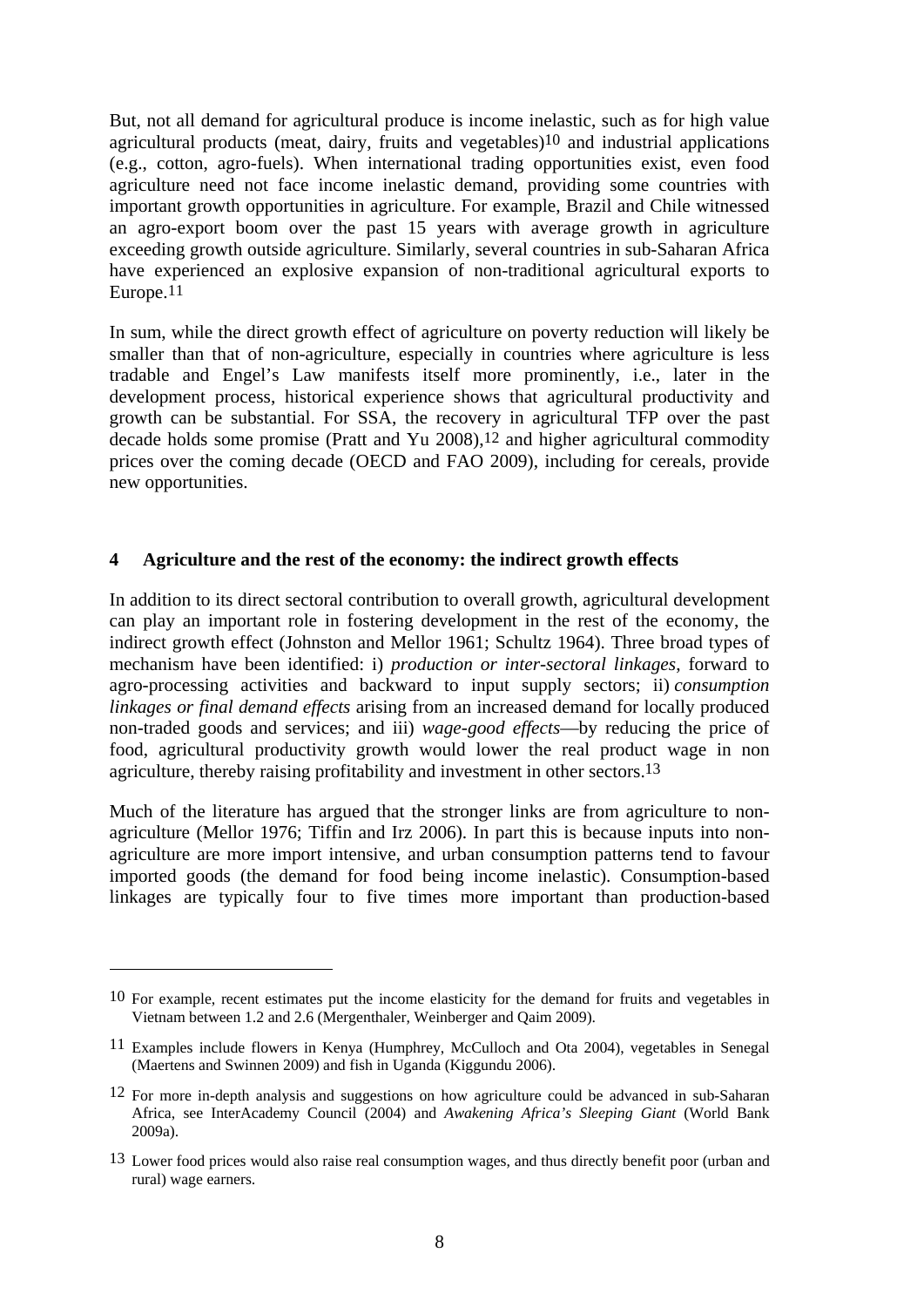linkages.14 For the consumption linkage effects to be significant, four conditions must apply (Delgado, Hopkins and Kelly 1998). First, agriculture must be a sufficiently large sector in employment terms for the income-generating effects to be significant in the aggregate. Second, the income gains from agricultural growth must be reasonably widespread, so that effective demand for locally produced goods and services is raised. Third, the consumption patterns of people in agriculture must favour locally produced non-tradable goods. Finally, the non-agricultural (non-traded) sector must have to hand underutilized resources and appropriate institutional arrangements to be able to respond to the new demand coming from agricultural growth.

Reviewing the multitude of studies calculating the agricultural multiplier effects Haggblade, Hazell and Dorosh (2007: 167, our emphasis) conclude that '*best-guess generalizations* (of the agricultural multiplier) *probably lie in the range of 1.6 to 1.8 for Asia and 1.3 to 1.5 for Africa and Latin America*'. Every dollar in direct income generated in agriculture, triggers another 30 to 80 cents in second round income gains elsewhere in the economy. Higher population density and the labour-abundant nature of the Asian economies, which facilitate a larger supply response of the non-tradable sector, are cited as important reasons for the higher agricultural multipliers in Asia compared with SSA.

The fixed price (semi) input-output models and price-endogenous CGE models underpinning most of these studies are structural in nature. This allows one to identify the nature and extent of the linkage effects—a strength—but the results also depend on the validity of the structural assumptions—a potential weakness.15 Over time, growth in the rural non-farm economy depends more on urban-to-rural subcontracting of manufacturing, in addition to agricultural development, especially in the rapidly developing low-income countries of East Asia,16 indicating a need for revisiting the earlier evidence. The opening up of (African) economies may further undermine the linkage effects of any expansion in rural demand (that demand possibly being increasingly met by imports), even though most of the rural non-farm linkages are mediated through growth in (non-tradable) rural services such as housing, education, health, and personal services and commerce (Haggblade, Hazell and Reardon 2007), and not through rural manufacturing growth, which is more prone to urban-based or foreign competition.

In the light of these broader economic developments and to complement the empirical insights from the structural counterfactual models, this paper revisits the causal relationship between agricultural and non-agricultural output (in the Granger [1969]

<sup>14</sup> As countries develop, production linkages typically gain in importance as input intensity in agriculture rises and the demand for processed foods increases.

<sup>15</sup> For example, Dorosh and Haggblade (2003) applying both fixed price semi input-output (SIO) models as well as fully price endogenous CGE models to eight SSA countries confirm the existence of sizeable growth linkages from investments in agriculture. Fixed price (SIO) multipliers from investments in export and food crops typically exceed the manufacturing multipliers, consistent with the literature, though they also find that this is no longer the case when prices of non-tradables are endogenized (as in the CGE).

<sup>16</sup> See Amsden (1991), Hayami, Kikuchi and Marciano (1996), and Kikuchi (1998) for case studies from Taiwan, China, and the Philippines, respectively.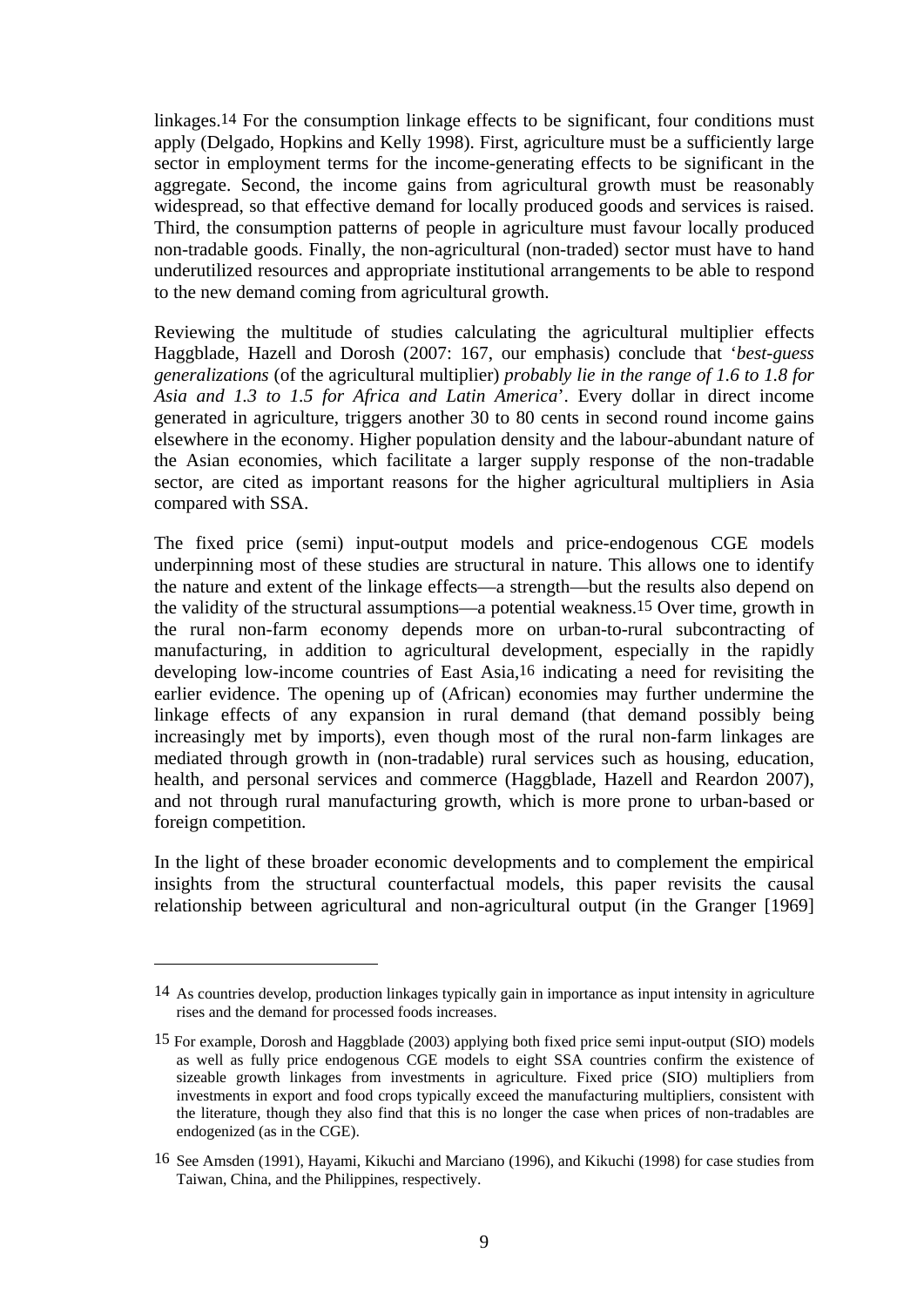sense)17 by applying dynamic panel data estimation techniques to international crosscountry data. This econometric approach does not have to make structural assumptions of supply flexibility or fixed prices in the non-tradables sector, but rather observes the 'reduced form' of the full general equilibrium outcome. It also allows for a more direct exploration of the indirect effects of growth in each sector, enabling a synthesizing perspective of the overall effect of agricultural and non-agricultural growth on poverty.

Non-agricultural GDP growth per capita ( $y_i^n \approx dln Y_i^n$ ) in country *i* at time *t* is assumed to depend on both lagged levels of per capita non-agricultural GDP growth and lagged levels of per capita agricultural GDP growth ( $y_{u-p}^a \approx d/n Y_{u-p}^a$ ). In addition, we consider a vector  $X_{it}$  of country-specific exogenous or predetermined explanatory factors, yielding:

$$
y_{it}^{n} = \chi^{0} + \sum_{p=1}^{P} y_{it-p}^{n} \chi_{p}^{1} + \sum_{q=1}^{Q} y_{it-p}^{a} \chi_{p}^{2} + \sum_{k=0}^{Ka} X_{it-k} \chi_{k}^{3} + w_{t} + h_{i} + v_{it}
$$
(3)

where  $w_t$  represents a global time dummy,  $h_i$  reflects unobserved country specific characteristics that determine the sectoral output, and  $v_{it}$  an idiosyncratic error term.<sup>18</sup> Similarly, agricultural GDP growth per capita ( $y_{it}^{a}$ ) is expressed as a linear function of lagged agricultural and non-agricultural GDP growth per capita as well as observed and unobserved country specific exogenous explanatory factors. A statistically significant effect of the coefficient on lagged agricultural growth in the non-agricultural growth Equation (3) is interpreted as evidence of Granger causality from agriculture to nonagriculture (and vice versa in the agricultural GDP growth regression).

In the empirical application the agricultural and non-agricultural equations are estimated separately, regressing non-agricultural GDP growth on lagged agricultural and nonagricultural GDP growth and vice versa. The GDP growth rates are predetermined in levels and the estimation therefore employs the system Generalized Method of Moments (GMM) estimator outlined in Arellano and Bover (1995) and Blundell and Bond (1998) with the finite sample correction of the two-step standard errors proposed by Windmeijer (2005).19

<sup>&</sup>lt;sup>17</sup> The concept of Granger causality holds that a variable  $Y_{ai}$  Granger causes  $Y_{ni}$  if  $Y_{ni}$  can be better predicted using lagged values of  $Y_{ai}$  than without them. Few studies have examined Granger causality between sectoral output. Bravo-Ortega and Lederman (2005) using dynamic panel estimation techniques and Tiffin and Irz (2006) using the VAR approach are recent exceptions. This study opts for the dynamic panel data approach as it is more appropriate to capture the longer run equilibrium effects. The VAR approach is more adept at tracing the dynamic nature of the crosssectoral growth effects, but this would again impose some structural assumptions.

<sup>18</sup> Instead of errors being i.i.d. it is only assumed that  $E(v_{it}, v_{it-1})=0$  and  $E(v_{it}, v_{it})=0$ . Autocorrelation renders lagged predetermined variables invalid as instruments. Correlation in the idiosyncratic error term across countries invalidates the GMM estimation approach as well as the Arellano-Bond tests for autocorrelation of the idiosyncratic error term used below. More detail on the specification and estimation strategy used here is provided in Appendix A1. For a superb practical and intuitive exposition of the system GMM estimator, see Roodman (2009a).

<sup>19</sup> The use of estimated parameters for the construction of the weight matrix in the GMM algorithm introduces extra variation and a difference between the finite sample variance and the usual asymptotic variance of the two-step GMM estimator. Windmeijer (2005) shows that this difference can be estimated to obtain a finite sample corrected estimate of the variance.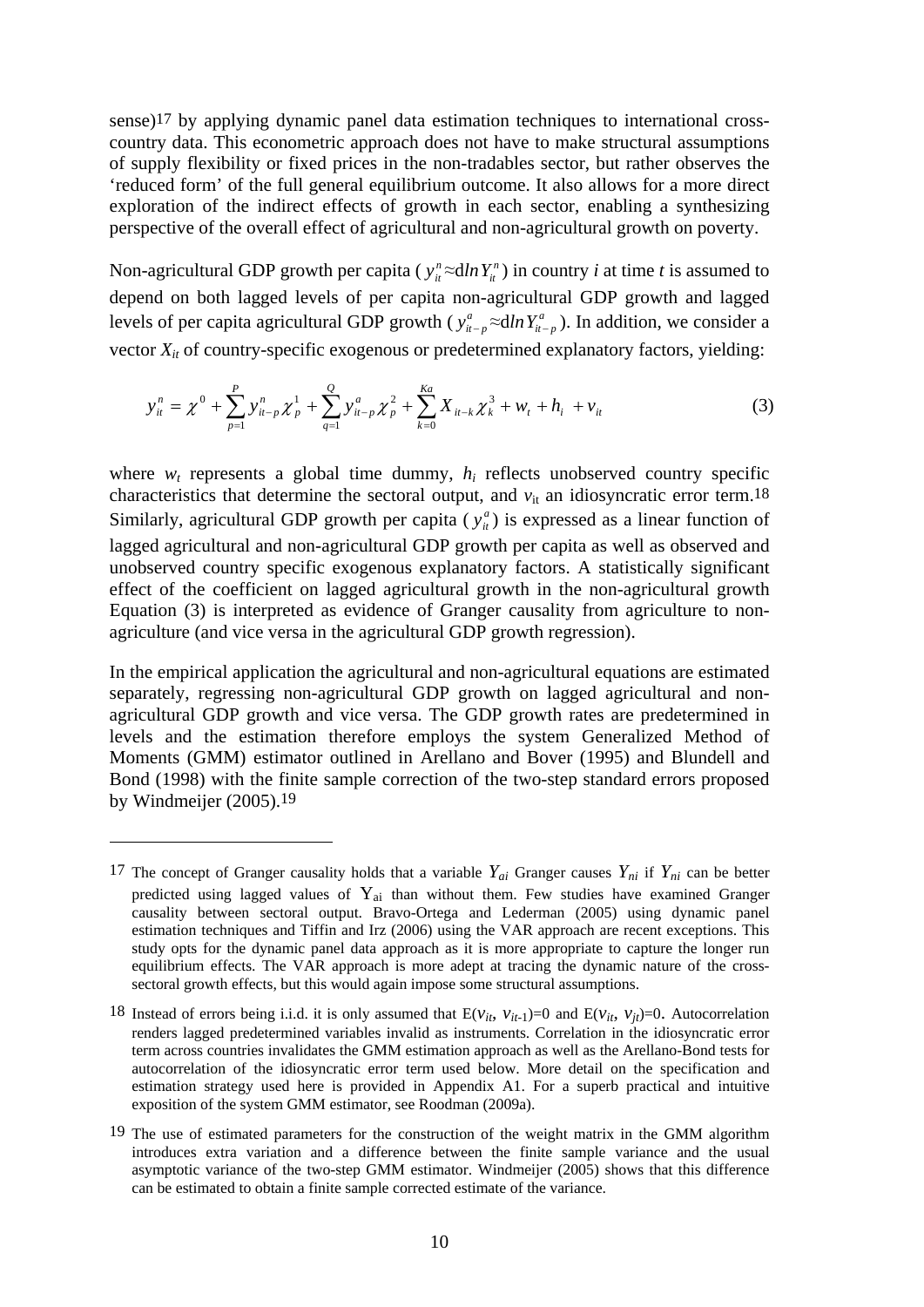Both regressions include a time indicator to capture period-specific shocks common to all countries (e.g., global economic up- or down-turns, or sudden shifts in the agricultural terms of trade as during the 2007-08 food crisis).20 The percentage change in the 3-year average rainfall in each country21 acts as another exogenous variable in the agricultural regression, while the twice-lagged share of mining (and quarrying) in nonagricultural value added enters as a predetermined explanatory factor in the nonagricultural equation. The latter allows for a possible resource curse for countries rich in natural resources (Sachs and Warner 2001).22 The (lagged) precipitation and share of mining variables provide external instruments in the non-agricultural and agricultural growth regressions respectively, reducing risks associated with weak instrumentation.23

To focus on the longer run, the analysis uses growth rates based on 3-year averages of log per capita GDP over the period 1960-2005, in effect calculating 3-year growth rates. This also reduces the number of observations per country from 45 to 15. OECDcountries and countries from Eastern Europe and Central Asia (as well as very small countries) are further excluded,24 yielding a sample of 100 countries and 1,497 observations. Missing observations on the sectoral GDP figures, the share of mining and precipitation, as well as the use of lagged dependent variables in the regressions (and as instruments) lead to further reductions in the actual regression sample sizes.25 Sub-Saharan Africa is comparably well represented with slightly over one third of all observations in the sample.

Tables 3 and 4 report the findings of the regressions with non-agricultural GDP growth and agricultural GDP growth as the dependent variables, respectively. Non-rejection of

<sup>20</sup> This also protects against correlation in  $v_{it}$  across countries.

<sup>21</sup> The meteorological data are based on a comprehensive set of high-resolution grid data of monthly climate indicators 1901-2000 (version TYN CY 1.1), constructed by Dr T.D. Mitchell, previously at the Tyndall Centre for Climate Change Research, see Mitchell et al. (2004) and www.cru.uea.ac.uk/~timm/cty/obs/TYN\_CY\_1\_1.html. Change in 3-year averages of rainfall is used to match the growth variables which are also based on 3-year averages.

<sup>22</sup> We thank an anonymous referee for this suggestion. The resource curse could also affect agricultural growth through a reduction in domestic prices of agricultural tradables following Dutch disease type appreciation of the real exchange rate. Inclusion of the (twice lagged) share of mining proved not to affect agricultural growth in a statistically significant fashion and was subsequently dropped to yield an additional (external) instrument.

<sup>23</sup> Bravo-Ortega and Lederman (2005) and Tiffin and Irz (2006), for example, rely on internal instruments only (i.e., instruments based on lagged values of the explanatory variables).

<sup>&</sup>lt;sup>24</sup> The former countries have typically already passed through the structural transformation and the economic systems of the latter have undergone dramatic structural change over the past 20 years, rendering their historical experience atypical of the remaining sample. Half a million inhabitants on average during the period under study was taken as threshold to define very small countries (many of them small island economies). Similar results were found taking one million as the threshold.

<sup>25</sup> To overcome the reduction in the sample size and the imbalance in the panel introduced by the missing observations, and to maximize the sample size, forward orthogonal deviations have been used instead of the first difference transformation, when applying the system GMM. Under the former technique, the average of all future available observations of a variable is subtracted from the contemporaneous one, instead of the previous observation, as done in the more common first difference transformation (Roodman 2009a).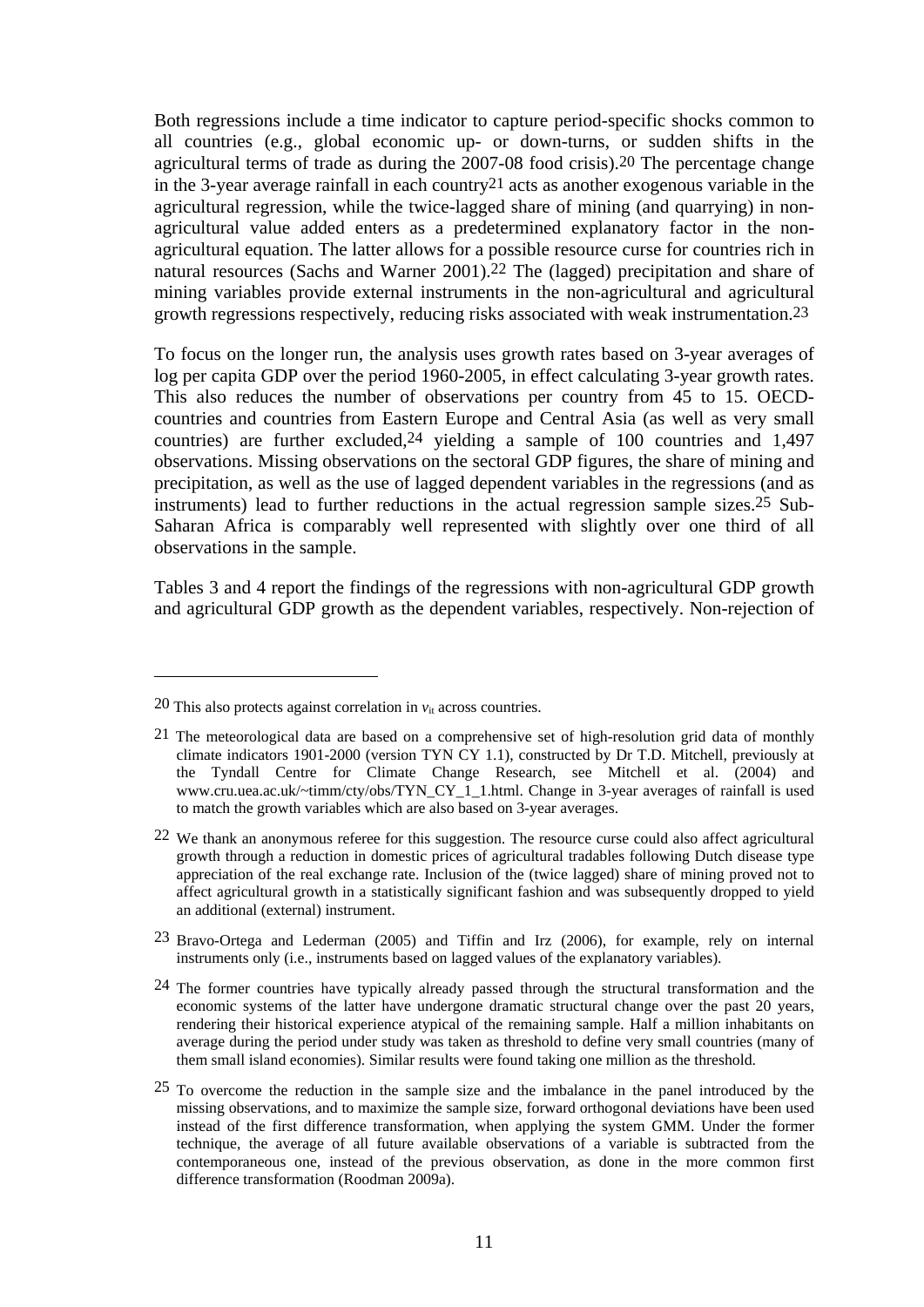| Non-agricultural growth per capita                        | Full<br>sample<br>(1) | Middle<br>income<br>(2) | Middle<br>income<br>(3) | Low<br>income<br>(4) | Low<br>income<br>(5) |
|-----------------------------------------------------------|-----------------------|-------------------------|-------------------------|----------------------|----------------------|
| Non-agr. GDP growth t-1                                   | 0.40                  | 0.42                    | 0.40                    | 0.31                 | 0.37                 |
|                                                           | 0.00                  | 0.00                    | 0.00                    | 0.00                 | 0.00                 |
| Agr. GDP growth $t-1$                                     | 0.09                  | 0.11                    | 0.11                    | 0.15                 | 0.07                 |
|                                                           | 0.20                  | 0.27                    | 0.30                    | 0.11                 | 0.71                 |
| Agr. GDP growth <sub>t-1</sub> *SSA                       |                       |                         | $-0.10$                 |                      | 0.12                 |
|                                                           |                       |                         | 0.82                    |                      | 0.58                 |
| Mining share $t-2$                                        | $-0.02$               | $-0.09$                 | $-0.13$                 | $-0.19$              | $-0.12$              |
|                                                           | 0.94                  | 0.69                    | 0.62                    | 0.20                 | 0.30                 |
| p-value                                                   |                       |                         |                         |                      |                      |
| Ag growth $t_{t-1}$ + Ag growth $t_{t-1}$ *SSA = 0        |                       |                         | 0.98                    |                      | 0.09                 |
| <b>Observations</b>                                       | 588                   | 232                     | 232                     | 356                  | 356                  |
| No. of countries                                          | 85                    | 30                      | 30                      | 55                   | 55                   |
| No. of instruments                                        | 22                    | 22                      | 25                      | 22                   | 25                   |
| Arellano-Bond test for AR(1) p-value                      | 0.00                  | 0.00                    | 0.00                    | 0.00                 | 0.00                 |
| Arellano-Bond test for AR(2) p-value                      | 0.27                  | 0.42                    | 0.35                    | 0.25                 | 0.24                 |
| Hansen test of joint validity of<br>instruments (p-value) | 0.32                  | 0.22                    | 0.13                    | 0.24                 | 0.14                 |

Table 3 Growth linkages from agriculture to non-agriculture largely limited to low-income SSA countries

Note: Growth rates expressed in logs. Period-specific time dummies jointly significant, but not reported. Lagged growth rates and mining shares are instrumented by further lags and levels. Time indicators and precipitation (defined as per cent change from the previous 3-year period provide exogenous variation for the lagged growth rates). P-values are reported under the coefficients.

Source: Authors' calculations.

| Non-agricultural growth per capita                                       | Full<br>sample<br>(1) | Middle<br>income<br>(2) | Middle<br>income<br>(3) | Low<br>income<br>(4) | Low<br>income<br>(5) |
|--------------------------------------------------------------------------|-----------------------|-------------------------|-------------------------|----------------------|----------------------|
| Non-agr. GDP growth t-1                                                  | 0.07                  | $-0.07$                 | $-0.02$                 | 0.15                 | 0.18                 |
|                                                                          | 0.33                  | 0.52                    | 0.84                    | 0.03                 | 0.01                 |
| Non-agr GDP growth $_{t-1}$ *D <sub>SSA</sub>                            |                       |                         | $-0.47$                 |                      | $-0.09$              |
|                                                                          |                       |                         | 0.00                    |                      | 0.40                 |
| Agr. GDP growth $_{t-1}$                                                 | 0.21                  | 0.29                    | 0.30                    | 0.12                 | 0.11                 |
|                                                                          | 0.01                  | 0.05                    | 0.02                    | 0.10                 | 0.17                 |
| Change in precipitation                                                  | 0.05                  | 0.01                    | $-0.01$                 | 0.08                 | 0.09                 |
|                                                                          | 0.05                  | 0.81                    | 0.66                    | 0.07                 | 0.04                 |
| p-value<br>Non-ag growth $_{t-1}$ + Non-ag growth $_{t-1}$ *SSA<br>$= 0$ |                       |                         | 0.00                    |                      | 0.34                 |
| <b>Observations</b>                                                      | 608                   | 240                     | 240                     | 368                  | 368                  |
| No. of countries                                                         | 87                    | 31                      | 31                      | 56                   | 56                   |
| No. of instruments                                                       | 22                    | 22                      | 23                      | 22                   | 25                   |
| Arellano-Bond test for AR(1) p-value                                     | 0.00                  | 0.08                    | 0.06                    | 0.00                 | 0.00                 |
| Arellano-Bond test for AR(2) p-value                                     | 0.89                  | 0.97                    | 0.99                    | 0.93                 | 0.95                 |
| Hansen test of joint validity of instruments<br>(p-value)                | 0.44                  | 0.25                    | 0.59                    | 0.78                 | 0.66                 |

Table 4 No linkage effects from non-agriculture to agriculture in SSA, but noticeable reverse linkage effects in other low-income countries

Note: Growth rates expressed in logs. Period-specific time dummies jointly significant, but not reported. Lagged growth rates instrumented by further lags and levels. Time indicators, precipitation (defined as per cent change from the previous 3-year period) and appropriately lagged mining shares provide exogenous variation for the lagged growth rates. P-values are reported under the coefficients.

Source: Authors' calculations.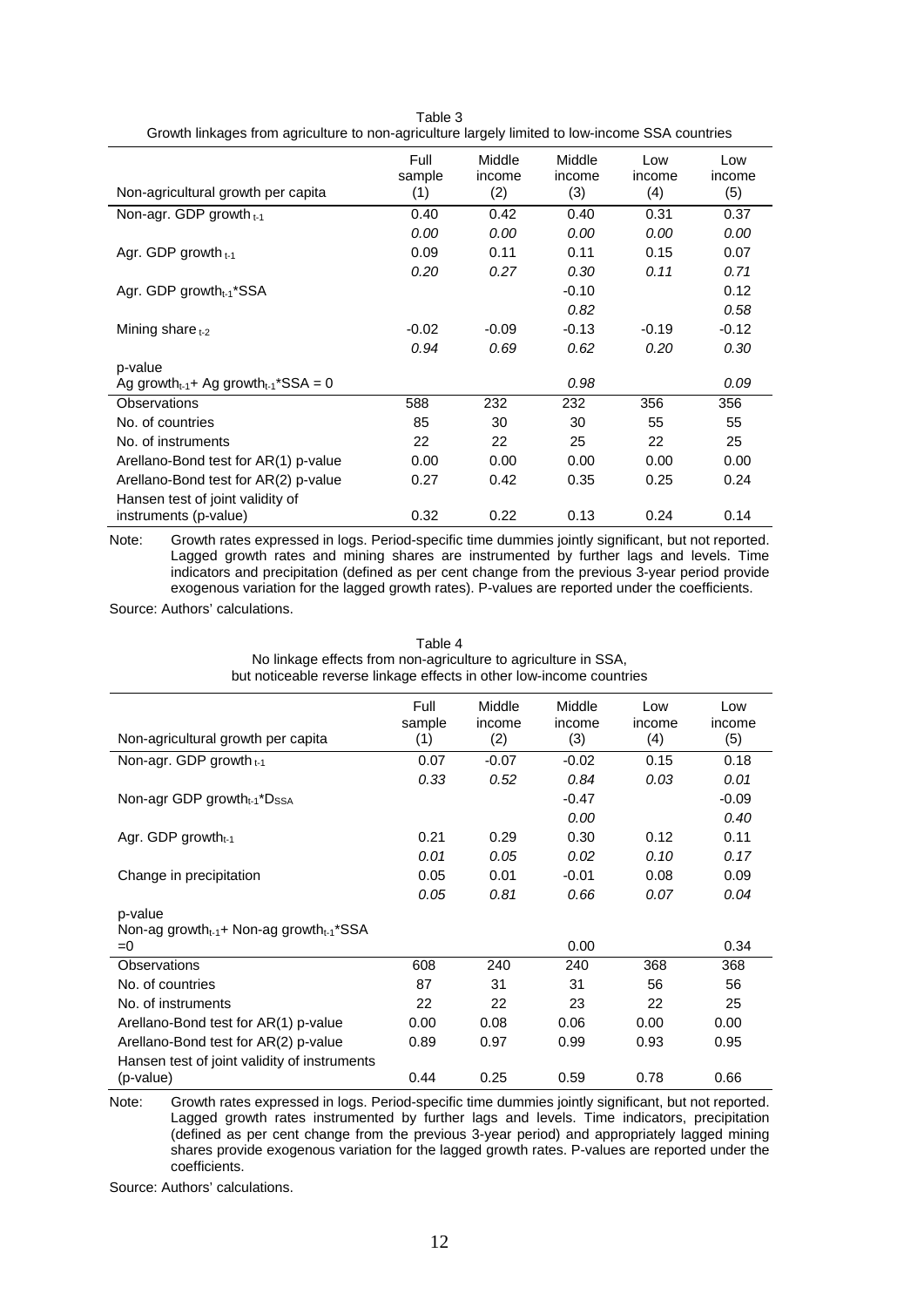the 2nd-order autocorrelation tests26 and non-rejection of the Hansen-tests provides confidence in the instruments used.27 To explore whether the linkage effects differ depending on the stage of structural transformation, results are presented for the full sample (column 1) as well as for middle- and low-income countries separately (columns 2 and 4, respectively). An SSA-indicator variable is subsequently introduced to examine whether linkages in SSA differ from those observed in other low- and middle-income countries (columns 3 and 5, respectively).

For the sample as a whole the results suggest a small positive effect of agriculture on non-agriculture, though it is imprecisely estimated (Table 3, column (1)). No effect is found in the middle-income countries (columns 2 and 3), nor in African middle-income countries. There is a positive effect of lagged agricultural growth on the rest of the economy for the group of low-income countries, with an estimated 11 per cent chance that the effect is not different from zero (column (4)). When adding an interaction term with SSA the linkage effects are especially strong (and also more significant). An increase in annual per capita growth in the SSA agricultural sector by 1 percentage point raises the per capita annual growth rate outside agriculture three years later by 0.19 percentage points (0.19=0.07+0.12 from column 5). Replication using only the SSA subsample or without correction for the unbalanced panel yields a similar result positive but slightly imprecisely estimated effects of lagged agriculture in the lowincome countries as a whole, and larger and more precisely estimated effects for the SSA subsample. While the negative sign on most of the coefficients of the mining share in non-agricultural GDP is consistent with the existence of a resource curse, none of the coefficients is estimated with much precision.

Looking at the reverse effects of lagged growth outside agriculture on growth in agriculture (Table 4) the signs on the coefficients are negative in the group of middleincome countries—consistent with a rapid release of labour out of agriculture, though these effects are not statistically significant (except in the few SSA middle-income countries in the sample). The results further suggest a positive (and strongly significant) reverse effect from non-agriculture to agriculture in the low-income countries (Table 4, column 4) which is similar in size to the (somewhat imprecise) effect of agriculture on non-agriculture. There is no sign of a reverse effect in SSA (Table 4, column 5; p-value for the sum of coefficients on lagged non-agricultural growth and its interaction with SSA dummy is 0.34). Changes in rainfall patterns do not seem to affect agricultural growth rates in middle-income countries, but they do in the low-income subsample. The latter result is largely driven by SSA, where rainfed staple crop production still dominates.

Given the declining share of agriculture in the overall economy (even though not in absolute terms) and the increasing linkage and spillover effects within non-agriculture

<sup>26</sup> The autocorrelation test is performed for an estimation in first-differences (Roodman 2009a), and 1storder autocorrelation is therefore expected, while 2nd-order autocorrelation would be a sign of serial correlation in the levels, invalidating the use of once-lagged dependent variables as instruments.

<sup>27</sup> Mindful of the danger of overfitting, the number of instruments (i.e., the number of lagged variables included as instruments) has been kept well below the number of countries. Instrument sets yielding high p-values of the Hansen J-statistic were revisited for robustness to exclusion of deeper lags as instruments (Roodman 2009b). The reported results are based on only two lags, which were further collapsed into a single moment condition. They proved robust.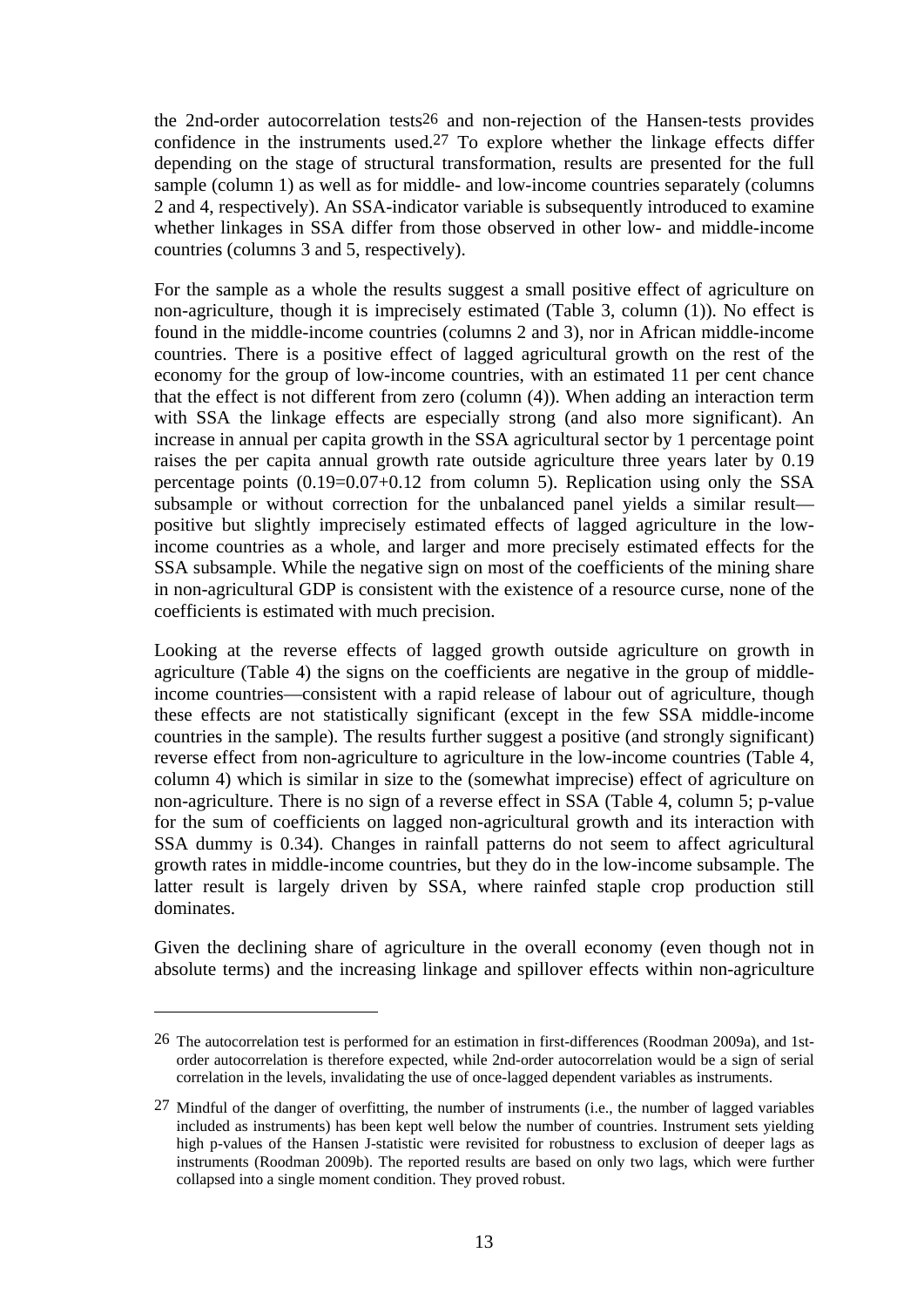in richer countries, the absence of a spillover effect from growth in agriculture to nonagriculture is no surprise (and consistent with the findings in Bravo-Ortega and Lederman (2005) and Tiffin and Irz (2006)). The negative effects from non-agricultural growth on agriculture, even though not statistically significant, are also consistent with a more rapid release of labour out of agriculture when economies are further advanced in their structural transformation richer and their labour force becomes better prepared for and adept in transitioning out of agriculture. These processes would slow down growth in agriculture—not to be equated with a slowdown in *productivity* growth in agriculture, or a decline in overall agricultural GDP.

On the other hand, there is clear evidence of larger linkage effects from agriculture to non-agriculture in low-income SSA, consistent with the longstanding agricultural multiplier literature and the econometric findings of Tiffin and Irz (2006). Using an innovative measure of non-agricultural activity (light intensity), Henderson, Storeygard and Weil (2009) also find that exogenous agricultural productivity shocks (high rainfall years) have substantial28 effects on local urban economic activities in SSA (as measured by light intensity). They do not estimate the reverse effects, but report that these effects are smaller for bigger, more industrialized cities and political centres.

The latter refinement helps understand why the agricultural linkage effects no longer exceed the reverse effects in the other (richer) low-income countries of the sample (or the middle-income African countries). As countries grow, the role of agriculture as a generator of overall growth declines, and new drivers emerge both in the rural non-farm economy (urban-to-rural subcontracting) as well as the urban economy (e.g., manufactured exports), a phenomenon widely observed over the past decades in the Asian economies. With rapid (urban) income growth comes a significant diversification of diets into higher value agricultural products such as meat, dairy, fruits and vegetables, providing an additional demand boost for agriculture and thus larger reverse linkage effects.29

The empirical results of the linkage effects in this study thus suggest an evolving relation of agriculture to the rest of the economy, from encouraging growth elsewhere in the economy at low levels of development (still the case in many SSA countries), developing into a more mutually beneficial relationship as countries grow, to eventually ending up in a stage where growth outside agriculture drives growth (potentially even at the expense of agriculture). There will be important variations in the exact magnitude of these linkages across countries and their evolution over time, depending on the countries' agro-ecological conditions, their institutions, and their agrarian structures, but these are the broad trends that emerge from these data.30 How the poorer populations participate in this (direct and indirect) growth is the topic of the next section.

<sup>28</sup> A one standard deviation increase in rainfall in the current or either of the two prior years is estimated to increase light intensity by 14 per cent, corresponding to a 4 per cent increase in GDP for a city.

<sup>29</sup> Per capita caloric consumption of meat and horticultural products in developing countries almost doubled between 1980 and 2002, while per capital caloric consumption from cereals remained constant. Meat consumption, for example, increased especially in low-income countries in East Asia (by 7.3 per cent per year between 1969 and 1999) (World Bank 2007b).

<sup>30</sup> Close inspection of the Tiffin/Irz sample reveals a similarly evolving relationship. When their sample countries are classified according to the 3-way typology suggested by the World Bank (2007b), 50 per cent (12 out of 24) of the countries classified as agriculture-based display Granger causality from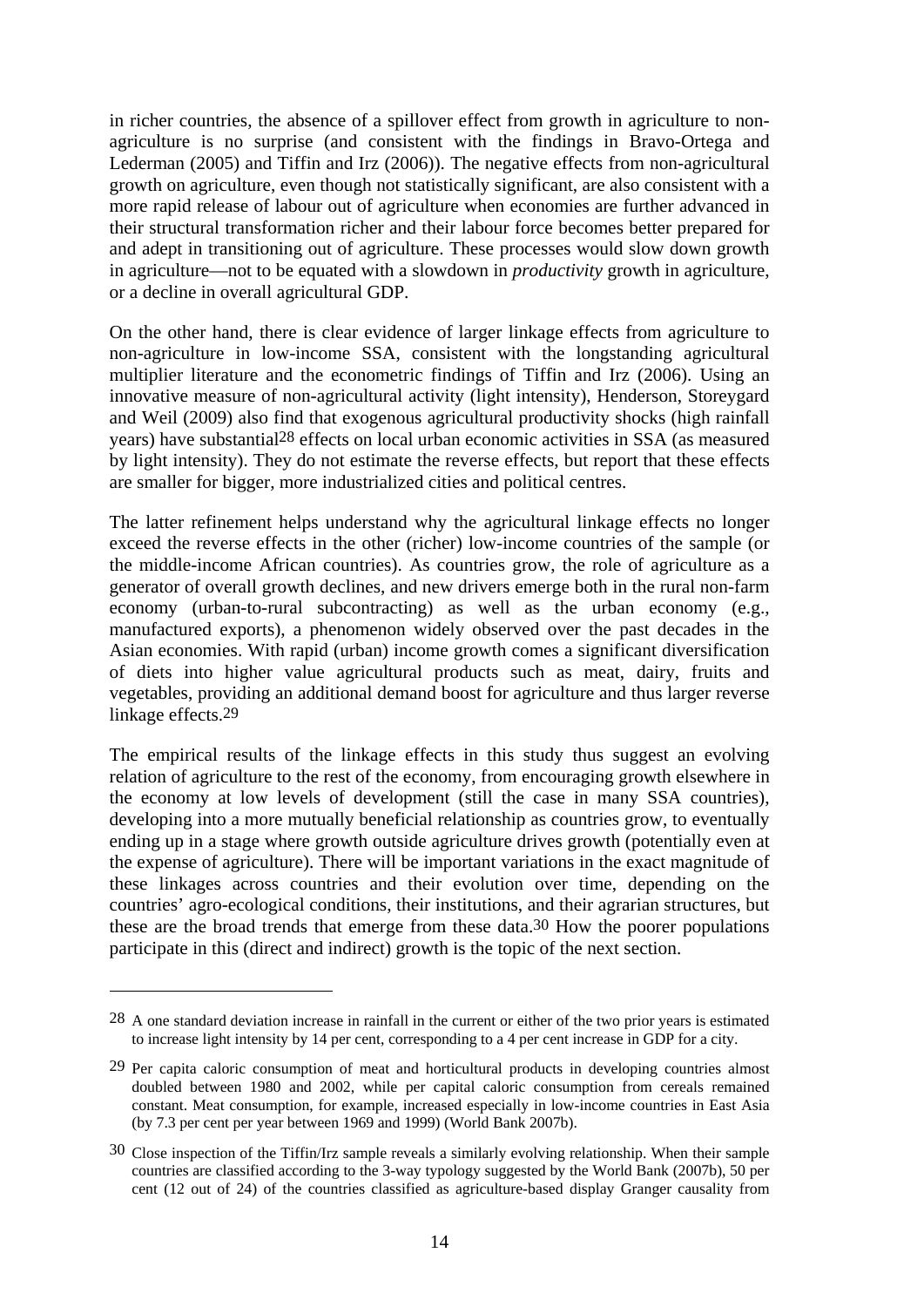#### **5 Benefiting from growth – the participation effects**

There are three main reasons why the impact on poverty of growth might differ across sectors. First, connecting to the growth process might be easier for poor people if it occurs where they are located. It is often argued that poor people stand to benefit much more from agricultural growth than from non-agricultural growth because they live mostly in rural areas and earn their living in agriculture or related activities (Byerlee, Diao and Jackson 2005). It goes without saying that the sectoral concentration of poverty does not necessitate a sectoral policy response by itself (the 'non sequitur' highlighted by Collier and Dercon 2009). Rather, the proposition follows from two observations: first, that the poor typically face major obstacles in connecting to growth elsewhere in the economy due to factor- (including labour) and product-market failures (emphasized by Dercon 2009); and second, that the political economic constellation typically does not favour redistribution of income across sectors and locations (i.e., from the people employed in industry or services to those in agriculture).31

Second, given that the major asset of poor people is usually their (unskilled) labour, differences in (unskilled) labour intensity across sectors might generate sectoral differences in poverty reduction from growth. The evidence in Loayza and Raddatz (2006) suggests that the (unskilled) labour intensity of a sector is important in determining its poverty-reducing effects. They find that growth in agriculture (which is highly labour intensive) is the most poverty reducing, followed by manufacturing and construction, with growth in services, mining, and utilities being least poverty reducing (and also the least labour intensive, especially mining and utilities).

Third, sectoral variations in the poverty-reducing effects of growth are likely to arise from differences in asset inequality, particularly the distribution of land. Bourguignon and Morrison (1998) find that the larger the share of land cultivated by small and medium farmers, the lower the observed income inequality, and thus the greater the impact of growth on poverty. Emerging evidence from country studies supports this. In China, characterized by rather equal land distribution, growth in agriculture has been estimated to be up to four times more poverty reducing than growth in industry and services (Ravallion and Chen 2007). In India, on the other hand, where land inequality and landlessness are pervasive, growth originating in agriculture and services was found to be equally poverty reducing (Ravallion and Datt 1996).32 Similarly, Dorosh, Niaza and Nazli (2003) find no decline in rural poverty rates in Pakistan in the 1990s despite substantial growth in agricultural GDP, a finding they related to the highly skewed distribution of land.

agricultural labour productivity to GDP. This reduces to 38 per cent (5 out of 13) among those classified in the transition group and 20 per cent (2 out of 10) in the urbanizing group.

<u>.</u>

<sup>31</sup> Rising spatial and sectoral inequality as countries develop is even posited as the historical norm with convergence in living standards only arising much later in the development process (World Bank 2009b). This is often aided by a shift in policies from taxing to subsidizing and protecting agriculture as a politically motivated response to the social tensions associated with the growing rural-urban divide (Hayami 2007; Timmer 2009).

<sup>32</sup> Growth in industry did not reduce poverty. In a follow-up study, Ravallion and Datt (2002) also report that the poverty-reducing effects from non-agricultural growth were larger in states with higher initial farm productivity.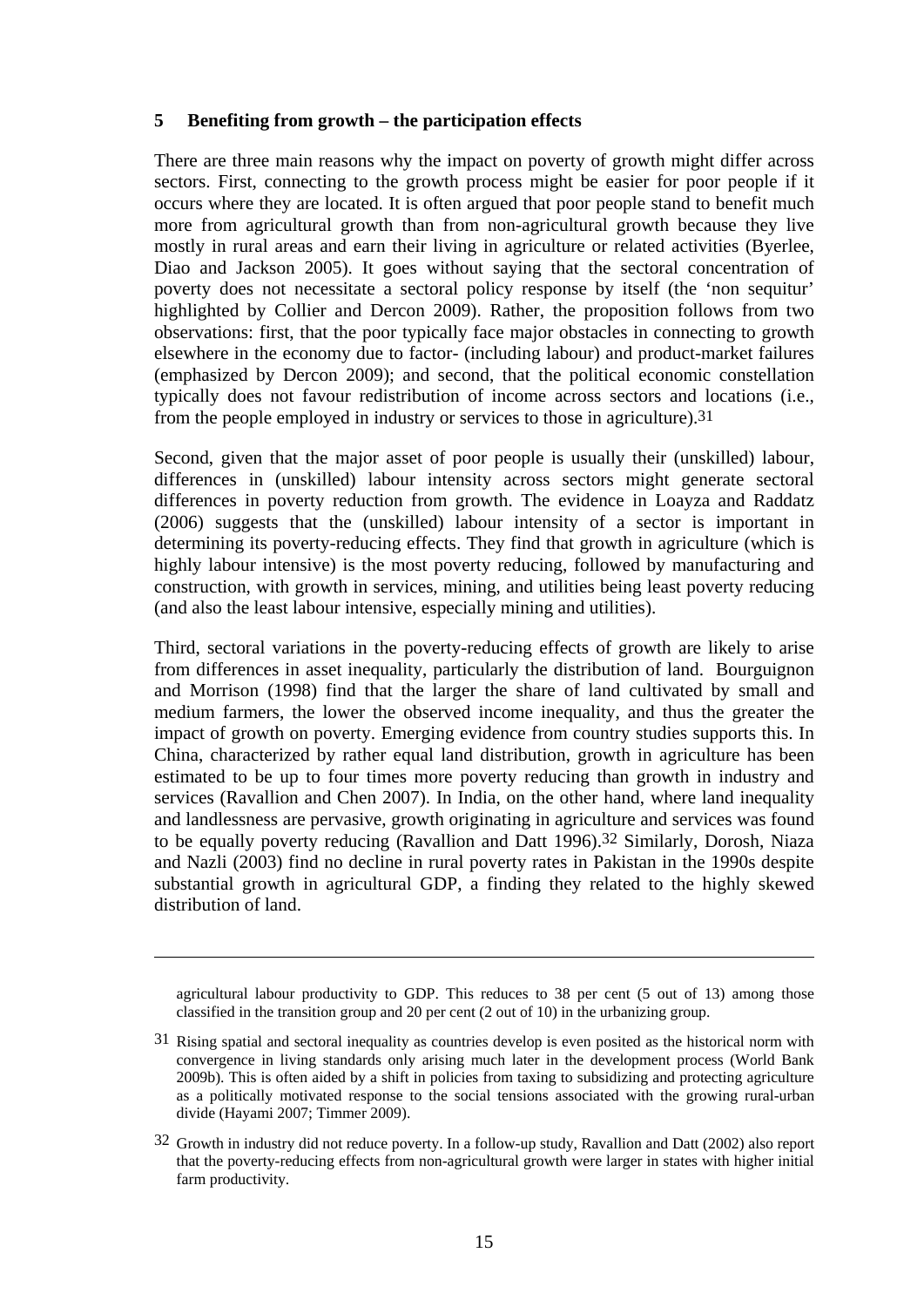To assess the empirical validity of these propositions, the study turns to cross-country data. Building on Ravallion and Datt (1996) an appropriate empirical specification to test whether the source of growth matters for poverty reduction can be derived from Equation (2) as follows:

$$
\Delta \ln P_{it} = \pi_0 + \pi_{at} s_{ait-1} \Delta \ln Y_{ait} + \pi_{nt} s_{nit-1} \Delta \ln Y_{nit} + c_i + u_{it}
$$
\n(4)

where  $c_i$  are time invariant (unobserved) country characteristics,  $u_{it}$  is a white-noise error term,  $\pi_0$  a common intercept and  $\pi_{it}$  ( $j = a$ , n) the sectoral participation effects to be estimated. If  $\pi_{iat} = \pi_{int}$ , Equation (4) collapses to an estimation of the GDP elasticity of growth on poverty, and the composition of growth does not matter for poverty reduction.

Bias may arise if omitted (unobserved) country characteristics are correlated with the sectoral growth rates, while also affecting the rate of poverty reduction independently. For example, if the existence of a large extractive industry in a country would increase the rate of non-agricultural growth and reduce the rate of agricultural growth (e.g., through Dutch disease type appreciation of the real exchange rate), while also independently reducing the rate of poverty reduction (controlling for growth), the effect of non-agricultural (agricultural) growth would be underestimated (overestimated) leading to a more likely (and potentially misleading) acceptance of superiority of agriculture over non-agricultural. To control for such bias Equation (4) is estimated using a country fixed effects estimator. This forces identification of the coefficients from the within country variation, strengthening any results because of the much lower signal-to-noise ratio.

While country fixed effects help protect against *bias* from country heterogeneity, the sectoral participation effects may also depend on the particular country characteristics  $(X_{it})$  themselves. The literature reviewed above points to initial asset inequality and the structure of the non-agricultural economy, especially the presence of an extractive industry. To explore how these characteristics affect sectoral participation effects, interaction terms with the Gini coefficient of income/consumption  $(GN_{it-1})^{33}$  and the share of the extractive industry in GDP  $(M_{it-1})$  at  $t-1$  will be included in the empirical specification.

The size of the sectoral participation effects  $(\pi_{it})$  critically depends on the position of the poverty line with respect to the mean of the income distribution, as well as the shape of this distribution (Bourguignon 2003; Klasen and Misselhorn 2006). This varies substantially depending on the country's level of development. It also evolves over time in any given country—an important reason for the posited time varying nature of  $\pi_{it}$ .

One approach would be to explore how sectoral growth affects income among the bottom (quantile) of the population in each country. This approach followed by Bravo-Ortega and Lederman (2005) and Ligon and Sadoulet (2007) assumes in effect a different (absolute) poverty line for each country, rendering the concept of poverty fully country specific (and relative) and masking potential differences in the sectoral participation effects of growth depending on the level of development. Preferring the

<sup>33</sup> Gini coefficients of income/consumption typically correlate well with measures of asset/land inequality, which are not systematically available.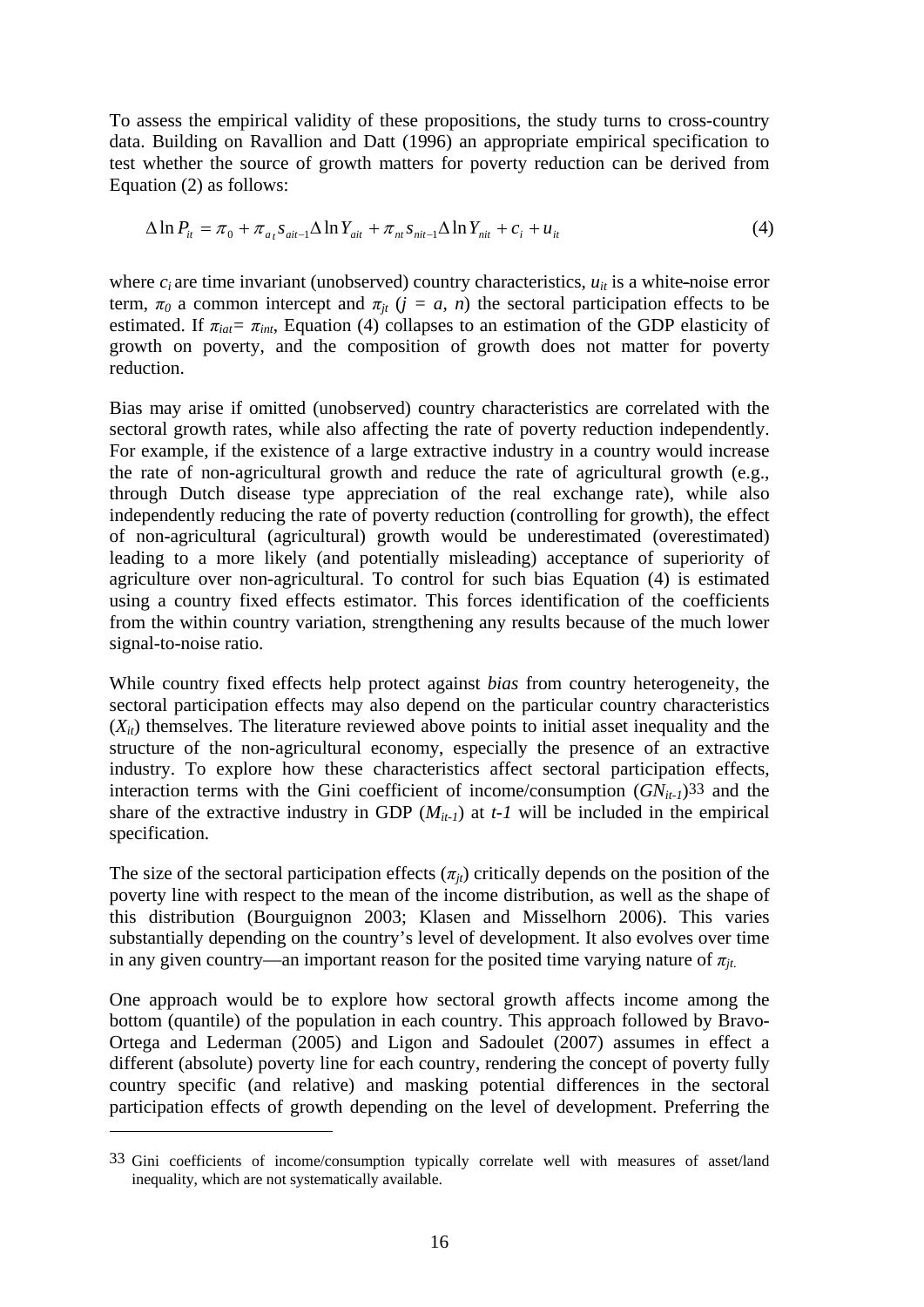concept of absolute poverty, which also enhances comparability across countries, the route taken by Christiaensen and Demery (2007) is adopted here.

They augment (4) with interaction terms between the sectoral GDP growth variables and the ratio of the poverty line (z) to each country's average household income/expenditures  $(e_{it-1})$ . An important part of the time varying nature of the elasticities is thereby controlled for, and  $\pi_{it}$  and  $\pi_{ixt}$  are subsequently assumed constant over the (short) time periods considered ( $\pi_{jt} = \pi_j$  and  $\pi_{jxt} = \pi_{jx}$ ):

$$
\Delta \ln P_{it} = \pi_0 + [\pi_a + \pi_{ax} X_{it-1}] s_{ait-1} \Delta \ln Y_{ait} + [\pi_n + \pi_{nx} X_{it-1}] s_{nit-1} \Delta \ln Y_{nit} + c_i + u_{it}
$$
(5)

where  $X_{it-1} = GN_{it-1}$ ,  $M_{it-1}$  and *eit*<sup>−</sup><sup>1</sup> *<sup>z</sup>* . Testing whether the sectoral composition of growth matters for poverty reduction, then boils down to testing whether

$$
\left\{\pi_a + \pi_{a_{gn}}GN_{i^{t-1}} + \pi_{a_m}M_{i^{t-1}} + \pi_{ae}(\frac{z}{e_{it-1}})\right\} = \left\{\pi_n + \pi_{n_{gn}}GN_{i^{t-1}} + \pi_{n_m}M_{i^{t-1}} + \pi_{ne}(\frac{z}{e_{it-1}})\right\}
$$

for different values of *GNit-1, Mit-1* and *eit*<sup>−</sup><sup>1</sup>  $\frac{z}{x}$ . If this holds, Equation (5) collapses to a

simple regression of the rate of poverty reduction on the rate of growth of GDP. The debate about the advantages of fostering agriculture versus non-agriculture in alleviating poverty would then reduce to the question whether investments and policies favouring agriculture yield faster overall economic growth (i.e., the direct and indirect effects combined) than investments in non-agriculture.

To estimate Equation (5), poverty measures derived from nationally representative household surveys are combined with national accounts data on economic growth by sector. The poverty data here refer to periods of change or 'spells' derived from two (comparable) household surveys in years  $t - \tau$  and  $t$ . Poverty and inequality estimates are from the World Bank's *Povcal* database in 1993 purchasing power parity terms (World Bank 2005a). Given the arbitrariness of the choice of any poverty line and its normative implications (Pritchett 2006), Equation (5) is estimated using both the \$1- and \$2-day poverty lines. For each, the poverty headcount and the distributionsensitive poverty gap squared are taken as dependent variables. The latter provides insights into how growth affects the poorest of the poor.

The data cover 282 spells for 82 countries over the 1980-2002 period with about two thirds of the spells occurring during the 1990s (Table 5). Seven spells were dropped as they concerned only urban poverty. Per capita growth rates for the agricultural and nonagricultural sectors (World Bank 2005b) are in constant 2000 US\$, each deflated by the overall GDP deflator. In merging sectoral GDP growth with the poverty spells another ten spells were dropped because of missing growth data, resulting in a total of 265 spells covering 80 countries from all continents. For 70 per cent of the countries there is more than one spell.34

<u>.</u>

<sup>34</sup> Although observations are not weighted by country population size, China and India, the most populous countries, have the most observations in the sample (20 and 11, respectively) with other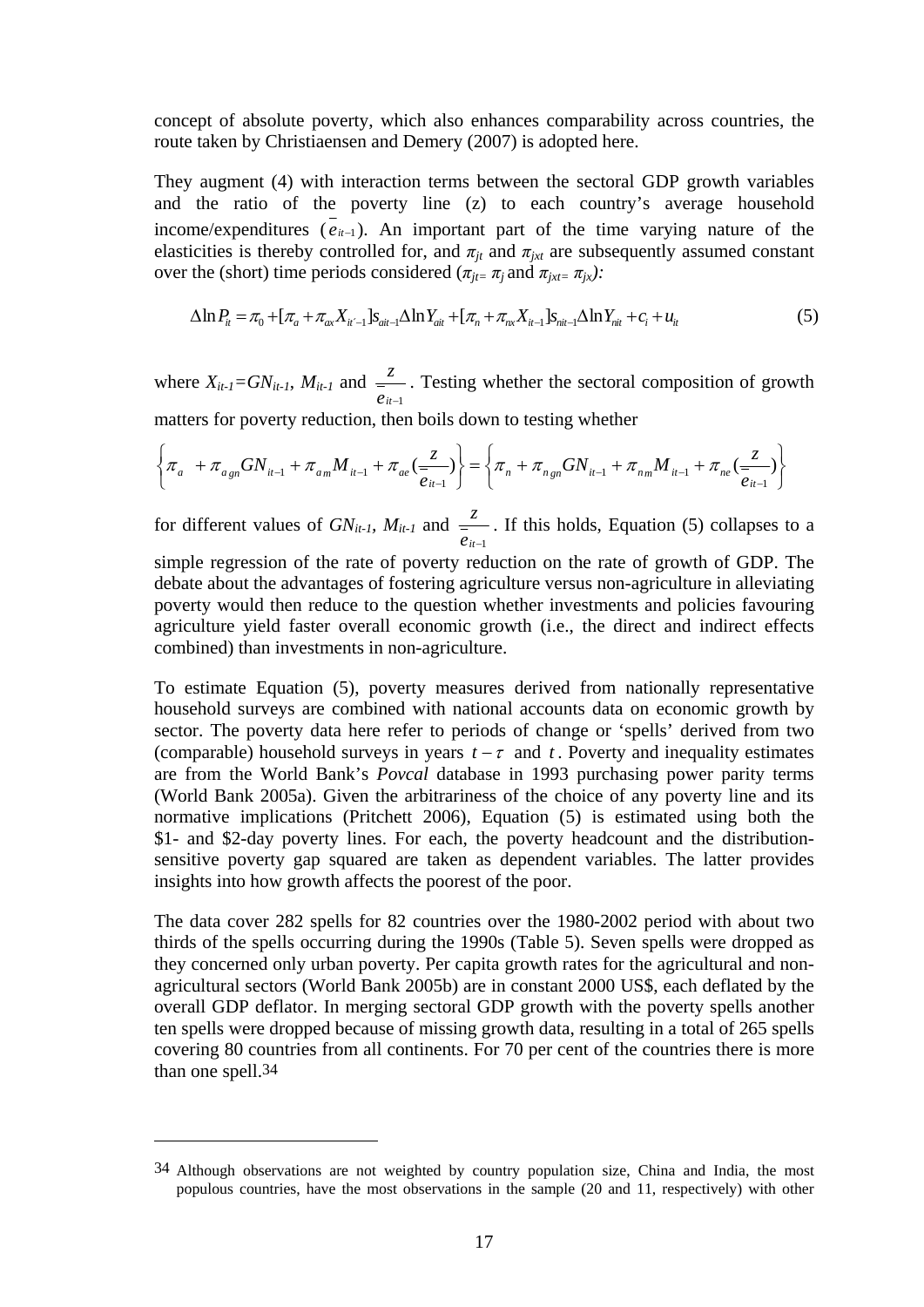The share of the extractive industry (mining and oil) in overall GDP is obtained from World Bank (2005b), complemented with data from the UN National Accounts Database. An indicator variable is used, taking the value of 1 if the share is larger than

10 per cent, which was the case in 18 of the 80 sample countries. In calculating  $\frac{z}{z}$ ,  $e_{it-1}$ 

average GDP per capita was taken as proxy for average income to avoid bias due to measurement error—the poverty and household average income measures are both derived from the same survey. Averages of the different variables used in the regressions are given in Table 5.

The application of the standard specification (4) to the data using country fixed effects ordinary least squares suggests that the poverty-reducing effects of GDP growth generated in agriculture are substantially larger than the poverty-reducing effects of GDP growth generated outside agriculture, irrespective of the poverty measure or poverty line used (Table 6 columns (1) and (5) for \$1-day poverty, and Table 7 columns (1) and (5) for \$2-day poverty). Closer inspection indicates that there is some variation in the poverty-reducing powers of agriculture along the income distribution. The poverty-reducing effect of agricultural growth is, on average, four times (-7.08/-1.78) larger in our sample when it comes to the \$1-day poverty headcount and 2.8 times (-5.9/-2.1) larger when considering the \$1-day poverty gap squared. For \$2-day poverty, agriculture still has the greater impact, by a factor of 1.3 for the headcount and 2.1 for the poverty gap squared. Compared with the rest of the economy, agriculture appears especially powerful in lifting the poorer groups out of poverty, though its comparative edge declines substantially when it comes to those closer to the \$2-day poverty line.

There are strong theoretical grounds, however, for augmenting this standard specification by taking into account the presence of extractive industries and the extent

|                                               |    |                                | i able 5             | Data coverage of poverty spells       |                          |                               |             |  |
|-----------------------------------------------|----|--------------------------------|----------------------|---------------------------------------|--------------------------|-------------------------------|-------------|--|
|                                               |    | No. of:                        |                      | Poverty headcount<br>(average at t-1) |                          | No. of countries              |             |  |
| Continent                                     |    | <b>Countries Survey spells</b> | $$1$ -day<br>$(\% )$ | $$2$ -day<br>$(\% )$                  | Gini<br>(average at t-1) | extractive ind<br>≥10% of GDP | >1<br>spell |  |
| Sub-Saharan Africa                            | 20 | 42                             | 36.9                 | 68.9                                  | 0.44                     | 4                             | 11          |  |
| South Asia                                    | 4  | 22                             | 36.7                 | 80.3                                  | 0.33                     | 0                             | 4           |  |
| East Asia & Pacific                           | 8  | 47                             | 10.7                 | 47.9                                  | 0.38                     | 3                             | 5           |  |
| East Europe<br>& Central Asia                 | 21 | 52                             | 3.1                  | 13.4                                  | 0.33                     | $\overline{2}$                | 15          |  |
| Latin America<br>& Caribbean                  | 20 | 88                             | 11.4                 | 28.0                                  | 0.52                     | 5                             | 16          |  |
| Middle East<br>& North Africa                 | 7  | 14                             | 1.7                  | 16.2                                  | 0.40                     | 4                             | 5           |  |
| Total                                         | 80 | 265                            | 15.3                 | 38.1                                  | 0.40                     | 18                            | 56          |  |
| Authore' calculatione<br>$S_{\Omega IIP}\sim$ |    |                                |                      |                                       |                          |                               |             |  |

 $T$  and  $T$ 

Source: Authors' calculations.

 $\overline{a}$ 

large countries, such as Brazil and Indonesia, also having several spells. Consequently, the results implicitly reflect a coarse population weighting.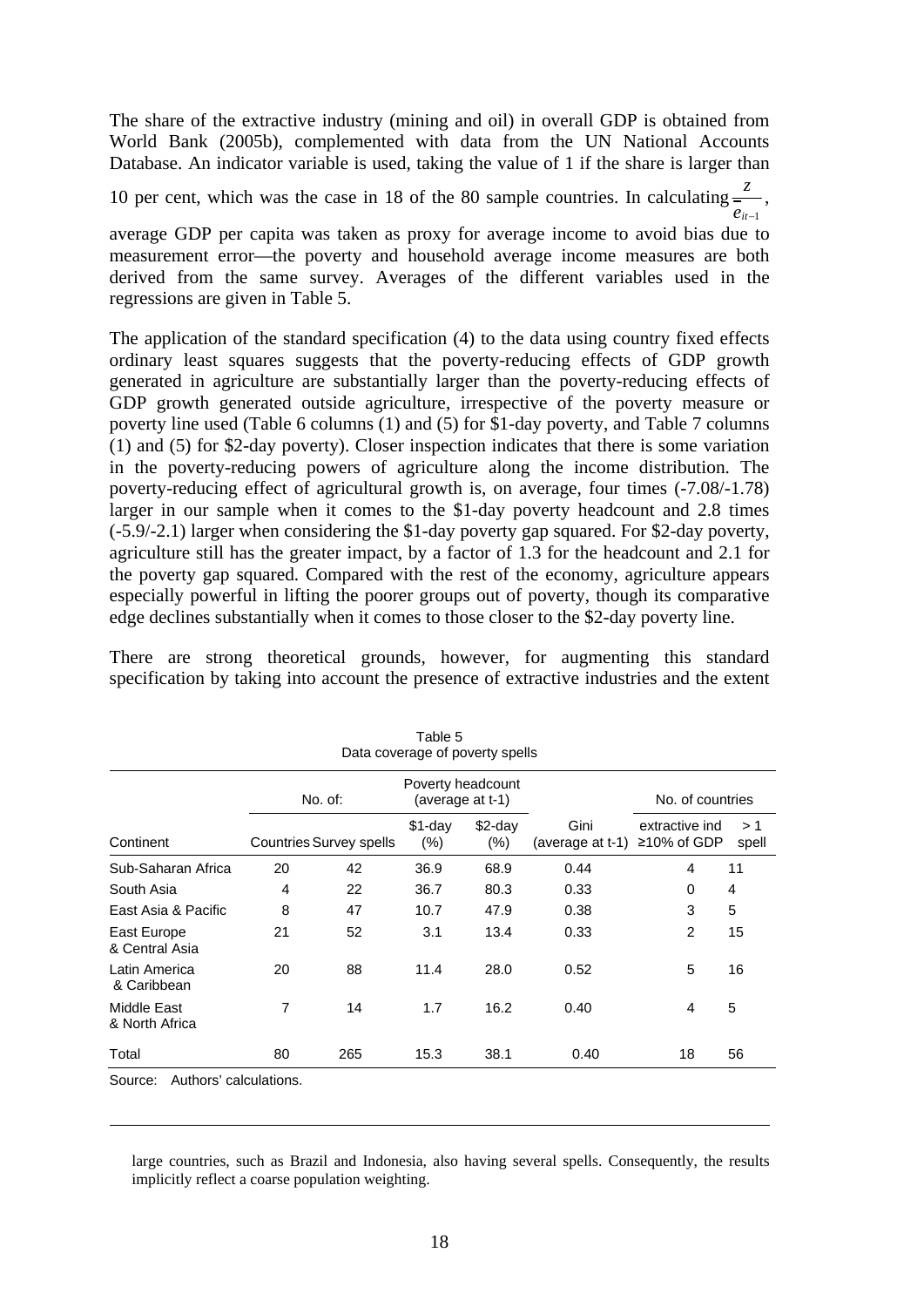of initial income inequality. The results based on this specification are reported in columns (2) and (6) of Tables 6 and 7. Agriculture matters most for poverty reduction among the poorest of the poor (as captured by the \$1-day poverty gap squared—Table 6 column (6)). The coefficients on non-agricultural growth and their interaction terms are jointly statistically insignificant irrespective of the country's resource position or the initial level of inequality (individual tests not reported). Those on the agricultural growth terms are highly significant (up to a Gini of 0.4). But non-agriculture is now found to be more effective in reducing the \$2-day poverty headcount than agriculture, at least in *resource poor countries—*those with less than 10 per cent of GDP coming from extractive industries (p-values of 0.01 and 0.03 for, respectively, the 25th and 75th percentile Gini35 in the sample).

The presence of a large extractive industry dampens the poverty-reducing effects of non-agricultural growth,36 especially when it concerns \$2-day poverty measures (Table 7, columns (2) and (6)). The effects can be substantial, to the point of eliminating the edge of non-agriculture over agriculture in reducing \$2-day headcount poverty in countries where the extractive industry contributes more than 10 per cent to GDP (p-values equal to 0.47 and 0.49).37 The extractive industry was also found to undermine the \$1-day poverty-reducing effect of growth outside agriculture, but this was estimated with less precision. This is possibly because extractive industries are likely to attract the poorer, unskilled workers given the nature of the job, while those with some assets, hovering around the \$2-day poverty line, may prefer to continue in agriculture or other remunerative non-mining activities outside agriculture.

Initial inequality dampens the poverty-reducing effects of overall growth (Ravallion 2001; Adams 2004; Fosu 2009). It seems even more important in reducing the benefits to the poor from growth in agriculture than from growth elsewhere in the economy (Tables 6 and 7: columns (2) and (6)).38 In resource poor countries at the 25 percentile of the Gini distribution in the sample, agriculture is four times more powerful in reducing \$1-day poverty. However, at the 75th percentile of the Gini distribution agriculture has lost its comparative advantage (Table 6, column (2) p-value of the Waldtest of equality of coefficients equals 0.54).

Once the effects of the level of inequality and the presence of an extractive industry on the sectoral poverty elasticities are accounted for, controlling further for the level of development (i.e., the poverty line relative to mean income) does not change the results fundamentally (Tables 6 and 7, columns (3) and (7)). None of the interaction terms with

<sup>&</sup>lt;sup>35</sup> In the sample 0.33 and 0.50 correspond to the 25th percentile and the 75th percentile Gini, respectively.

<sup>36</sup> In none of the models was there an effect of the presence of an extractive industry on the poverty elasticity with respect to agricultural GDP. The interaction term was subsequently dropped to gain overall efficiency.

<sup>37</sup> Similar results are obtained when using the mining share of GDP as such.

<sup>38</sup> This is suggested by the larger ratio of the coefficient on the Gini-sectoral growth interaction term over the coefficient on the sectoral growth term for agriculture. This holds for all the poverty measures, except the \$1-day poverty gap squared where the contribution of non-agricultural growth is in essence not statistically significant across Gini range. The coefficients on the Gini-sectoral growth interaction term are also always statistically significant for agriculture (columns (2) and (6) in Tables 6 and 7), but only in the \$2-day headcount regressions for non-agriculture.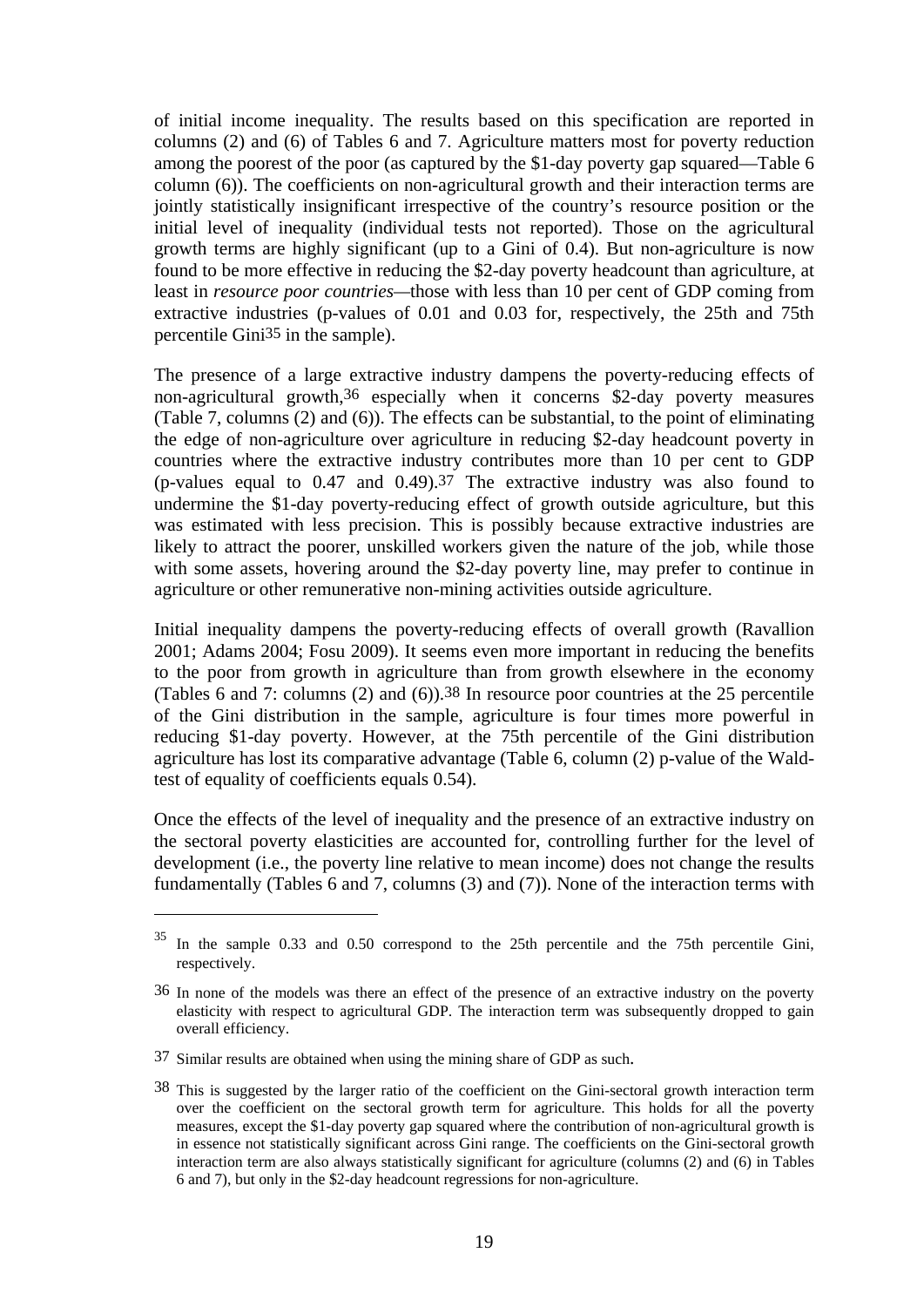*eit*<sup>−</sup><sup>1</sup>  $\frac{z}{z}$  is statistically significant, with the exception of the interaction with non-agriculture

in the \$2-day headcount regression, where it exercises a dampening effect—the \$2-day poverty-reducing powers of non-agricultural growth decline as countries become poorer.

The additional controls for the level of development also address in principle the question of whether the findings so far hold in the African context. To investigate this the interaction term with the poverty line/average income ratios is further interacted with an SSA indicator to test whether level of development results are different for SSA (Tables 6 and 7, columns (4) and (8)). The interaction term is never statistically significant, giving reason to believe that the results also hold for Africa.39

| \$1-day poverty                                  |                   |                    | Headcount         |                   |                   | Poverty gap squared |                   |                   |
|--------------------------------------------------|-------------------|--------------------|-------------------|-------------------|-------------------|---------------------|-------------------|-------------------|
| Country fixed effects estimates                  | (1)               | (2)                | (3)               | (4)               | (5)               | (6)                 | (7)               | (8)               |
|                                                  | Coeff/<br>p-value | Coeff/<br>p-value  | Coeff/<br>p-value | Coeff/<br>p-value | Coeff/<br>p-value | Coeff/<br>p-value   | Coeff/<br>p-value | Coeff/<br>p-value |
| Agric growth/cap                                 |                   | $-7.08***-24.8***$ | $-23.9***$        | $-23.0***$        | $-5.9**$          | $-25.3***$          | $-28.8***$        | $-27.4**$         |
|                                                  | 0.00              | 0.00               | 0.00              | 0.00              | 0.03              | 0.01                | 0.01              | 0.03              |
| Agric growth/cap*Gini <sub>t-1</sub>             |                   | 50.92***           | 46.40**           | 44.89**           |                   | 49.62**             | 65.70*            | 60.89*            |
|                                                  |                   | 0.00               | 0.02              | 0.02              |                   | 0.02                | 0.05              | 0.08              |
| Agric growth/cap*(pov/avg<br>income) $_{t-1}$    |                   |                    | 1.57              | $-1.51$           |                   |                     | $-7.44$           | $-11.91$          |
|                                                  |                   |                    | 0.79              | 0.92              |                   |                     | 0.48              | 0.64              |
| Ag growth/cap*(pov/avg income) $t_{-1}$<br>*SSA  |                   |                    |                   | 3.31              |                   |                     |                   | 8.45              |
|                                                  |                   |                    |                   | 0.79              |                   |                     |                   | 0.70              |
| Non-Agric growth/cap                             | $-1.78***$        | $-4.63$            | $-4.54$           | $-4.71$           | $-2.10*$          | 1.67                | 2.91              | 4.35              |
|                                                  | 0.01              | 0.11               | 0.13              | 0.17              | 0.07              | 0.74                | 0.58              | 0.47              |
| Non-Agric growth/cap*Gini <sub>t-1</sub>         |                   | 7.76               | 8.32              | 8.62              |                   | $-8.39$             | $-8.28$           | $-9.64$           |
|                                                  |                   | 0.23               | 0.21              | 0.22              |                   | 0.47                | 0.48              | 0.44              |
| Non-Agric growth/cap*10%<br>mining share         |                   | 2.42               | 2.53              | 2.57              |                   | 0.87                | 0.76              | 0.68              |
|                                                  |                   | 0.16               | 0.15              | 0.15              |                   | 0.78                | 0.81              | 0.83              |
| Nonag growth/cap*(pov/avg<br>income) $_{t-1}$    |                   |                    | $-1.08$           | $-1.11$           |                   |                     | $-4.79$           | $-10.38$          |
|                                                  |                   |                    | 0.73              | 0.82              |                   |                     | 0.40              | 0.23              |
| Nonag growth/cap*(pov/avg inc) $t_{t-1}$<br>*SSA |                   |                    |                   | 0.49              |                   |                     |                   | 9.13              |
|                                                  |                   |                    |                   | 0.92              |                   |                     |                   | 0.27              |
| $R^2$                                            | 0.14              | 0.25               | 0.25              | 0.25              | 0.05              | 0.08                | 0.08              | 0.09              |
| F                                                | 15.06             | 11.95              | 8.49              | 6.54              | 4.6               | 3.12                | 2.35              | 1.99              |
| N                                                | 265               | 265                | 265               | 265               | 265               | 265                 | 265               | 265               |

Table 6 Agriculture substantially more effective in reducing \$1-day poverty with inequality reducing its edge over non-agriculture

<sup>39</sup> Interactions of the SSA indicator directly with sectoral growth (instead of with poverty line/average income and SSA as in columns (4) and (8)), while maintaining interactions with inequality and presence of an extractive industry, are also never statistically significant.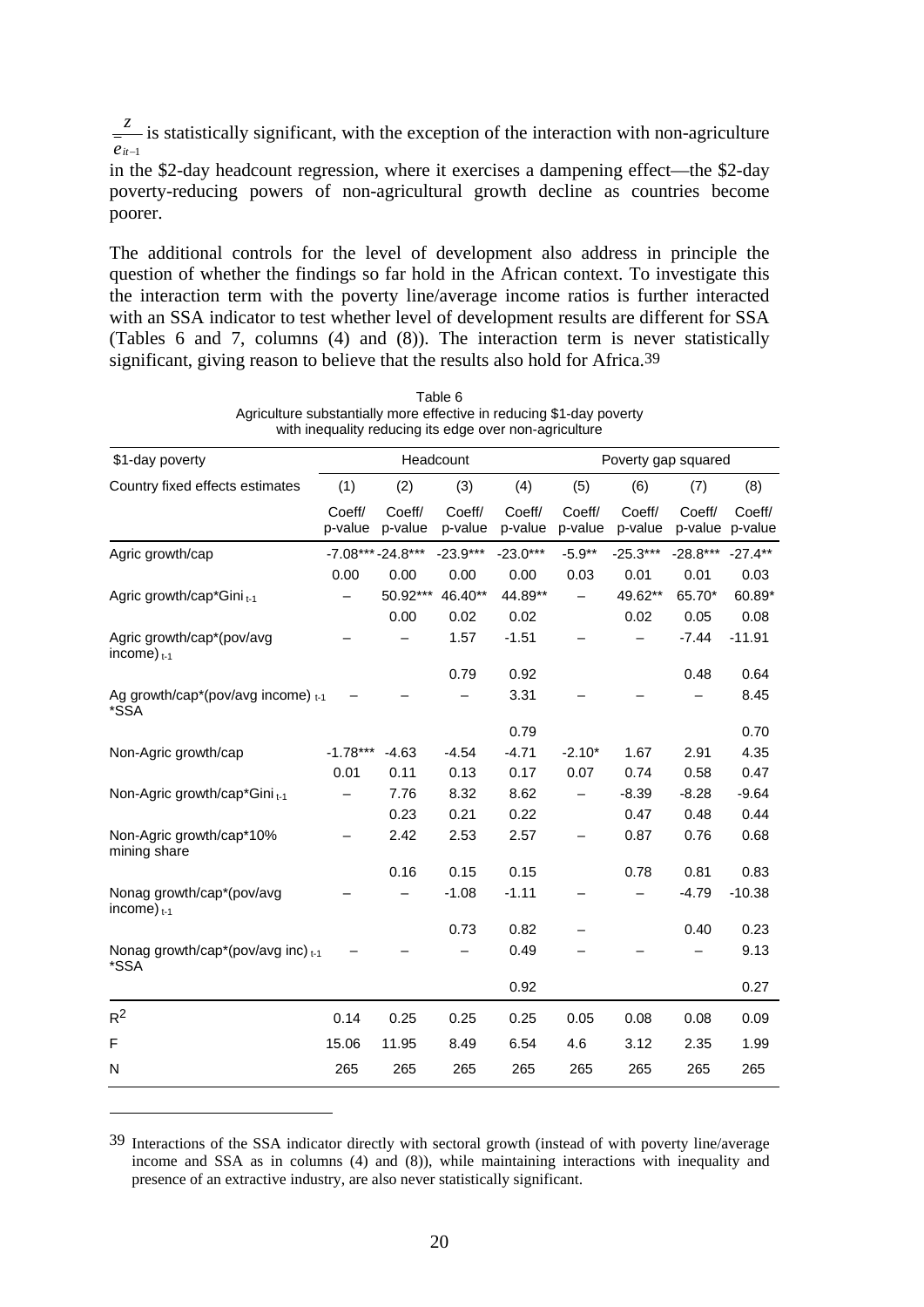| \$1-day poverty                                                                                     |                          |                   | Headcount         |                   |                   | Poverty gap squared |                   |                   |
|-----------------------------------------------------------------------------------------------------|--------------------------|-------------------|-------------------|-------------------|-------------------|---------------------|-------------------|-------------------|
| Country fixed effects estimates                                                                     | (1)                      | (2)               | (3)               | (4)               | (5)               | (6)                 | (7)               | (8)               |
|                                                                                                     | Coeff/<br>p-value        | Coeff/<br>p-value | Coeff/<br>p-value | Coeff/<br>p-value | Coeff/<br>p-value | Coeff/<br>p-value   | Coeff/<br>p-value | Coeff/<br>p-value |
| p-value for Wald test                                                                               |                          |                   |                   |                   |                   |                     |                   |                   |
| ag=nag                                                                                              | 0.00                     | $\qquad \qquad -$ |                   |                   | 0.01              |                     |                   |                   |
| ag+0.33*agG=nag+0.33*nagG                                                                           | $\overline{\phantom{0}}$ | 0.04              |                   |                   |                   | 0.13                |                   |                   |
| ag+0.50*agG=nag+0.50*nagG                                                                           |                          | 0.54              |                   |                   |                   | 0.62                |                   |                   |
| ag+0.33*agG=nag+0.33*nagG+<br>mmin10pct                                                             |                          | 0.00              |                   |                   |                   | 0.02                |                   |                   |
| ag+0.50*agG=nag+0.50*nagG+<br>mmin10pct                                                             |                          | 0.64              |                   |                   |                   | 0.75                |                   |                   |
| ag+0.33*agG+0.14*agpov=<br>nag+0.33*nagG+mmin10pct+0.14*                                            |                          |                   | 0.00              |                   |                   |                     | 0.07              |                   |
| nagpov<br>$ag+0.33*agG+0.46*agpov=$                                                                 |                          |                   |                   |                   |                   |                     |                   |                   |
| nag+0.33*nagG+mmin10pct+0.46*<br>nagpov                                                             |                          |                   | 0.00              |                   |                   |                     | 0.02              |                   |
| $ag+0.50*agG+0.14*agpov=$<br>nag+0.50*nagG+mmin10pct+0.14*                                          |                          |                   |                   |                   |                   |                     |                   |                   |
| nagpov                                                                                              |                          |                   | 0.57              |                   |                   |                     | 0.61              |                   |
| $aq+0.50^*$ agG+0.46 $^*$ agpov=<br>nag+0.50*nagG+mmin10pct+0.46*<br>nagpov                         |                          |                   | 0.57              |                   |                   |                     | 0.54              |                   |
| ag+0.33*agG+0.38*agpov+                                                                             |                          |                   |                   | 0.01              |                   |                     |                   | 0.08              |
| 0.38*agpovSSA=<br>nag+0.33*nagG+mmin10pct+0.38*<br>nagpov+0.38*nagpovSSA                            |                          |                   |                   |                   |                   |                     |                   |                   |
| ag+0.33*agG+0.73*agpov+<br>0.73*agpovSSA=nag+0.33*nagG+<br>mmin10pct+0.73*nagpov+<br>0.73*nagpovSSA |                          |                   |                   | 0.04              |                   |                     |                   | 0.09              |
| ag+0.50*agG+0.38*agpov+<br>0.38*agpovSSA=nag+0.50*nagG+<br>mmin10pct+0.38*nagpov+<br>0.38*nagpovSSA |                          |                   |                   | 0.61              |                   |                     |                   | 0.76              |
| ag+0.50*agG+0.73*agpov+<br>0.73*agpovSSA=nag+0.50*nagG+<br>mmin10pct+0.73*nagpov+0.73*<br>nagpovSSA |                          |                   |                   | 0.68              |                   |                     |                   | 0.78              |

Table 6 (con't) Agriculture substantially more effective in reducing \$1-day poverty with inequality reducing its edge over non-agriculture

Finally, \$2-day poverty measures were not available for China, which makes up 7.5 per cent of our sample (20 out of 265 spells). This could have unduly influenced the results for \$1-day poverty as agricultural growth has been demonstrated to be much more poverty reducing in China than growth outside agriculture (Ravallion and Chen 2007). However, excluding China from the \$1-day regressions does not change the reported findings at all.40

<sup>40</sup> Results are available from authors upon request.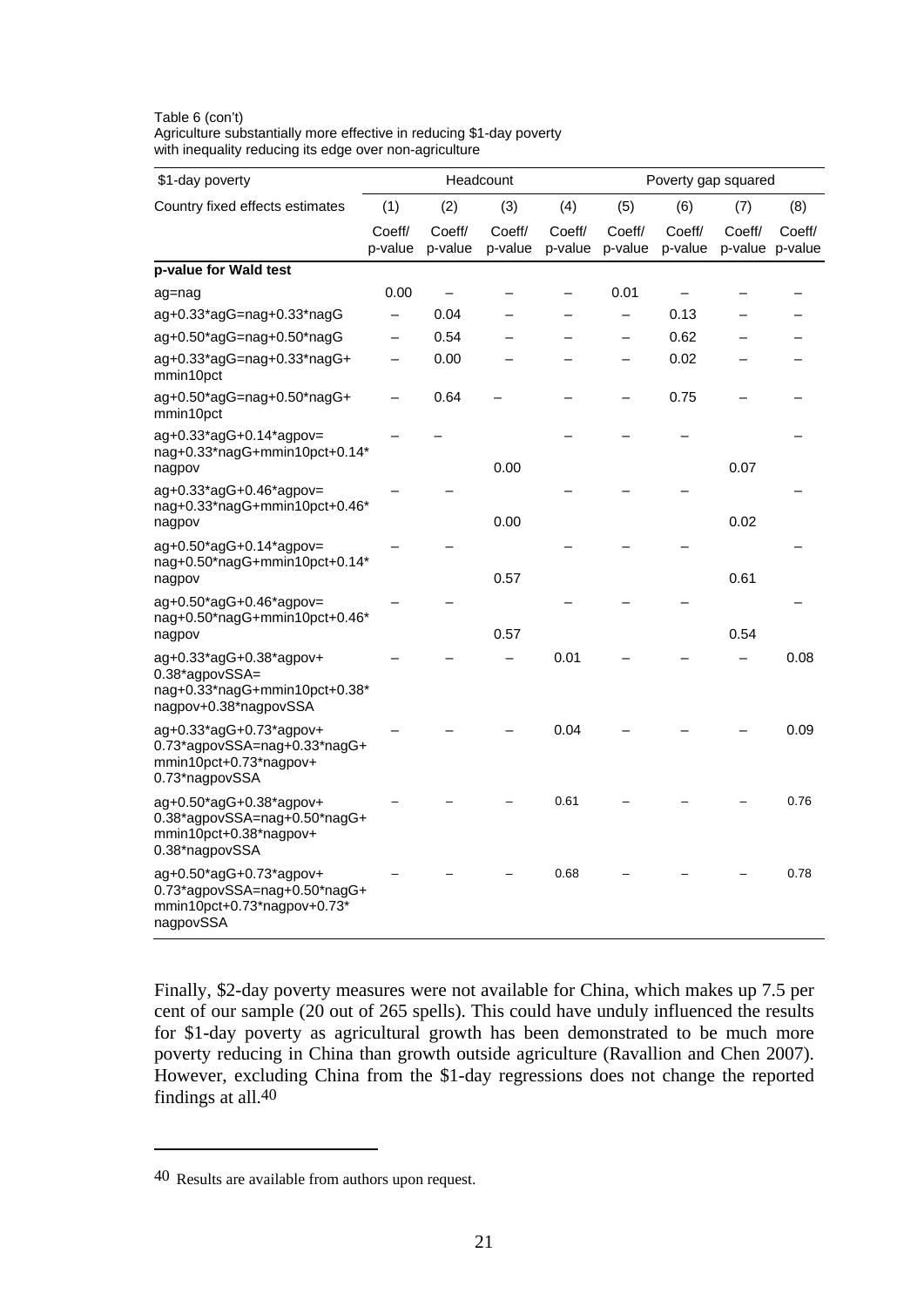Table 7

Non-agriculture more effective in reducing \$2-day poverty, but less so when coming from extractive industries and not when accounting for the depth of poverty

| \$2-day poverty                                                      |                   | Headcount          |                    |                   |                   |                   | Poverty gap squared |                   |
|----------------------------------------------------------------------|-------------------|--------------------|--------------------|-------------------|-------------------|-------------------|---------------------|-------------------|
| Country fixed effect estimates                                       | (1)               | (2)                | (3)                | (4)               | (5)               | (6)               | (7)                 | (8)               |
|                                                                      | Coeff/<br>p-value | Coeff/<br>p-value  | Coeff/<br>p-value  | Coeff/<br>p-value | Coeff/<br>p-value | Coeff/<br>p-value | Coeff/<br>p-value   | Coeff/<br>p-value |
| Agric growth/cap                                                     | $-4.47***$        | $-6.38$            | $-3.74$            | $-2.95$           | $-4.01***$        | $-9.76**$         | $-9.1$              | $-3.9$            |
|                                                                      | 0.00              | 0.12               | 0.42               | 0.59              | 0.00              | 0.04              | 0.10                | 0.55              |
| Agric growth/cap*Gini <sub>t-1</sub>                                 |                   | 19.32**            | 8.68               | 8.95              |                   | 21.25*            | 18.27               | 12.58             |
|                                                                      |                   | 0.04               | 0.55               | 0.55              |                   | 0.05              | 0.29                | 0.48              |
| Agric growth/cap*(pov/avg<br>income) $_{t-1}$                        |                   |                    | 2.71               | 1.31              |                   |                   | 0.67                | $-9.8$            |
|                                                                      |                   |                    | 0.24               | 0.83              |                   |                   | 0.81                | 0.17              |
| Ag growth/cap*(pov/avg<br>income) <sub>t-1</sub> *SSA                |                   |                    |                    | 0.38              |                   |                   |                     | 9.94              |
|                                                                      |                   |                    |                    | 0.94              |                   |                   |                     | 0.11              |
| Non-Agric growth/cap                                                 |                   | $-3.33***-17.1***$ | -18.30***-19.48*** |                   | $-1.87***$        | $-5.56**$         | $-5.8**$            | $-7.4***$         |
|                                                                      | 0.00              | 0.00               | 0.00               | 0.00              | 0.00              | 0.03              | 0.03                | 0.02              |
| Non-Agric growth/cap*Gini <sub>t-1</sub>                             |                   | 32.65***           | 31.64***           | 32.87***          |                   | 7.85              | 7.8                 | 10.29             |
|                                                                      |                   | 0.00               | 0.00               | 0.00              |                   | 0.18              | 0.19                | 0.10              |
| Non-Agric growth/cap*10%<br>mining share                             |                   | $5.15***$          | $5.12***$          | $5.21***$         |                   | $3.27**$          | $3.29**$            | $3.48**$          |
|                                                                      |                   | 0.00               | 0.00               | 0.00              |                   | 0.04              | 0.04                | 0.03              |
| Nonag growth/cap*(pov/avg<br>income) $_{t-1}$                        |                   |                    | 2.96**             | 4.78**            |                   |                   | 0.42                | 1.46              |
|                                                                      |                   |                    | 0.02               | 0.01              |                   |                   | 0.78                | 0.51              |
| Nonag growth/cap*<br>(pov/avg inc) t-1*SSA                           |                   |                    |                    | $-2.46$           |                   |                   |                     | $-0.38$           |
|                                                                      |                   |                    |                    | 0.17              |                   |                   |                     | 0.86              |
| R <sup>2</sup>                                                       | 0.24              | 0.44               | 0.46               | 0.47              | 0.11              | 0.17              | 0.18                | 0.19              |
| F                                                                    | 25.21             | 25.74              | 19.66              | 15.5              | 10.55             | 6.81              | 4.82                | 4.05              |
| N                                                                    | 245               | 245                | 245                | 245               | 245               | 245               | 245                 | 245               |
| p-value for Wald test                                                |                   |                    |                    |                   |                   |                   |                     |                   |
| ag=nag                                                               | 0.00              |                    |                    |                   | 0.00              |                   |                     |                   |
| ag+0.33*agG=nag+0.33*nagG                                            | —                 | 0.01               |                    |                   |                   | 0.93              |                     |                   |
| ag+0.50*agG=nag+0.50*nagG                                            |                   | 0.03               |                    |                   |                   | 0.23              |                     |                   |
| ag+0.33*agG=nag+0.33*nagG+<br>mmin10pct                              |                   | 0.47               |                    |                   |                   | 0.10              |                     |                   |
| ag+0.50*agG=nag+0.50*nagG+<br>mmin10pct                              |                   | 0.49               |                    |                   |                   | 0.68              |                     |                   |
| ag+0.33*agG+0.29*agpov=<br>nag+0.33*nagG+mmin10pct+<br>0.29*nagpov   |                   |                    | 0.18               |                   |                   |                   | 0.35                |                   |
| ag+0.33*agG+0.93*agpov=<br>nag+0.33*nagG+mmin10pct+<br>0.93*nagpov   |                   |                    | 0.14               |                   |                   |                   | 0.33                |                   |
| $aq+0.50*agG+0.29*agpov=$<br>nag+0.50*nagG+mmin10pct+<br>0.29*nagpov |                   |                    | 0.74               |                   |                   |                   | 0.53                |                   |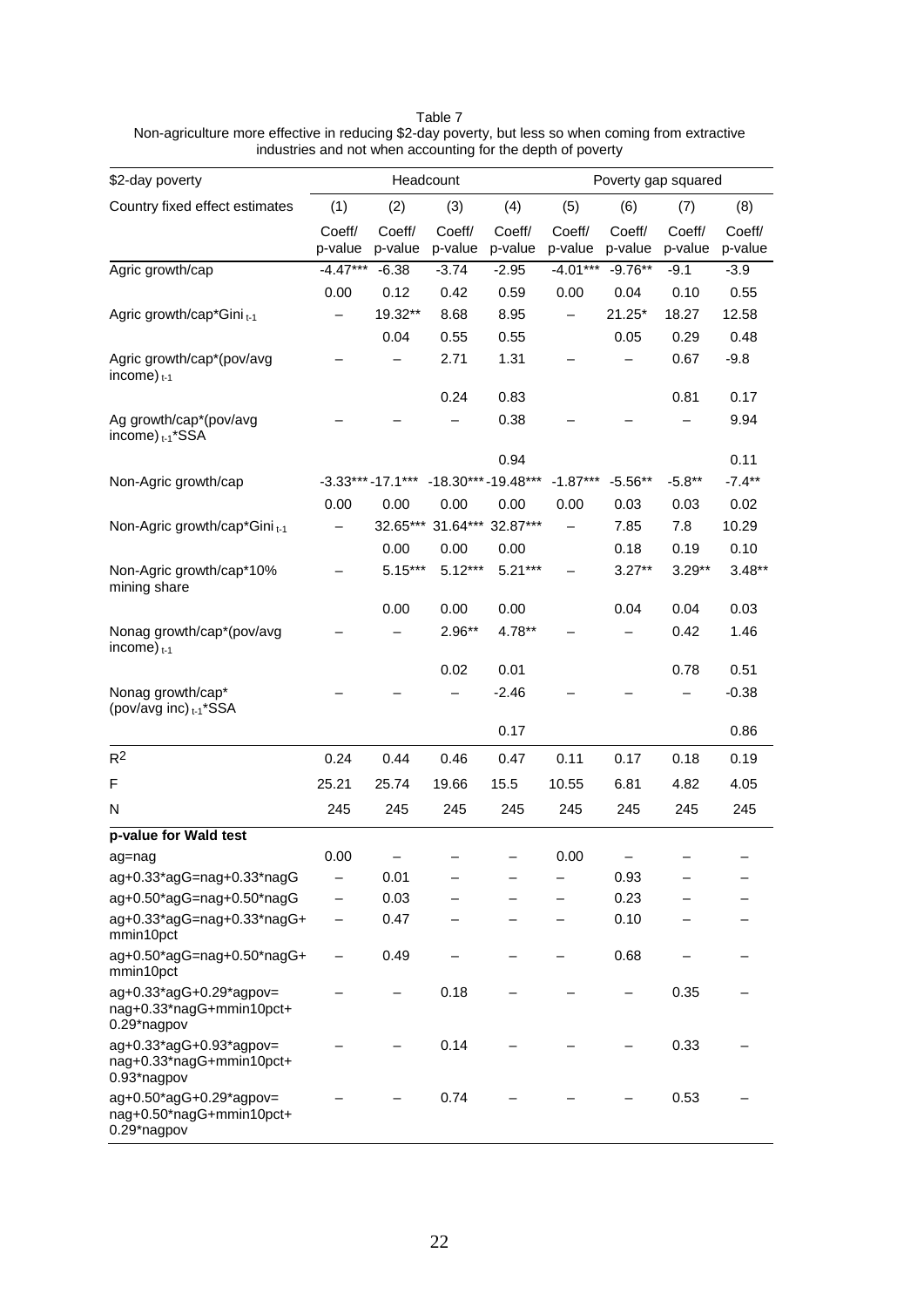Table 7 (con't)

| Non-agriculture more effective in reducing \$2-day poverty, but less so when coming from extractive |
|-----------------------------------------------------------------------------------------------------|
| industries and not when accounting for the depth of poverty                                         |

| \$2-day poverty                                                                                           |                   |                   | Headcount         |                   |                   | Poverty gap squared |                   |                   |
|-----------------------------------------------------------------------------------------------------------|-------------------|-------------------|-------------------|-------------------|-------------------|---------------------|-------------------|-------------------|
| Country fixed effect estimates                                                                            | (1)               | (2)               | (3)               | (4)               | (5)               | (6)                 | (7)               | (8)               |
|                                                                                                           | Coeff/<br>p-value | Coeff/<br>p-value | Coeff/<br>p-value | Coeff/<br>p-value | Coeff/<br>p-value | Coeff/<br>p-value   | Coeff/<br>p-value | Coeff/<br>p-value |
| $aq+0.50*agG+0.93*agpov=$<br>nag+0.50*nagG+mmin10pct+<br>0.93*nagpov                                      |                   |                   | 0.67              |                   |                   |                     | 0.32              |                   |
| ag+0.33*agG+0.76*agpov+<br>0.76*agpovSSA=nag+0.33*<br>nagG+mmin10pct+0.76*nagpov<br>+0.76*nagpovSSA       |                   |                   |                   | 0.23              |                   |                     |                   | 0.98              |
| ag+0.33*agG+1.47*agpov+<br>$1.47*$ agpovSSA=nag+0.33*<br>nagG+mmin10pct+1.47*nagpov<br>+1.47*nagpovSSA    |                   |                   |                   | 0.34              |                   |                     |                   | 0.85              |
| ag+0.50*agG+0.76*agpov+<br>$0.76*$ agpovSSA=nag+ $0.50*$<br>nagG+mmin10pct+0.76*nagpov<br>+0.76*nagpovSSA |                   |                   |                   | 0.69              |                   |                     |                   | 0.89              |
| ag+0.50*agG+1.47*agpov+<br>$1.47*$ agpovSSA=nag+0.50*<br>nagG+mmin10pct+1.47*nagpov<br>+1.47*nagpovSSA    |                   |                   |                   | 0.4               |                   |                     |                   | 0.93              |

In sum, agriculture is more powerful in reducing \$1-day poverty (headcount and poverty gap squared) for the majority of the countries (including SSA), with its advantage declining as inequality increases. Non-agriculture is more powerful in reducing the \$2-day poverty headcount, but not if it is driven by an extractive industry,41 which dampens its poverty-reducing effect. It is also less effective in the poorer countries. The full effect of agricultural and non-agricultural growth on total poverty in a series of different settings can now be explored.

#### **6 The (evolving) role of agriculture in poverty reduction**

To quantify the *overall* poverty-reducing impacts of agriculture and non-agriculture, the marginal effect on total poverty of one per cent growth in agricultural GDP per capita and one per cent growth in non-agricultural GDP per capita are simulated across a series of settings and for different poverty measures. The simulations consist of two components:

1) The *direct effect* of one per cent additional growth in agricultural GDP per capita on total poverty. From Equation (5), this is given by,

$$
\frac{\partial \Delta \ln P_{it}}{\partial \Delta \ln Y_{ait}} = [\pi_a + \pi_{ax} X_{it-1}] s_{ait-1}.
$$

<u>.</u>

<sup>41</sup> None of the p-values on tests of equality of coefficients for 25 and 75 percentile poverty over average income ratios (0.14 and 0.46, respectively) are statistically significant (Table 7, column 3).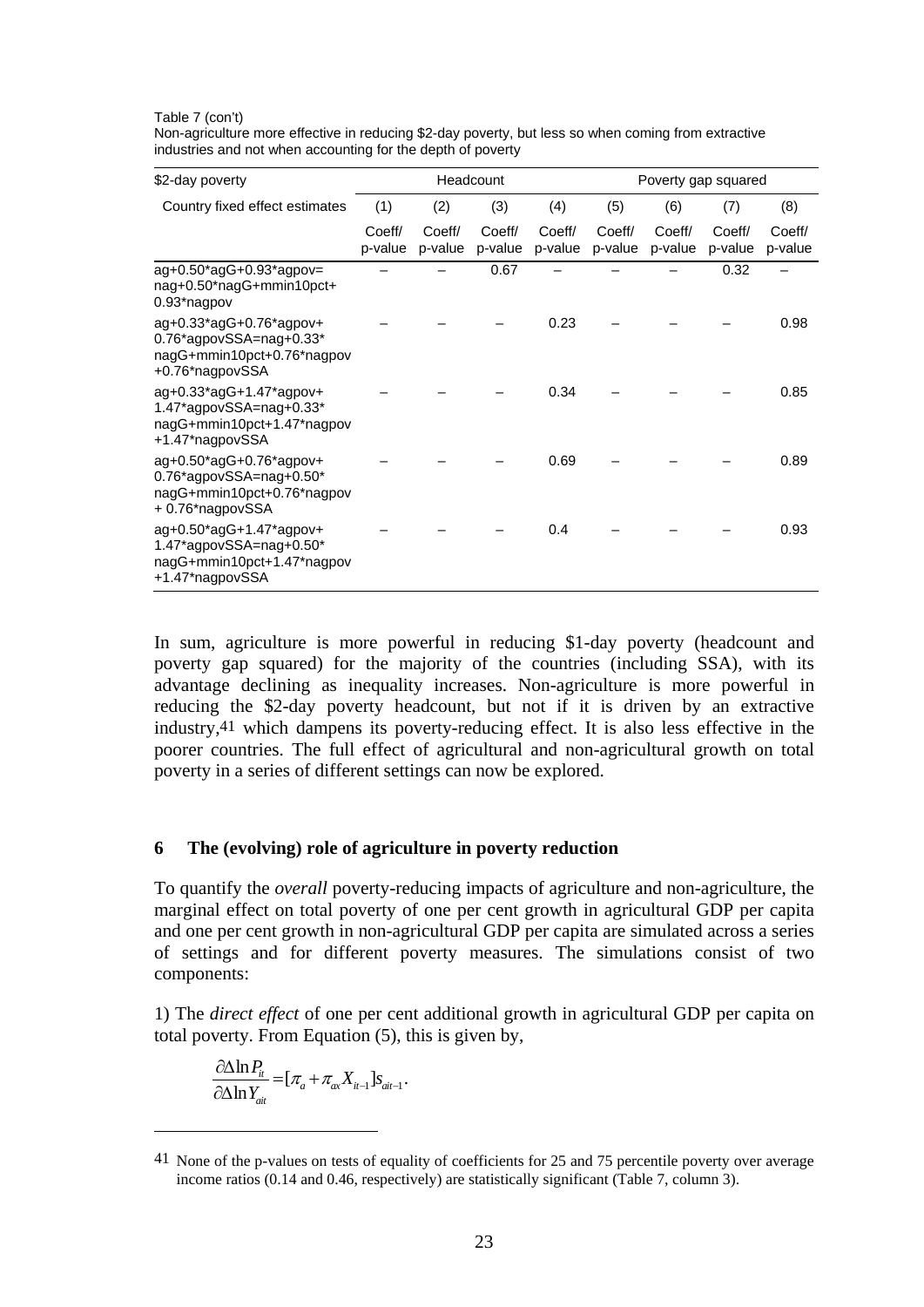Columns (2) and (6) of Tables 6 and 7 are the basis of the simulations (because the level of development made little independent contribution econometrically). This effect was calculated separately for resource poor and resource rich countries, and for Gini coefficients ranging from 0.25 to 0.60 (covering 95 per cent of the countries in the sample). The statistical significance of the different sectoral participation effects was tested for the different values of the Gini coefficient and the substantial presence of an extractive industry, and set to zero if they were not significant at the 10 per cent level.

2) The *indirect impact* on poverty, arising from its knock-on effects on growth in nonagriculture one period later (and the ensuing poverty impact coming from nonagriculture's participation effect). This is defined as,

$$
\frac{\partial \Delta \ln P_{it+1}}{\partial \Delta \ln Y_{ait}} = [\pi_n + \pi_{nx} X_{it}] s_{nit} \frac{\partial \Delta \ln Y_{nit+1}}{\partial \Delta \ln Y_{ait}}.
$$

 $\overline{a}$ 

This component of the simulation is based on the coefficients reported in columns (2) and (5) of Table 3. Again if the estimated coefficients were statistically non-significant (including the linkage effects for the middle-income countries) parameters were set to zero in the simulations 42

In considering different settings, one criterion is the country's stage of development. Not only do the linkage effects evolve as countries develop (section 4), so do their sectoral shares in GDP (*sj*), with the share of agriculture in GDP declining as countries become richer. The sectoral GDP shares form the fourth important factor in evaluating the relative powers of the different sectors in reducing poverty (in addition to the direct and indirect growth effects and the participation effect). While agriculture is often the largest individual sector, as a whole it is usually substantially smaller than the rest of the economy (by a factor two to nine).43 This renders it much less likely that one per cent of agricultural GDP growth would yield a similar amount of total poverty reduction than an equivalent per cent growth in non-agricultural GDP. Or, if it does, it would be so much more striking.

In these simulations agriculture is penalized by its relatively small size (compared with the rest of the economy). Being smaller, the resources needed to achieve a one per cent agricultural GDP growth hike would be far less than those required for a one per cent growth in all other sectors combined. Put another way, if we are interested in the question 'by how much would \$100 invested in agriculture reduce poverty compared with non-agriculture?' the results of these simulations would give an unduly pessimistic impression of agriculture—\$100 invested in agriculture would probably yield a higher sectoral growth hike compared with the same investment in a much larger sector. While it is beyond the scope of this paper to investigate just how much this disadvantages agriculture in any comparison with other sectors, the simulation results (of the first two

<sup>42</sup> The total effect of one per cent non-agricultural growth on total poverty is obtained similarly, but using the coefficients in columns (2) and (5) of Table 4 for the knock-on effects of growth in nonagriculture on agriculture.

<sup>43</sup> On average, the share of agriculture in GDP in the sample is, respectively, 34 per cent and 25 per cent in the resource poor and resource rich SSA low-income countries, 25 and 21 per cent in the resource poor and resource rich non-SSA low-income countries, and 11 and 13 per cent in the resource poor and resource rich middle-income countries.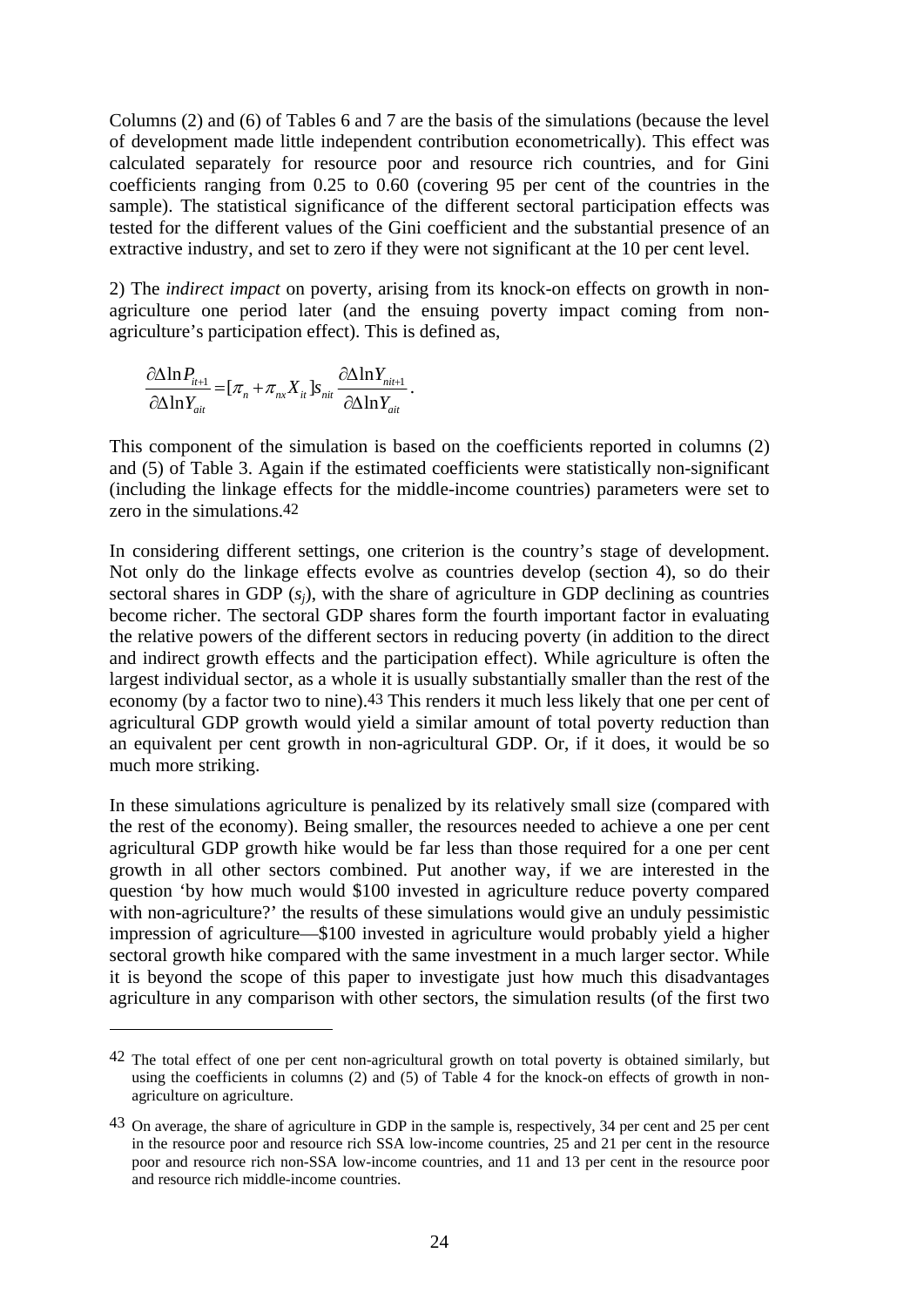columns of Figures 2-4) should be viewed as a *lower bound* estimate of the relative advantage of the sector in reducing poverty.

In line with the estimates of the indirect growth effects, three groups of countries are considered: middle-income, low-income excluding SSA, and low-income SSA countries. The combined direct and indirect effects on total poverty for each sector are plotted for resource rich and resource poor countries for each of the three country types (first and second columns in Figures 2-4), and for each of the four poverty measures, starting from the most distribution sensitive (\$1-day poverty gap squared) to the least distribution sensitive (\$2-day headcount).

An alternative approach to simulating the poverty impact of sectoral growth would be to control for the size of the sector, and assess the poverty impact of a one per cent aggregate GDP growth originating in each of the sectors—weighting the sectoral growth rates by the share of the sector in aggregate GDP. This is the approach taken in the literature, and it is the results of this exercise that should be compared with the important country studies of China (Ravallion and Chen 2007) and India (Ravallion and Datt 1996). For simulating the impact of agricultural growth, this is given by the sum of,44

$$
\frac{\partial \Delta \ln P_{it}}{\partial s_{\text{air}-1} \Delta \ln Y_{\text{air}}} = [\pi_a + \pi_{ax} X_{it-1}] \text{ and } \frac{\partial \Delta \ln P_{it+1}}{\partial s_{\text{air}-1} \Delta \ln Y_{\text{air}}} = [\pi_n + \pi_{nx} X_{it}] s_{\text{nit}} \frac{\partial \Delta \ln Y_{\text{nit}+1}}{\partial s_{\text{air}-1} \Delta \ln Y_{\text{air}}}
$$

To obtain the share weighted indirect (growth linkage) effects, equation (3) was reestimated using share weighted lagged agricultural growth. The counterpart linkages to agriculture from non-agriculture were obtained similarly using share weighted lagged non-agricultural growth.45

By weighting sectoral growth by its share, these simulations can be considered as presenting an *upper bound* of the impact on poverty of a relatively small agricultural sector compared with growth in the rest of the economy. In effect they assume that it is as easy for a small sector (agriculture) to generate 1 percentage aggregate GDP growth as a larger sector (non-agriculture). The results of these simulations are reported in the third column of Figures 2-4.

Four important messages emerge from Figures 2-4. First, the top row depicting the marginal (direct and indirect) effects on the \$1-day poverty gap squared, shows that irrespective of the setting, agriculture is much more powerful in reducing poverty among the poorest of the poor (when inequality is not too high). This is consistent with the findings of Ligon and Sadoulet (2007). In resource poor low-income countries (excluding SSA) agricultural growth was found to be more than five times as poverty reducing than growth outside agriculture. For SSA countries, it was more than eleven times more poverty reducing.

<sup>44</sup> And vice versa for the share weighted effect of non-agricultural growth.

<sup>45</sup> The coefficients for middle-income countries remained statistically insignificant, while the estimated coefficients (p-value) on share weighted lagged agriculture and share weighted lagged agriculture interacted with SSA were 0.28 (0.63) and 0.16 (0.80) respectively (Table 3, column (5)) and those on share weighted lagged non-agriculture and share weighted lagged non-agriculture interacted with SSA 0.24 (0.0) and -0.14 (0.35) respectively.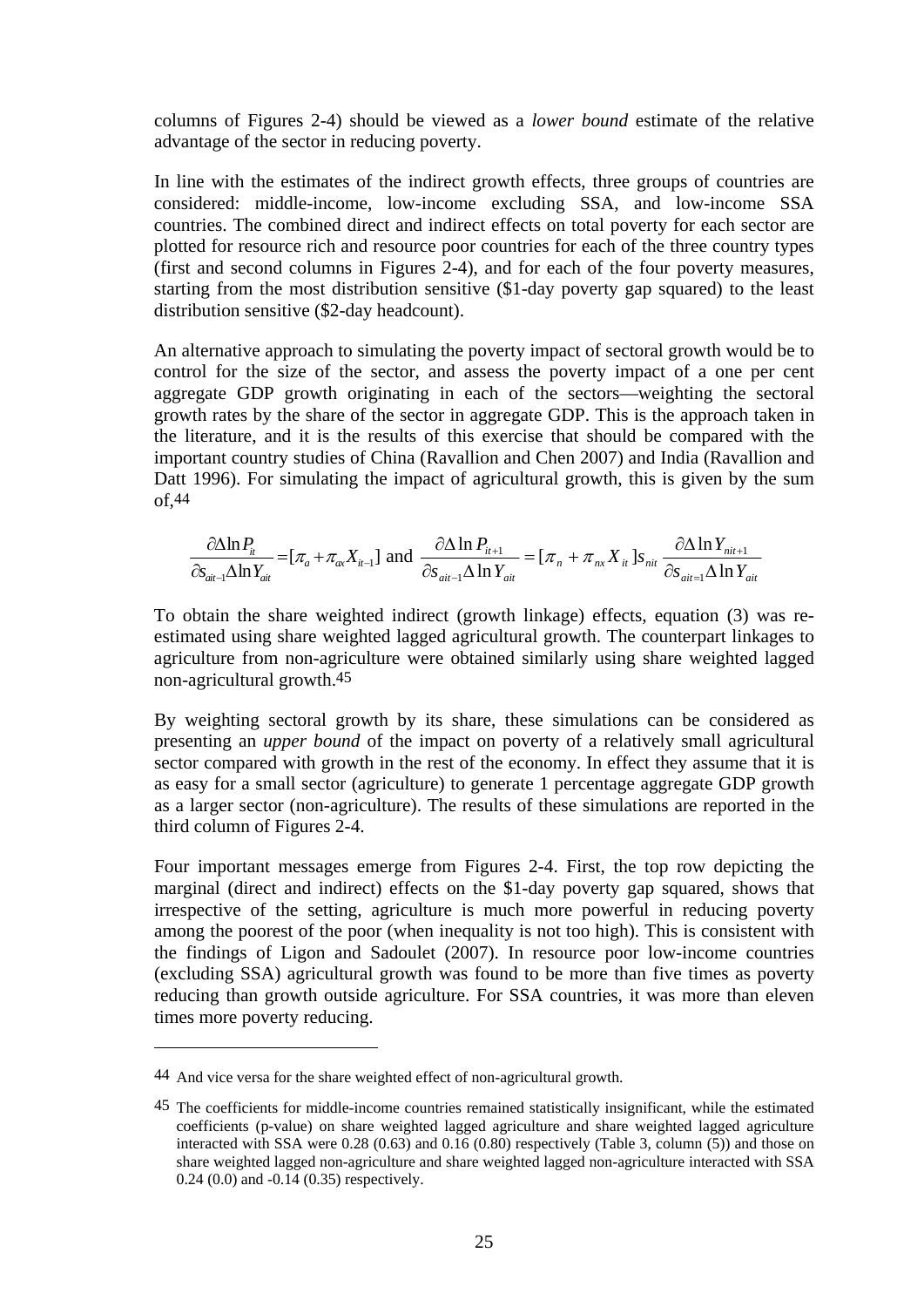#### Figure 2 MIDDLE-INCOME COUNTRIES Agriculture most powerful in reducing poverty among the poorest

and in resource-rich countries; non-agriculture most powerful among the lesser poor if inequality not extreme

Total poverty change (%) given 1% sectoral GDP/cap change in resource poor countries

\$1-day - poverty gap squared

Total poverty change (%) given 1% sectoral GDP/cap change in resource rich countries

\$1-day - poverty gap squared

Total poverty change (%) given 1% aggregate GDP/cap change by sector in resource poor countries







 $-7$ 

 $-5$ 

 $-3$ 

 $-1$ 

 $0.25$ 









0.35

 $\frac{0.45}{\text{Gini}}$ 

0.55



## \$2-day poverty gap squared  $\frac{2-1}{2}$  \$2-day poverty gap squared  $\frac{2}{2}$ -day poverty gap squared





agriculture

0.55









0.35

 $0.45$ 

Gini

 $-13$ 

 $-11$ 

 $-9$ <br> $-7$ <br> $-5$ <br> $-3$ 

 $-1$ 

 $\frac{1}{3}$ 

 $\frac{5}{7}$ 

 $0.25$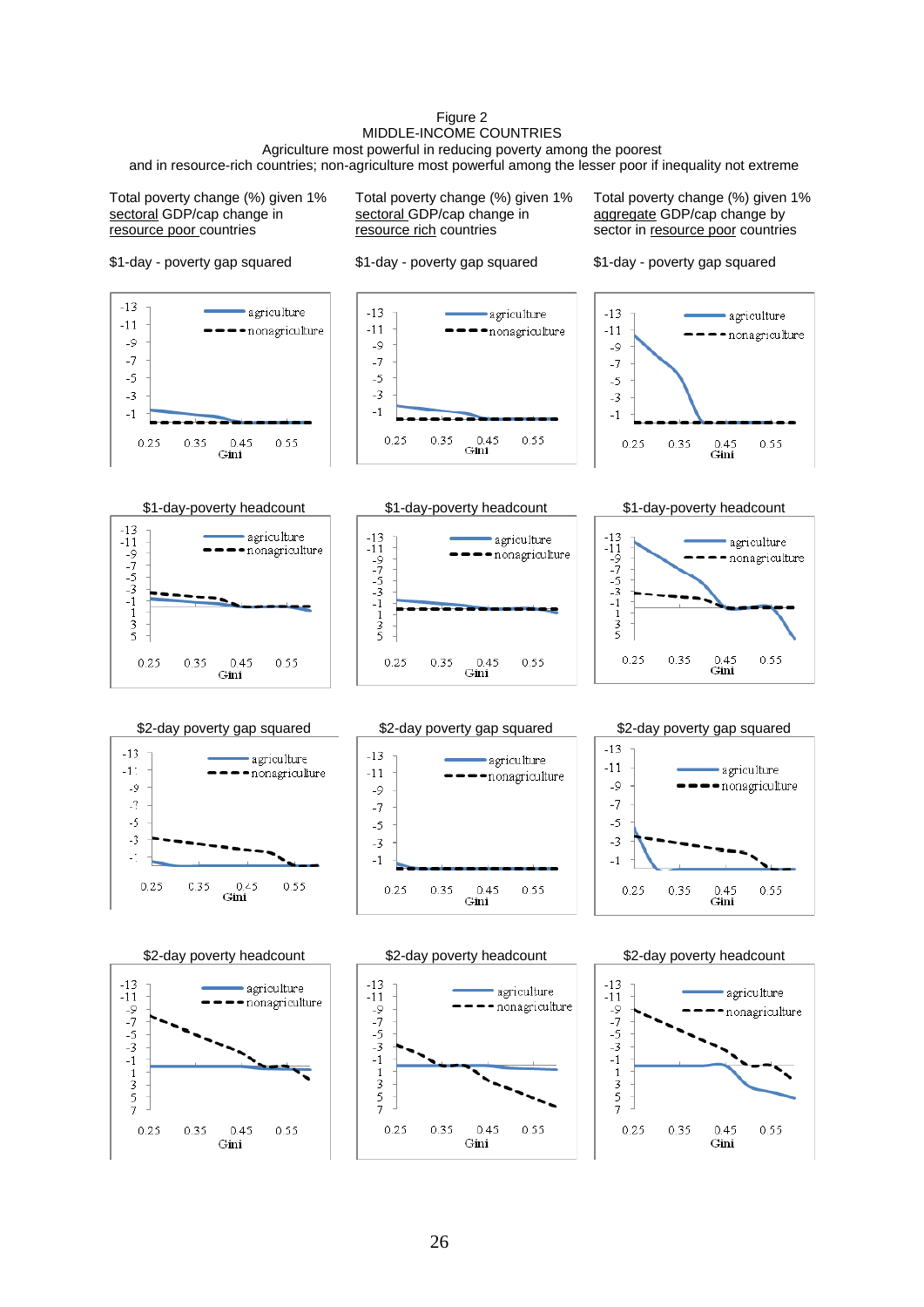#### Figure 3 LOW-INCOME COUNTRIES (EXCL SSA) Agriculture most powerful in reducing \$1-day poverty and in resource-rich countries; non-agriculture most powerful in reducing \$2-day poverty

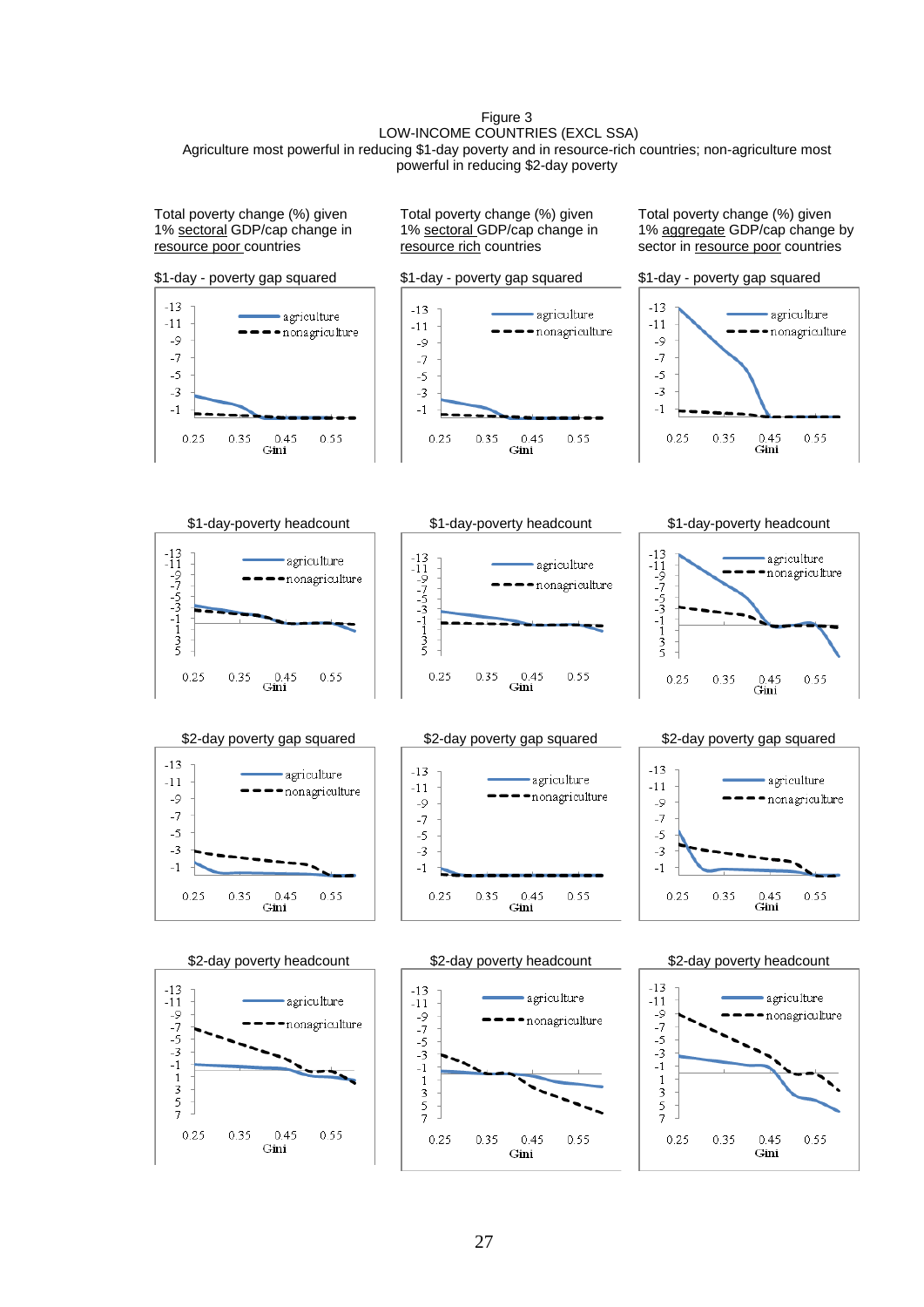#### Figure 4 LOW-INCOME COUNTRIES - SSA Agriculture most powerful in reducing \$1-day poverty and in resource-rich countries; non-agriculture most powerful in reducing \$2-day poverty

Total poverty change (%) given 1% sectoral GDP/cap change in resource poor countries

Total poverty change (%) given 1% sectoral GDP/cap change in resource rich countries

Total poverty change (%) given 1% aggregate GDP/cap change by sector in **resource** poor countries

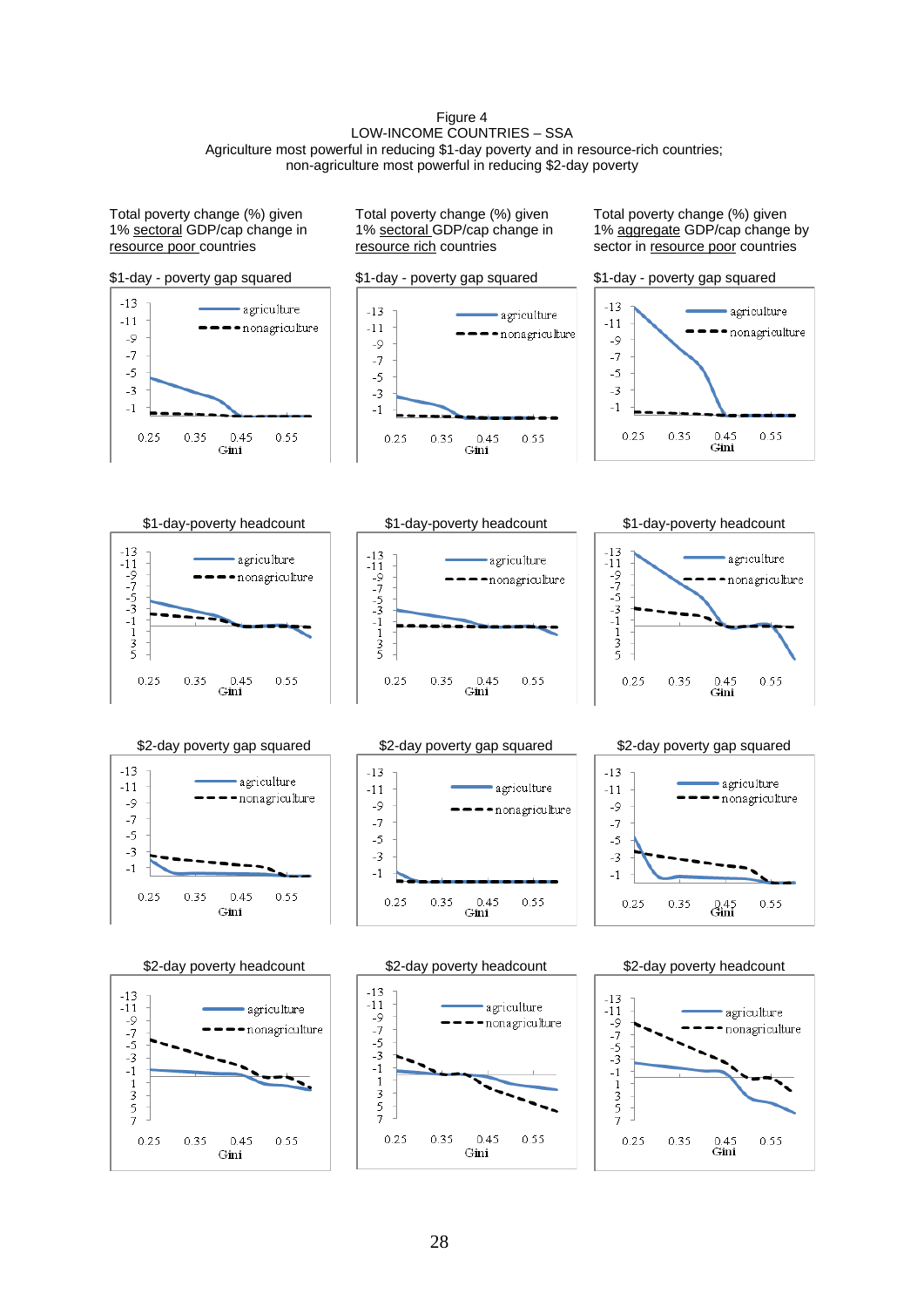Second, non-agriculture is more powerful in reducing poverty among the better-off poor in resource poor countries, i.e., in reducing the \$2-day poverty headcount in countries where the extractive industry makes up less than 10 per cent of GDP. The relative advantage is strongest in middle-income countries, but still by a factor of 5 in SSA. When it comes to resource rich countries, the picture is mixed, with non-agriculture more effective in reducing the \$2-day head count when inequality is low, but potentially more harmful (poverty increasing) at higher levels of inequality.46

Third, non-agricultural growth originating in the extractive industry substantially dampens its effect on poverty reduction. As a result, in resource rich countries, agriculture is usually more powerful in reducing poverty, especially when it comes to \$1-day poverty. This also holds in middle-income countries where the advantage of non-agriculture in reducing the \$1-day poverty headcount reverses in going from resource poor to resource rich countries middle-income countries (second row Figure 2).

Fourth, the advantage of agriculture in reducing \$1-day headcount poverty declines as countries become richer and inequality increases, from being on average 1.7 times more poverty reducing in resource poor low-income SSA countries at a Gini below 0.45, to about equally powerful in resource poor non-SSA low-income countries, and about 40 per cent as powerful in middle-income countries (2nd row, first column in Figures 2-4). But for reasons already discussed, these effects can be considered as a lower-bound assessment of the effect of agricultural growth. The upper bound estimate, reflecting more closely the approach taken in the recent literature (the marginal effects of an aggregate percentage point GDP change reported in the 2nd row, third column in Figures 2-4), gives agriculture as significantly more effective in reducing the overall \$1-day poverty headcount in all settings (on average by a factor 3.2 for low-income SSA countries, a factor 3 in non-SSA low-income countries, and a factor 3.4 in middleincome countries at a Gini below 0.45). The extent to which agriculture has the edge in reducing \$1-day poverty in societies that are not fundamentally unequal, clearly depends on where in the range between the lower- and upper-bound simulations the empirical truth lies.

## **7 Concluding remarks**

1

The debate about the role of agriculture in development continues unabated. Consistent with the Millennium Development Goals adopted by the international community in 2000, this paper contributes to this debate taking poverty reduction as the central development objective, as opposed to overall GDP growth per se. The relative contribution of a sector to poverty reduction is shown to depend on four factors: its direct growth component; its indirect growth component, the participation of poor people in the growth of the sector, and the size of the sector in the overall economy.

It has been shown that slower agricultural growth (the direct growth component) should not be taken to mean that agriculture is less productive, even though agricultural GDP growth will on the whole continue to be less than growth outside agriculture, especially in countries where agriculture is less tradable and Engel's Law manifests itself more

<sup>46</sup> There is no correlation in the data between the resource position of the country and its level of inequality.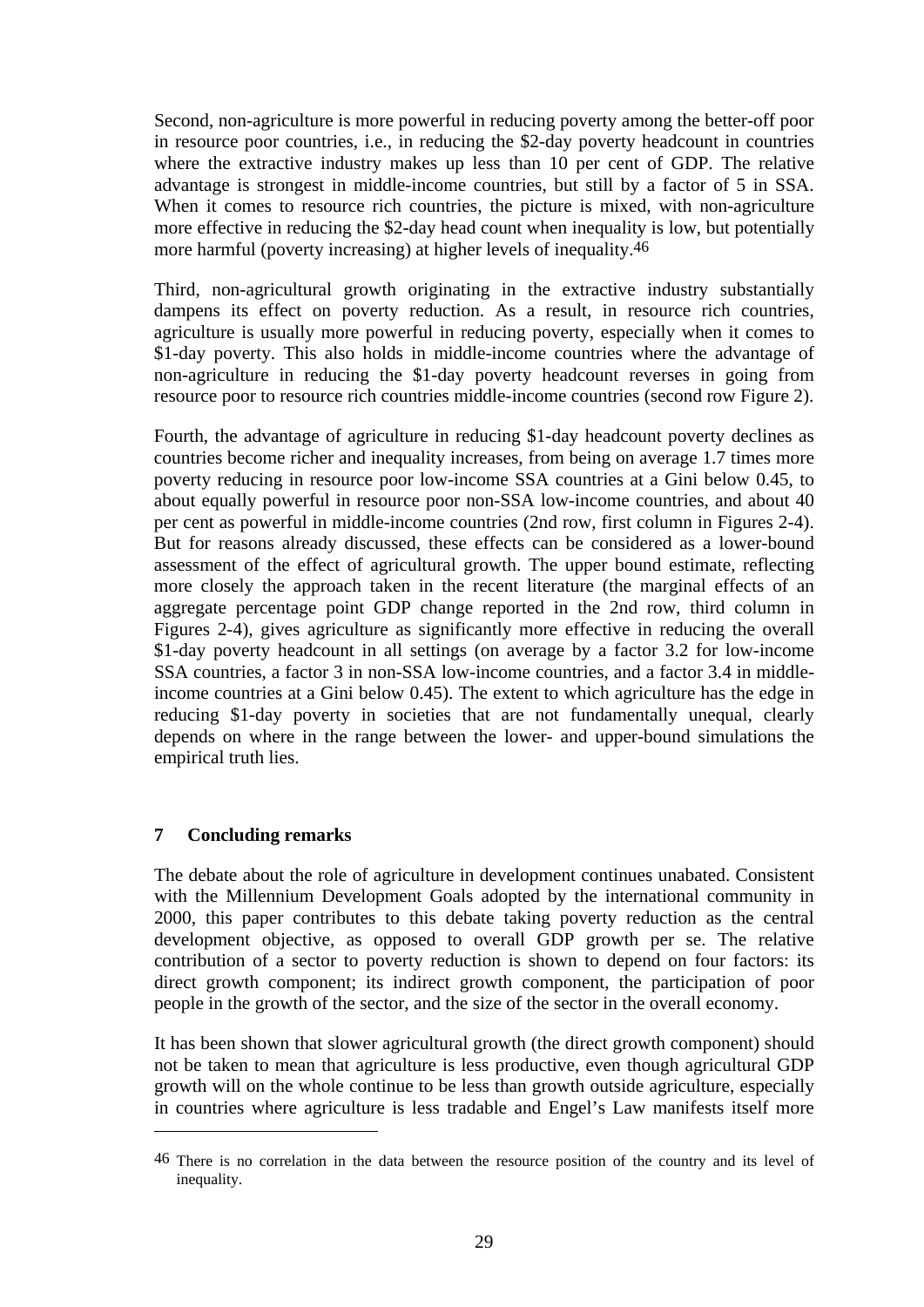prominently—later in the development process. The empirical results suggest further an evolving relation between agriculture and the rest of the economy (the indirect growth component), from serving as a key source of growth throughout the economy, especially in lower-income SSA countries, to end up in a stage with little discernable linkage effects in most of the middle-income countries. Clear differences were identified in the extent to which different segments of the poorer populations participate in growth across the different sectors, with these differences driving the large differential effects of sectoral growth on poverty.

Simultaneous consideration of the indirect growth, participation and share components shows that growth in agriculture is especially beneficial for the poorest of the poor. Irrespective of the setting, a one per cent increase in agricultural per capita GDP was found to reduce the total \$1-day poverty gap squared by at least five times more than a one per cent increase in GDP per capita outside agriculture, despite being substantially smaller than the non-agricultural sector. Non-agricultural growth on the other hand is more powerful in reducing poverty among the better-off (\$2-day) poor (also in SSA). When it comes to \$1-day headcount poverty, agriculture is up to 3.2 times better at reducing poverty than non-agriculture, when accounting for the differences in sector size, with the advantage diminishing as countries become richer (and inequality increases). Across poverty measures, the poverty-reducing potential of non-agriculture reduces substantially when extractive industries make up a sizeable part of the economy

In sum, the empirical evidence presented in this paper supports the overall premise that enhancing agricultural productivity remains a critical starting point in designing effective poverty reduction strategies to reduce \$1-day poverty (the first MDG), especially in low-income and resource rich countries. When it comes to reducing poverty among the richer \$2-day poor, non-agriculture has the edge, especially in resource poor country settings.

#### **References**

- Adams, R. H., Jr. (2004). 'Economic Growth, Inequality and Poverty: Estimating the Growth Elasticity of Poverty'. *World Development*, 32 (12): 1989-2004.
- Anand, S., and S M. R. Kanbur (1985). 'Poverty under the Kuznets Process'. *Economic Journal*, 95 (Supplement): 42-50.
- Amsden, A. (1991). 'Big Business and Urban Congestion in Taiwan: The Origins of Small Enterprise and Regionally Decentralized Industry'. *World Development*, 19 (9): 1121-35.
- Anriquez, G., and R. Lopez (2007). 'Agricultural Growth and Poverty in an Archetypical Middle-Income Country: Chile 1987–2003'. *Agricultural Economics*, 36 (2): 191-202.
- Arellano, M., and O. Bover (1995). 'Another Look at the Instrumental Variable Estimation of Error-Components Models'. *Journal of Econometrics*, 68 (1): 29-51.
- Bernard, A., and C. Jones (1996). 'Productivity across Industries and Countries: Time Series Theory and Evidence'. *Review of Economics and Statistics*, 78 (1): 135-46.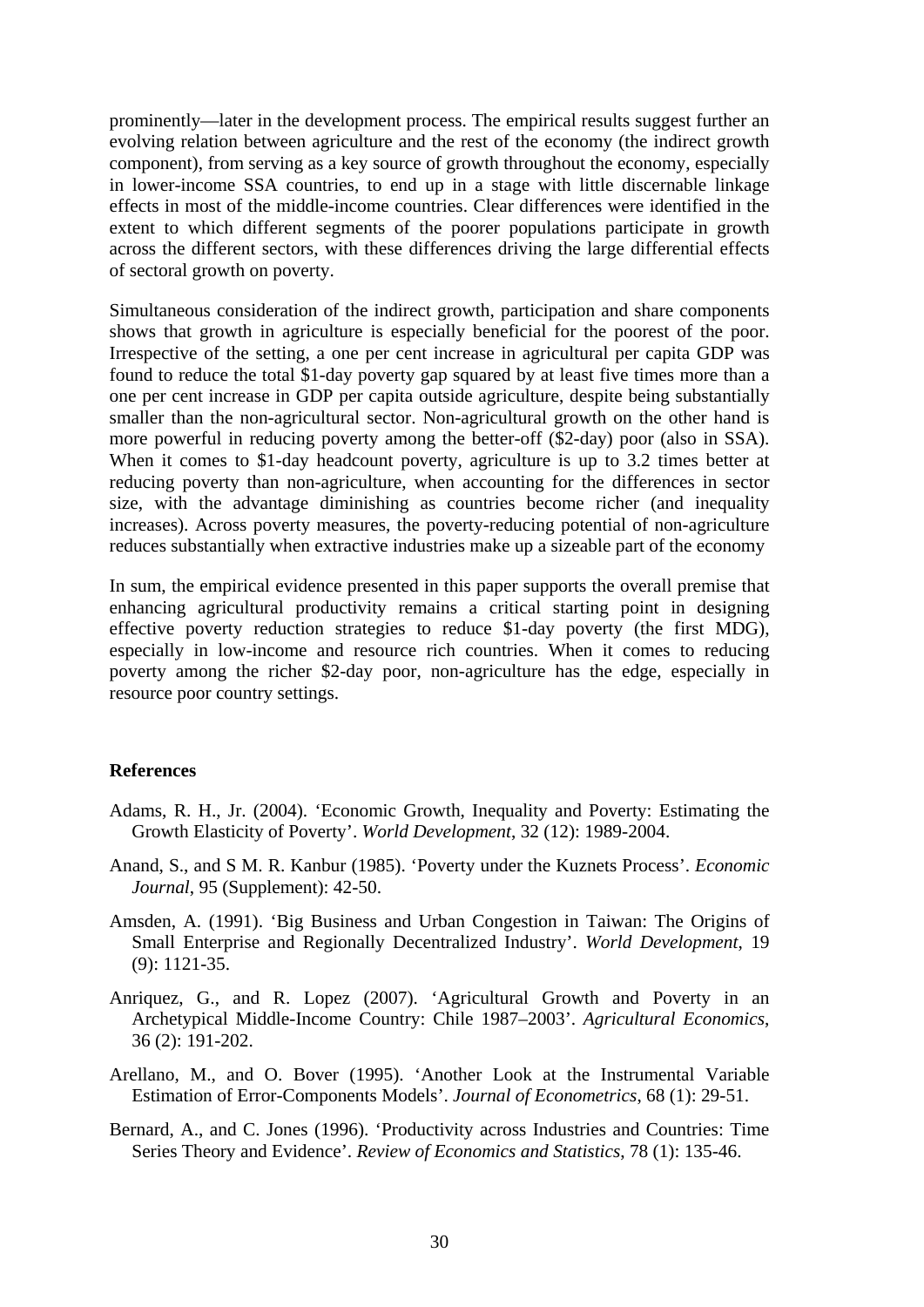- Blundell, R., and S. Bond (1998). 'Initial Conditions and Moment restrictions in Dynamic Panel Data Models'. *Journal of Econometrics*, 87 (1): 115-43.
- Bourguignon, F. (2003). 'The Growth Elasticity of Poverty Reduction: Explaining Heterogeneity across Countries and Time Periods'. In T. Eichler and S. Turnovsky (eds), *Growth and Inequality*. Cambridge, MA: MIT Press.
- Bourguignon, F., and C. Morrisson (1998). 'Inequality and Development: The Role of Dualism'. *Journal of Development Economics*, 57: 233-57.
- Bravo-Ortega, C., and D. Lederman (2005). 'Agriculture and National Welfare around the World: Causality and International Heterogeneity since 1960'. WB Policy Research Working Paper 3499. Washington, DC: World Bank.
- Byerlee, D., X. Diao, and C. Jackson (2005). 'Agriculture, Rural Development, and Pro-Poor Growth, Country Experiences in the Post-Reform Era'. Agriculture and Rural Development Discussion Paper 21. Washington, DC: World Bank.
- Christiaensen, L., and L. Demery (2007). '*Down to Earth Agriculture and Poverty Reduction in Africa*'. Washington, DC: World Bank.
- Christiaensen, L., L. Pan, and W. Sangui (2010). 'Drivers of Poverty Reduction in Lagging Regions: Evidence from Rural Western China'. WIDER Working Paper 2010/35. Helsinki: UNU-WIDER.
- Collier, P., and S. Dercon (2009). 'African Agriculture in 50 Years: Smallholders in A Rapidly Changing World?'. Paper presented at the 2009 Food and Agriculture Organization Expert Meeting on 'How to Feed the World in 2050'. Available at ftp://ftp.fao.org/docrep/fao/012/ak983e/ak983e00.pdf
- Delgado, C. L., J. Hopkins, and V. A. Kelly (1998). 'Agricultural Growth Linkages in Sub-Saharan Africa'. IFPRI Research Report 107. Washington, DC: International Food Policy Research Institute.
- Dercon, S. (2009). 'Rural Poverty: Old Challenges in New Contexts'. *World Bank Research Observer*, 24 (1): 1-28.
- Dorosh, P., and S. Haggblade (2003). 'Growth Linkages, Price Effects and Income Distribution in Sub-Saharan Africa'. *Journal of African Economies*, 12 (2): 207-35.
- Dorosh, P., M. Niaza, and H. Nazli (2003). 'Distributional Impacts of Agricultural Growth in Pakistan: A Multiplier Analysis.' *Pakistan Development Review*, 42 (3): 249-75.
- Ellis, F. (2005). 'Small-Farms, Livelihood Diversification and Rural-Urban Transitions: Strategic Issues in Sub-Saharan Africa'. Paper presented at the FPRRI Research Workshop on The Future of Small Farms, 26-29 June. Wye, Kent. Available at: http://www.uea.ac.uk/polopoly\_fs/1.53421!2005%20future%20small%20farms.pdf.
- Fosu, A. (2009). 'Inequality and the Impact of Growth on Poverty: Comparative Evidence for Sub-Saharan Africa'. *Journal of Development Studies*, 45 (5): 726-45.
- Granger, C. W. J. (1969). 'Investigating Causal Relations by Econometric Models and Cross-Spectral Methods'. *Econometrica*, 37 (3): 424-38.
- Haggblade, S., P. Hazell, and P. Dorosh (2007). 'Sectoral Growth Linkages between Agriculture and the Rural Nonfarm Economy'. In S. Haggblade, P. Hazell and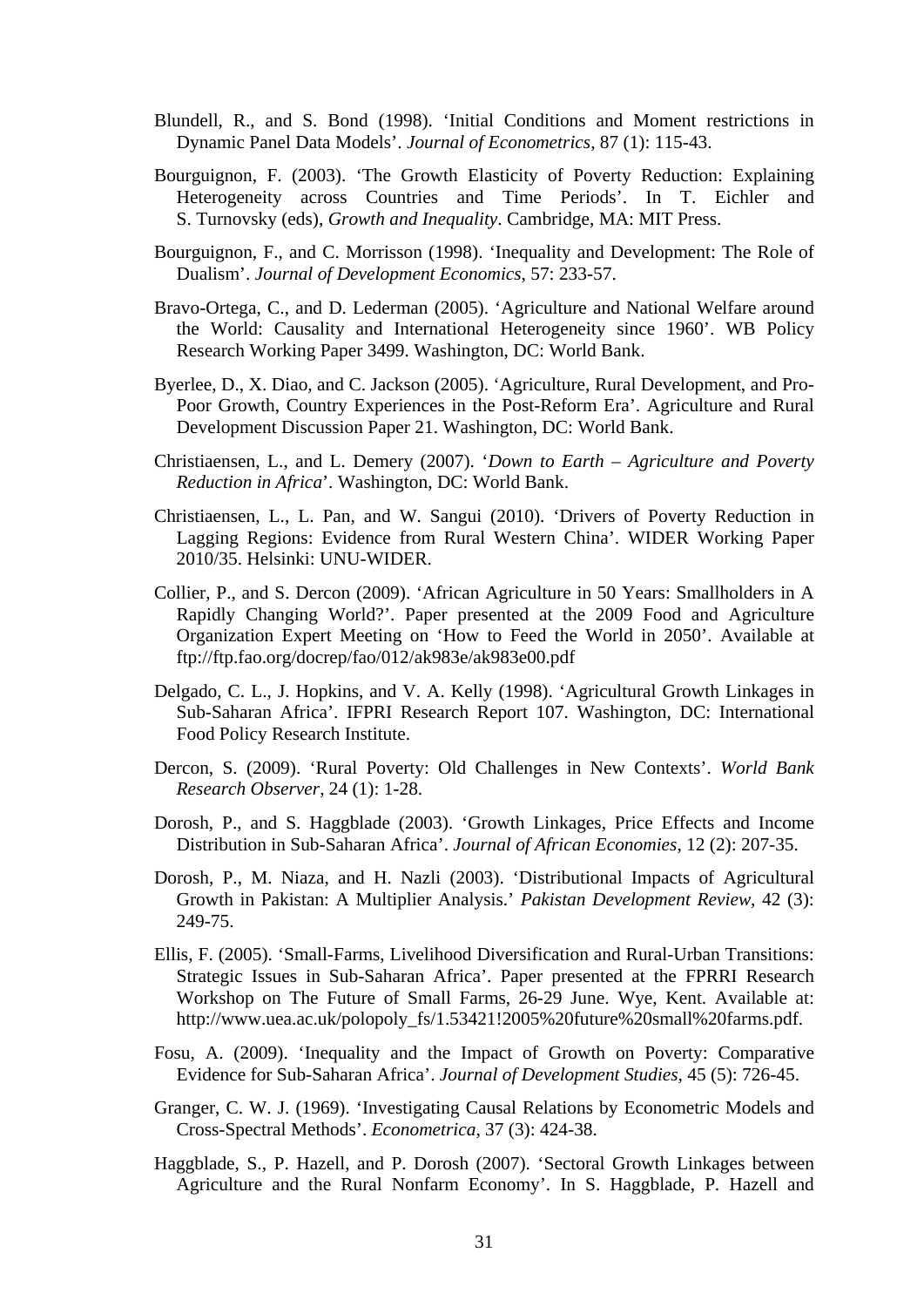T. Reardon (eds), *Transforming the Rural Nonfarm Economy- Opportunities and Threats in the Developing World*. Baltimore: The Johns Hopkins University Press.

- Haggblade, S., P. Hazell, and T. Reardon (eds) (2007). *Transforming the Rural Nonfarm Economy- Opportunities and Threats in the Developing World*. Baltimore: The Johns Hopkins University Press.
- Hayami, Y. (2007). 'An Emerging Agricultural Problem in High-Performing Asian Economies'. WB Policy Research Paper 4312. Washington, DC: World Bank.
- Hayami, Y., and V. Ruttan (1985). *Agricultural development: An International Perspective*. Baltimore: Johns Hopkins University Press.
- Hayami, Y., M. Kikuchi, and E. B. Marciano (1996). 'Structure of Rural-Based Industrialization: Metal Craft Manufacturing in the Philippines'. IRRI Social Sciences Division Discussion Paper 5/96. Manila: International Rice Research Institute.
- Humphrey, J., N. McCulloch, and M. Ota (2004). 'The Impact of European Market Changes on Employment in the Kenyan Horticulture Sector'. *Journal of International Development*, 16 (1): 63–80.
- InterAcademy Council (2004). 'Report: Realizing the Promise and Potential of African Agriculture'. Amsterdam: InterAcademy Council. Available at: www. interacademycouncilnet/?id=10015
- Henderson, V., A. Storeygard, and D. Weil (2009). 'Measuring Economic Growth from Outer Space'. NBER Working Paper 15199. Cambridge, MA: National Bureau of Economic Research.
- Johnston, B., and J. Mellor (1961). 'The Role of Agricultural in Economic Development'. *American Economic Review*, 4: 566-93.
- Jorgenson, D. W., F. M. Gollop, and B. M. Fraumeni (1987). *Productivity and US Economic Growth*. Harvard Economic Studies, 159. Cambridge, MA: Harvard University Press.
- Kiggundu, R. (2006) 'Technological Change in Uganda's Fishery Exports'. In V. Chandra and I. Bannon (eds), *Technology, Adaptation and Exports: How Some Developing Countries got it Right*. Washington, DC: World Bank.
- Kikuchi, M. (1998). 'Export-Oriented Garment Industries in the rural Philippines'. In Y. Hayami (ed.), *Toward the Rural-Based Development of Commerce and Industry.*  Washington, DC: World Bank.
- Klasen, S., and M. Misselhorn (2006). 'Determinants of the Growth Semi-Elasticity of Poverty Reduction'. Göttingen: University of Göttingen. Mimeo.
- Kraay, A. (2006). 'When Is Growth Pro-Poor? Evidence from a Panel of Countries'. *Journal of Development Economics*, 80: 198-227.
- Krueger, A., M. Schiff, and A. Valdes (1988). 'Agricultural Incentives in Developing Countries: Measuring the Effect of Sectoral and Economywide Policies'. *World Bank Economic Review*, 2-3: 255-71.
- Lewis, W. A. (1954). 'Economic Development with Unlimited Supply of Labour'. *Manchester School*, 22 (2): 139-91.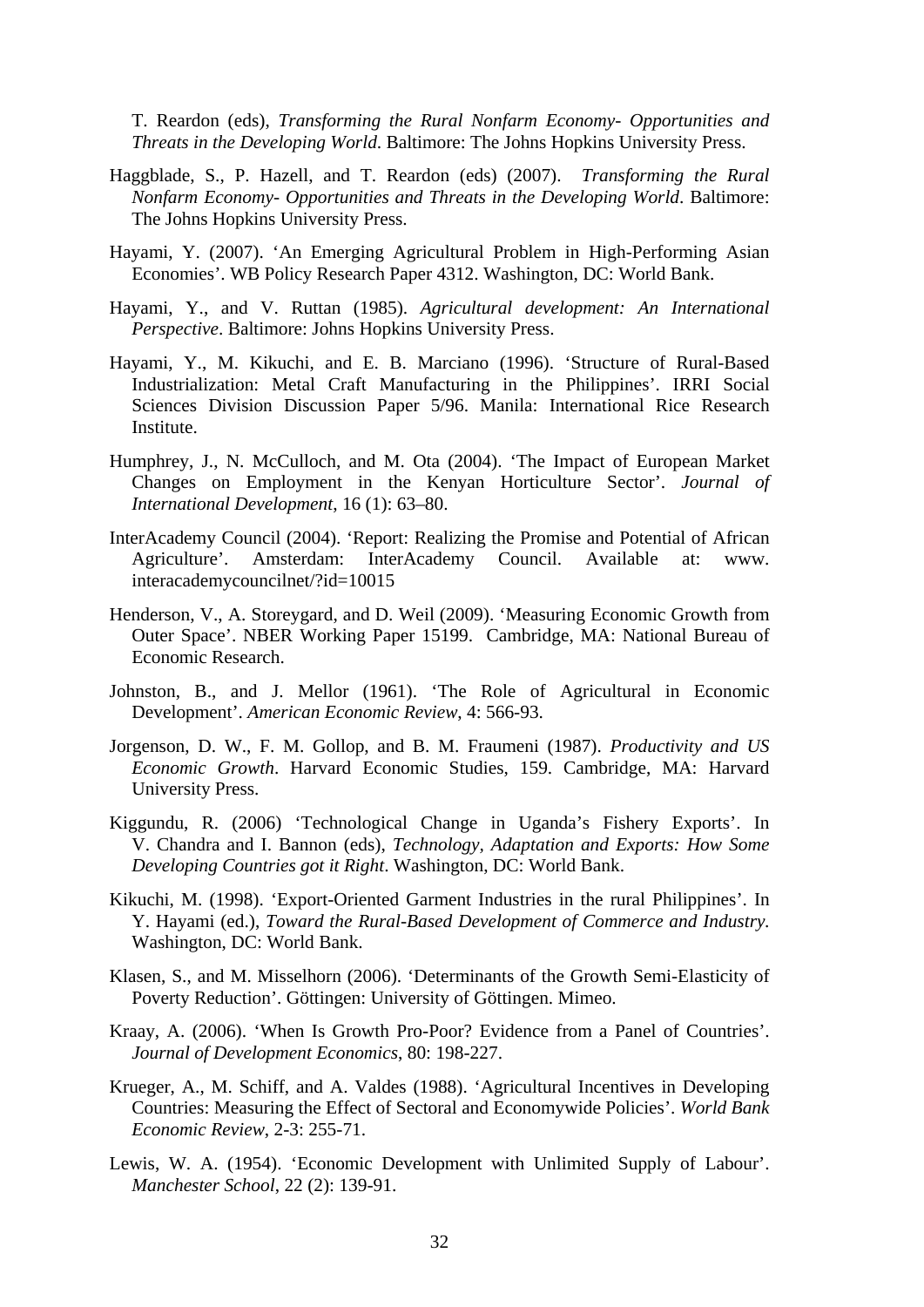- Lewis, P., W. Martin, and C. Savage (1988). 'Capital and Investment in the Agricultural Economy'. *Quarterly Review of the Rural Economy*, 10 (1): 48-53.
- Lipton, M. (1977). *Why Poor People Stay Poor: Urban Bias and World Development*. London: Temple Smith, and Harvard University Press.
- Ligon, E., and E. Sadoulet (2007). 'Estimating the Effects of Aggregate Agricultural Growth on the Distribution of Expenditures'. Background paper for the World Development Report 2008. Available at: www.siteresources.worldbank.org /INTWDR2008/Resources/2795087-1191427986785/LigonE&SadouletE\_ EstimatingEffectsOfAggAgGr.pdf.
- Loayza, N., and C. Raddatz (2006). 'The Composition of Growth Matters for Poverty Alleviation'. WB Policy Research Paper 4077. Washington, DC: World Bank.
- Maertens, M., and J. Swinnen (2009). 'Trade, Standards, and Poverty Evidence From Senegal'. *World Development*, 37 (1): 161-178.
- Martin, W., and D. Mitra (2001). 'Productivity Growth and Convergence in Agriculture versus Manufacturing'. *Economic Development and Cultural Change*, 49 (2): 402- 22.
- Maxwell, S. (2004). Launching the DFID consultation 'New Directions for Agriculture in Reducing Poverty'. Department for International Development. Available at www.dfid-agriculture-consultation.nri.org/launchpapers/simonmaxwell.html.
- Mellor, J. (1976). *The New Economics of Growth: A Strategy for India and the Developing World*. Ithaca: Cornell University Press.
- Mergenthaler, M., K. Weinberger, and M. Qaim (2009). 'The Food System Transformation in Developing Countries: A Disaggregate Demand Analysis for Fruits and Vegetables in Vietnam'. *Food Policy*, 34 (5): 426-36.
- Mitchell, T. D., T. R. Carter, P. D. Jones, M. Hulme, and M. New (2004). 'A Comprehensive Set of High-Resolution Grids of Monthly Climate for Europe and the Globe: The Observed Record (1901-2000) and 16 Scenarios (2001-2100)'. Tyndall Centre Working Paper. Norwich: School of Environmental Studies, University of East Anglia.
- North, D. (1959). 'Agriculture in Regional Economic Growth'. *Journal of Farm Economics*, 41 (5): 943-51.
- OECD and FAO (2009). *Agricultural Outlook 2009*. Paris: OECD Publishing: Paris.
- Perry, G., D. de Ferranti, D. Lederman, W. Foster, and A. Valdes (2005). *Beyond the City: the Rural Contribution to Development—Complete Report*. Washington, DC: World Bank.
- Pratt, A., and B. Yu (2008). 'An Updated Look at the Recovery of Agricultural Productivity in Sub-Saharan Africa'. IFPRI Discussion Paper 787. Washington, DC: International Food Policy Research Institute.
- Pritchett, L. (2006). 'Who is *Not* Poor? Dreaming of a World Truly Free of Poverty?'. *World Bank Research Observer*, 21 (1): 1-23.
- Ravallion, M. (2001). 'Growth, Inequality and Poverty: Looking beyond Averages'. *World Development*, 29 (11): 1803-15.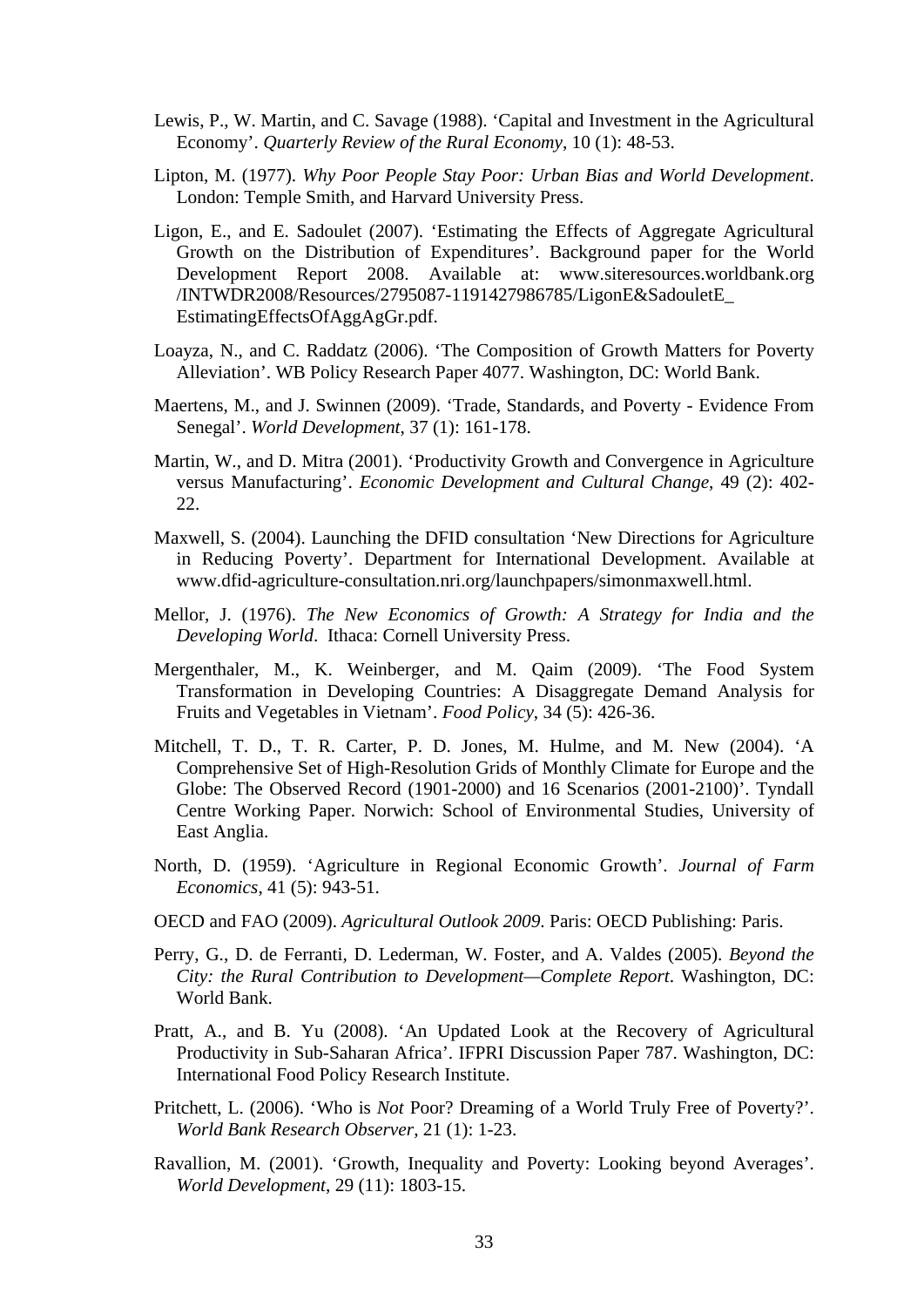- Ravallion, M., and S. Chen (2003). 'Measuring Pro-Poor Growth'. *Economics Letters*, 78: 93-9.
- Ravallion, M., and S. Chen (2007). 'China's (Uneven) Progress against Poverty'. *Journal of Development Economics*, 82-1: 1-42.
- Ravallion, M., and G. Datt (1996). 'How Important to India's Poor is the Sectoral Composition of Economic Growth?'. *World Bank Economic Review*, 10 (1): 1-25.
- Ravallion, M., and G. Datt (2002). 'Why Has Economic Growth been More Pro-Poor in Some States of India than Others?'. *Journal of Development Economics*, 65: 381- 400.
- Reardon, T., and J. Berdegue (2002). 'The Rapid Rise of Supermarkets in Latin America: Challenges and Opportunities for Development'. *Development Policy Review*, 20 (4): 371-88.
- Roodman, D. (2009a). 'How to Do xtabond2: An Introduction to Difference and System GMM in Stata'. *Stata Journal*, 9 (1): 86-136.
- Roodman, D. (2009b). 'A Note on the Theme of too Many Instruments'. *Oxford Bulletin of Economics and Statistics*, 71 (1): 135-58.
- Sachs, J. D., and A. M. Warner (2001). 'The Curse of Natural Resources'. *European Economic Review*, 45: 827-38.
- Schultz, T. W. (1964). *Transforming Traditional Agriculture*. New Haven: Yale University Press.
- Suryahadi, A., D. Suryadarma, and S. Sumarto (2009). 'The Effects of Location and Sectoral Components of Economic Growth on Poverty: Evidence from Indonesia'. *Journal of Development Economics*, 89 (1): 109-117.
- Szirmai, A. (2009) 'Industrialization as an Engine of Growth in Developing Countries'|, UNU-MERIT Working Paper Series 2009-10. Maastricht: UNU-MERIT.
- Tiffin, R., and X. Irz (2006). 'Is Agriculture the Engine of Growth?'. *Agricultural Economics*, 35 (1): 79–89.
- Timmer, P. (2009). *A World without Agriculture The Structural Transformation in Historical Perspective*, Henry Wendt Lecture Series. Washington, DC: American Enterprise Institute Press.
- Windmeijer, F. (2005). 'A Finite Sample Correction for the Variance of Linear Efficient Two-Step GMM Estimators'. *Journal of Econometrics*, 126 (1): 25-51.
- World Bank (2000). *The Quality of Growth*. Oxford: Oxford University Press.
- World Bank (2005a). *PovcalNet*. Available at: www//iresearch.worldbank.org/ PovcalNet/jsp/index.jsp.
- World Bank (2005b). *World Development Indicators and Global Development Finance Database.* Washington, DC: World Bank.
- World Bank (2007a). *World Bank Assistance to Agriculture in Sub-Saharan Africa: An IEG Review*. Washington, DC: World Bank.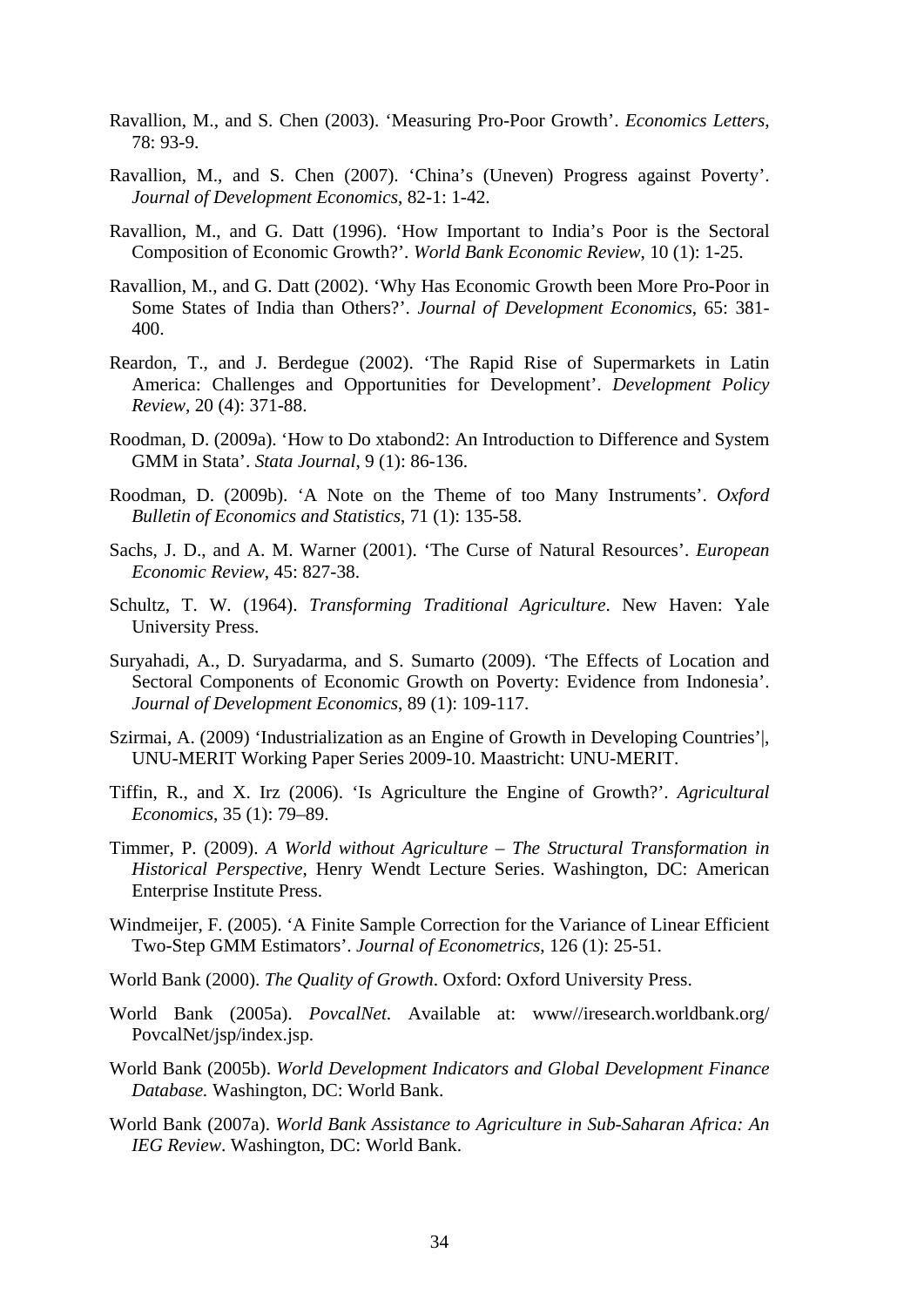- World Bank (2007b). *World Development Report 2008: Agriculture for Development.*  Washington, DC: World Bank.
- World Bank (2009a). *Awakening Africa's Sleeping Giant Prospects for Commercial Agriculture in the Guinea Savannah Zone and beyond.* Washington, DC: World Bank.
- World Bank (2009b). *World Development Report 2009: Reshaping Economic Geography*. Washington, DC: World Bank.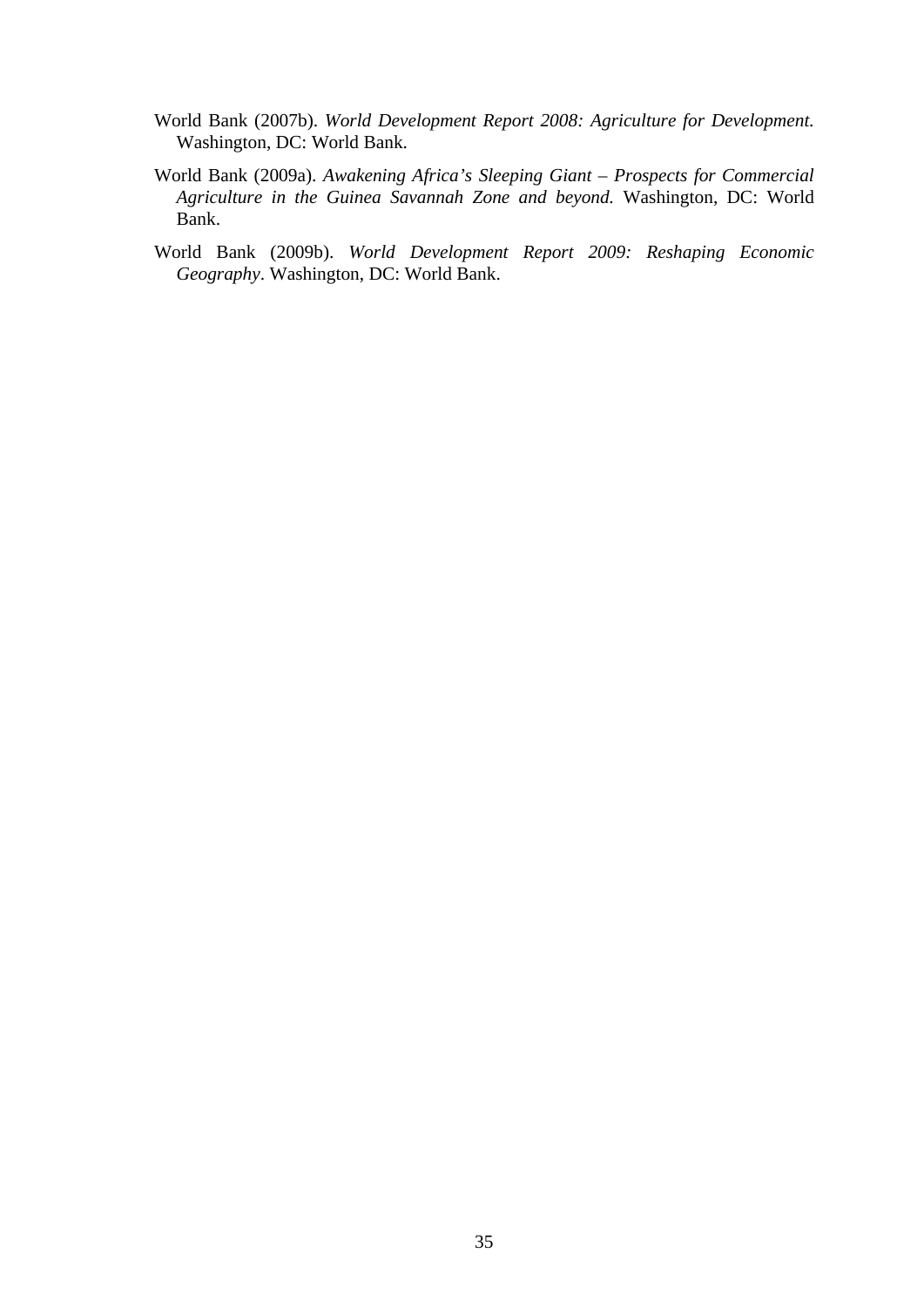#### **Appendix A1: Specification and estimation of agriculture and non-agriculture linkage equations**

For the analysis of the cross-sectoral linkages in section 4, non-agricultural per capita GDP growth ( $y_i^n \approx dln Y_i^n$ ) in country *i* at time *t* is assumed to depend on per capita nonagricultural GDP growth in the previous periods as well as on per capita agricultural GDP growth now<sup>47</sup> and in the past. In addition, we consider a vector  $X_{it}$  of countryspecific exogenous or predetermined explanatory factors, yielding:

$$
y_{it}^{n} = \alpha^{0} + \sum_{k=1}^{Kn} y_{it-k}^{n} \alpha_{k}^{1} + \sum_{k=0}^{Ka} y_{it-k}^{a} \alpha_{k}^{2} + X_{it} \alpha^{3} + u_{t} + c_{i} + \varepsilon_{it}
$$
 (A1)

where  $u_t$  denotes a global time dummy,  $c_i$  reflects unobserved country specific characteristics that determine the sectoral output, and  $\varepsilon$ <sub>*i*</sub> an idiosyncratic error term free of autocorrelation and uncorrelated across countries. Per capita agricultural GDP growth can be similarly expressed as48:

$$
y_{it}^a = \beta^0 + \sum_{l=1}^{Ln} y_{it-l}^n \beta_l^1 + \sum_{l=0}^{La} y_{it-l}^a \beta_l^2 + X_{it} \beta^3 + z_t + f_i^+ + \varphi_{it}
$$
 (A2)

with  $z_t$  a time dummy,  $f_i$  a time invariant country-specific unobserved effect and  $\varphi_{it}$  and idiosyncratic error term. The specifications (A1) and (A2) are assumed to capture the full correlations between (per capita) growth in non-agricultural and agricultural GDP, and  $\varepsilon$ <sub>*it*</sub> and  $\varphi$ <sub>*it*</sub> are therefore assumed to be uncorrelated.

Equations (A1) and (A2) constitute our model of intersectoral growth linkages, where agricultural and non-agricultural GDP growth rates are interdependently determined in a dynamic process. Through the substitution of equation (A2) into equation (A1), we can obtain a reduced form expression for non-agricultural growth:

$$
y_{it}^{n} = \alpha_{0} + \sum_{k=0}^{Ka} \beta^{0} \alpha_{k}^{2} + \sum_{k=1}^{Ka} y_{it-k}^{n} \alpha_{k}^{1} + \sum_{k=0}^{Ka} \sum_{l=1}^{Ln} y_{it-k-l}^{n} \beta_{l}^{1} \alpha_{k}^{2} + \sum_{k=0}^{Ka} \sum_{l=0}^{La} y_{it-k-l}^{a} \beta_{l}^{2} \alpha_{k}^{2} + \sum_{k=0}^{Ka} X_{it-k} \beta^{3} \alpha_{k}^{2} + X_{it} \alpha^{3} + (\sum_{k=0}^{Ka} \alpha_{k}^{2}) v_{t} + z_{t} + (\sum_{k=0}^{Ka} \alpha_{k}^{2}) f_{i} + c_{i} + (\sum_{k=0}^{Ka} \alpha_{k}^{2}) \varphi_{it} + \varepsilon_{it}
$$
\n(A3)

which can be further reduced to:

$$
y_{it}^{n} = \chi^{0} + \sum_{p=1}^{P} y_{it-p}^{n} \chi_{p}^{1} + \sum_{q=1}^{Q} y_{it-q}^{a} \chi_{q}^{2} + \sum_{k=0}^{Ka} X_{it-k} \chi_{k}^{3} + w_{t} + h_{i} + v_{it}
$$
(A4)

<sup>47</sup> The level of contemporaneous agricultural GDP is included since a good agricultural harvest can induce final demand effects from the agricultural sector for goods and services from the nonagricultural sector.

<sup>48</sup> Concurrent non-agricultural GDP is also included as the change in non-agricultural incomes may affect the contemporaneous demand for agricultural products and thus its prices. Agricultural production can only respond with a lag.